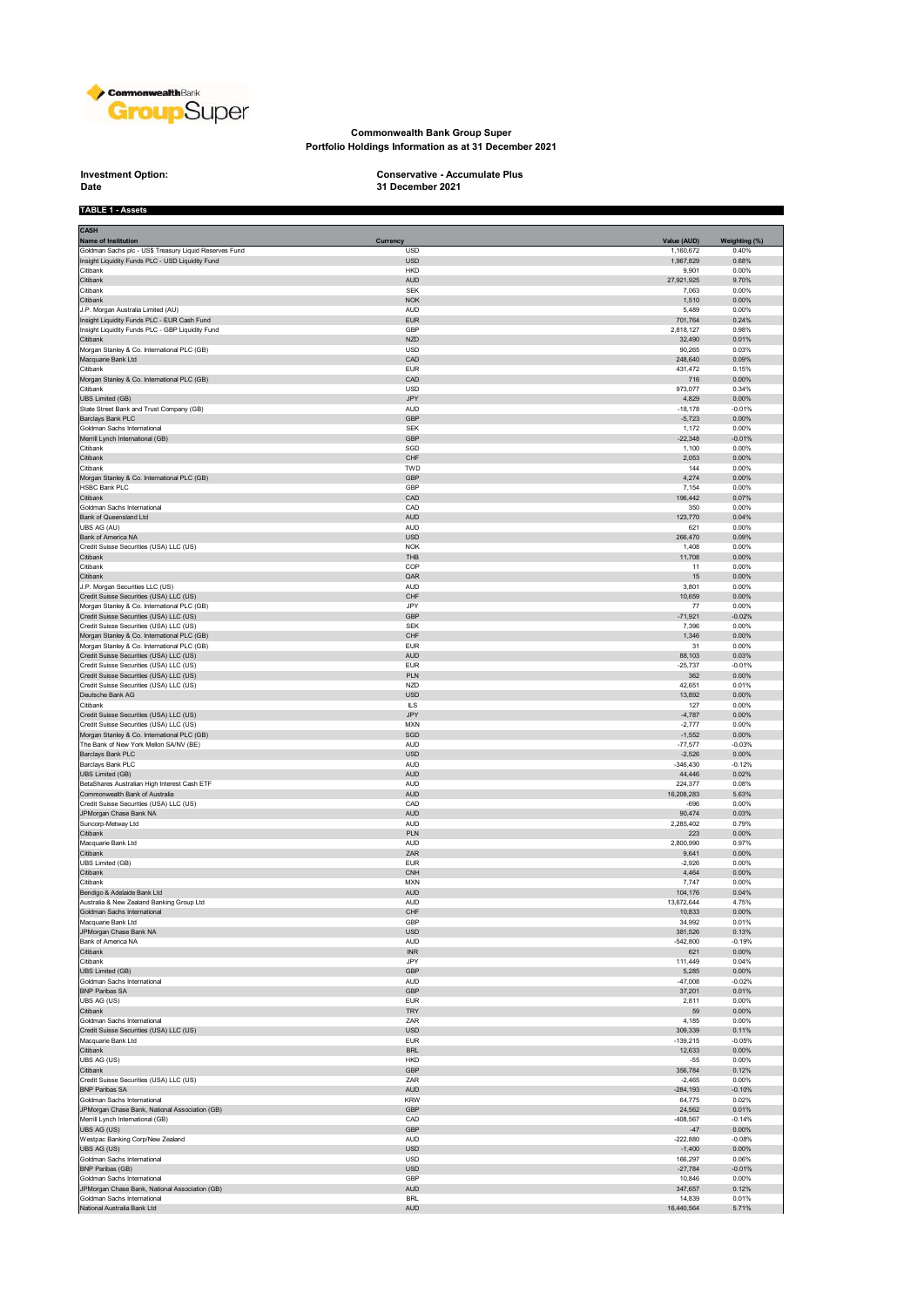| Goldman Sachs International                  | <b>EUR</b> | 93.369       | 0.03%    |
|----------------------------------------------|------------|--------------|----------|
| Citibank                                     | <b>MYR</b> | 9.477        | 0.00%    |
| UBS AG (US)                                  | CAD        | $-21$        | 0.00%    |
| <b>UBS Limited (GB)</b>                      | CAD        | 1,519        | 0.00%    |
| Goldman Sachs International                  | JPY        | 31,968       | 0.01%    |
| Citibank                                     | CZK        | 5            | 0.00%    |
| Goldman Sachs International                  | <b>HKD</b> | 25,930       | 0.01%    |
| Canadian Imperial Bank of Commerce/Australia | <b>AUD</b> | 7.681        | 0.00%    |
| Citibank                                     | CLP        | $\Omega$     | 0.00%    |
| Westpac Banking Corp                         | <b>AUD</b> | 14,625,548   | 5.08%    |
| Citibank                                     | <b>AED</b> | 6            | 0.00%    |
| Morgan Stanley & Co. International PLC (GB)  | <b>AUD</b> | $-177.957$   | $-0.06%$ |
| Merrill Lynch International (GB)             | <b>EUR</b> | $-46.905$    | $-0.02%$ |
| <b>UBS Limited (GB)</b>                      | <b>USD</b> | 28,874       | 0.01%    |
| UBS AG (GB)                                  | <b>AUD</b> | $-8,193$     | 0.00%    |
| Merrill Lynch International (GB)             | <b>AUD</b> | 117.288      | 0.04%    |
| Citibank                                     | PHP        | 57           | 0.00%    |
| Citibank                                     | <b>IDR</b> | 44           | 0.00%    |
| Citibank                                     | <b>DKK</b> | 1.444        | 0.00%    |
| Merrill Lynch International (GB)             | <b>USD</b> | 1.905.733    | 0.66%    |
| Merrill Lynch International (GB)             | <b>NZD</b> | 143.354      | 0.05%    |
| State Street Bank and Trust Company (GB)     | <b>USD</b> | $-7,577$     | 0.00%    |
| Macquarie Bank Ltd                           | <b>USD</b> | $-2,201,011$ | $-0.76%$ |
| Citibank                                     | CNY        | 162          | 0.00%    |
| Citibank                                     | <b>KRW</b> | 9,485        | 0.00%    |
| Total                                        |            | 103.251.722  | 35.86%   |

**FIXED INCOME** Investment in non-associated entities;

| Held directly or by associated entities or by PSTs                                                                   |                    |                |
|----------------------------------------------------------------------------------------------------------------------|--------------------|----------------|
| Externally managed<br>Name of Fund Manager                                                                           | Value (AUD)        | Weighting (%)  |
| AbbVie Inc                                                                                                           | 102,163            | 0.04%          |
| Fannie Mae                                                                                                           | 113                | 0.00%          |
| Ameren Corp<br>Danske Bank A/S                                                                                       | 6,536<br>87,184    | 0.00%<br>0.03% |
| Verus Securitization Trust 2021-8                                                                                    | 12,646             | 0.00%          |
| National Highways Authority of India                                                                                 | 7,491              | 0.00%          |
| Mitsubishi UFJ Financial Group Inc                                                                                   | 43,558             | 0.02%          |
| BioPharma Credit PLC/The Fund                                                                                        | 53,677             | 0.02%          |
| Charter Communications Operating LLC / Charter Communications Operating Capital<br>Portugal Obrigacoes do Tesouro OT | 99,754<br>80,547   | 0.03%<br>0.03% |
| ABN AMRO Bank NV                                                                                                     | 31,168             | 0.01%          |
| Blackstone Property Partners Europe Holdings Sarl                                                                    | 125,774            | 0.04%          |
| Freddie Mac STACR Remic Trust 2020-DNA2                                                                              | 35,895             | 0.01%          |
| Wintershall Dea Finance BV<br>Banco Bilbao Vizcaya Argentaria SA                                                     | 14,615<br>25,704   | 0.01%<br>0.01% |
| Mexico City Airport Trust                                                                                            | 52,283             | 0.02%          |
| Thermo Fisher Scientific Finance I BV                                                                                | 32,209             | 0.01%          |
| Mexico Government International Bond                                                                                 | 75,363             | 0.03%          |
| GPT Wholesale Shopping Centre Fund No 1                                                                              | 48,075             | 0.02%          |
| Marble Point Clo X Ltd<br>CIP Funding Pty Ltd                                                                        | 38,183<br>45,749   | 0.01%<br>0.02% |
| PACCAR Financial Corp                                                                                                | 31,453             | 0.01%          |
| Iliad Holding SAS                                                                                                    | 15,364             | 0.01%          |
| <b>CSMC 2021-NQM8</b>                                                                                                | 12,650             | 0.00%          |
| Legal & General Group PLC                                                                                            | 26,933             | 0.01%          |
| Progress 2014-1 Trust<br>Intesa Sanpaolo SpA                                                                         | 101,262<br>113,269 | 0.04%<br>0.04% |
| Banco Santander SA                                                                                                   | 269,314            | 0.09%          |
| <b>TORRENS Series 2014-1 Trust</b>                                                                                   | 84,130             | 0.03%          |
| Peruvian Government International Bond                                                                               | 4,420              | 0.00%          |
| Babcock International Group PLC<br>Walgreens Boots Alliance Inc                                                      | 29,216<br>56,897   | 0.01%<br>0.02% |
| KREF 2021-FL2 Ltd                                                                                                    | 63,148             | 0.02%          |
| MF1 2021-FL6 Ltd                                                                                                     | 44,103             | 0.02%          |
| Freddie Mac STACR REMIC Trust 2020-DNA5                                                                              | 13,177             | 0.00%          |
| <b>Finsbury Square</b>                                                                                               | 115,736            | 0.04%          |
| Medtronic Global Holdings SCA<br>Metro Finance 2021-1 Trust                                                          | 21,729<br>66,930   | 0.01%<br>0.02% |
| Belden Inc                                                                                                           | 37,496             | 0.01%          |
| DTE Energy Co                                                                                                        | 20,810             | 0.01%          |
| CNH Industrial Capital Australia Pty Ltd                                                                             | 54,979             | 0.02%          |
| DowDuPont Inc<br>Colombia Government International Bond                                                              | 28,089<br>22,943   | 0.01%<br>0.01% |
| Korea Treasury Bond                                                                                                  | 205,476            | 0.07%          |
| Glencore Funding LLC                                                                                                 | 155,978            | 0.05%          |
| La Mondiale SAM                                                                                                      | 14,439             | 0.01%          |
| Fannie Mae Pool                                                                                                      | 473,567            | 0.16%          |
| Abbott Ireland Financing DAC<br>Macquarie Bank Ltd                                                                   | 44,019<br>301,940  | 0.02%<br>0.10% |
| Valeant Pharmaceuticals International Inc                                                                            | 50,234             | 0.02%          |
| Scania CV AB                                                                                                         | 36,259             | 0.01%          |
| New South Wales Treasury Corp                                                                                        | 3,988,370          | 1.39%          |
| Romanian Government International Bond<br>Vmed O2 UK Financing I PLC                                                 | 108,007<br>62,276  | 0.04%<br>0.02% |
| <b>Thailand Government Bond</b>                                                                                      | 160,502            | 0.06%          |
| Triton Bond Trust 2021-2 in respect of Series 1                                                                      | 156,686            | 0.05%          |
| PUMA SERIES 2021-2                                                                                                   | 250,509            | 0.09%          |
| Royal Bank of Scotland Group PLC<br>Metropolitan Life Global Funding I                                               | 246,528<br>49,902  | 0.09%<br>0.02% |
| Heimstaden Bostad AB                                                                                                 | 160,892            | 0.06%          |
| CVS Health Corp                                                                                                      | 12,551             | 0.00%          |
| South Australian Government Financing Authority                                                                      | 2,890,716          | 1.00%          |
| Pinewood Finance Co Ltd                                                                                              | 26,792             | 0.01%          |
| Energy Transfer Equity LP<br>Patrizia                                                                                | 29,175<br>19,002   | 0.01%<br>0.01% |
| JDE Peet's BV                                                                                                        | 18,767             | 0.01%          |
| JPMorgan Chase & Co                                                                                                  | 60,629             | 0.02%          |
| Citigroup Commercial Mortgage Trust 2017-P7                                                                          | 13,437             | 0.00%          |
| <b>BWP Trust</b><br>Bank 2019-BNK19                                                                                  | 3,432<br>11,535    | 0.00%<br>0.00% |
| Isle of Man Government International Bond                                                                            | 20,984             | 0.01%          |
| Woolworths Group Ltd                                                                                                 | 26,488             | 0.01%          |
| United States Treasury Note/Bond                                                                                     | 4,921,275          | 1.71%          |
| Schroder International Selection Fund - Global Corporate Bond                                                        | 275,391            | 0.10%          |
| National Retail Properties Inc<br>Norinchukin Bank/The                                                               | 15,376<br>56,269   | 0.01%<br>0.02% |
| Newmont Mining Corp                                                                                                  | 15,865             | 0.01%          |
| <b>DBS Group Holdings Ltd</b>                                                                                        | 131,214            | 0.05%          |
| Perth Airport Pty Ltd                                                                                                | 3,317              | 0.00%          |
| Harbour                                                                                                              | 136,537            | 0.05%          |
| Zip Master Trust Series 2020-1<br>Westpac Banking Corp                                                               | 111,486<br>495,555 | 0.04%<br>0.17% |
| QBE Insurance Group Ltd                                                                                              | 101,118            | 0.04%          |
|                                                                                                                      |                    |                |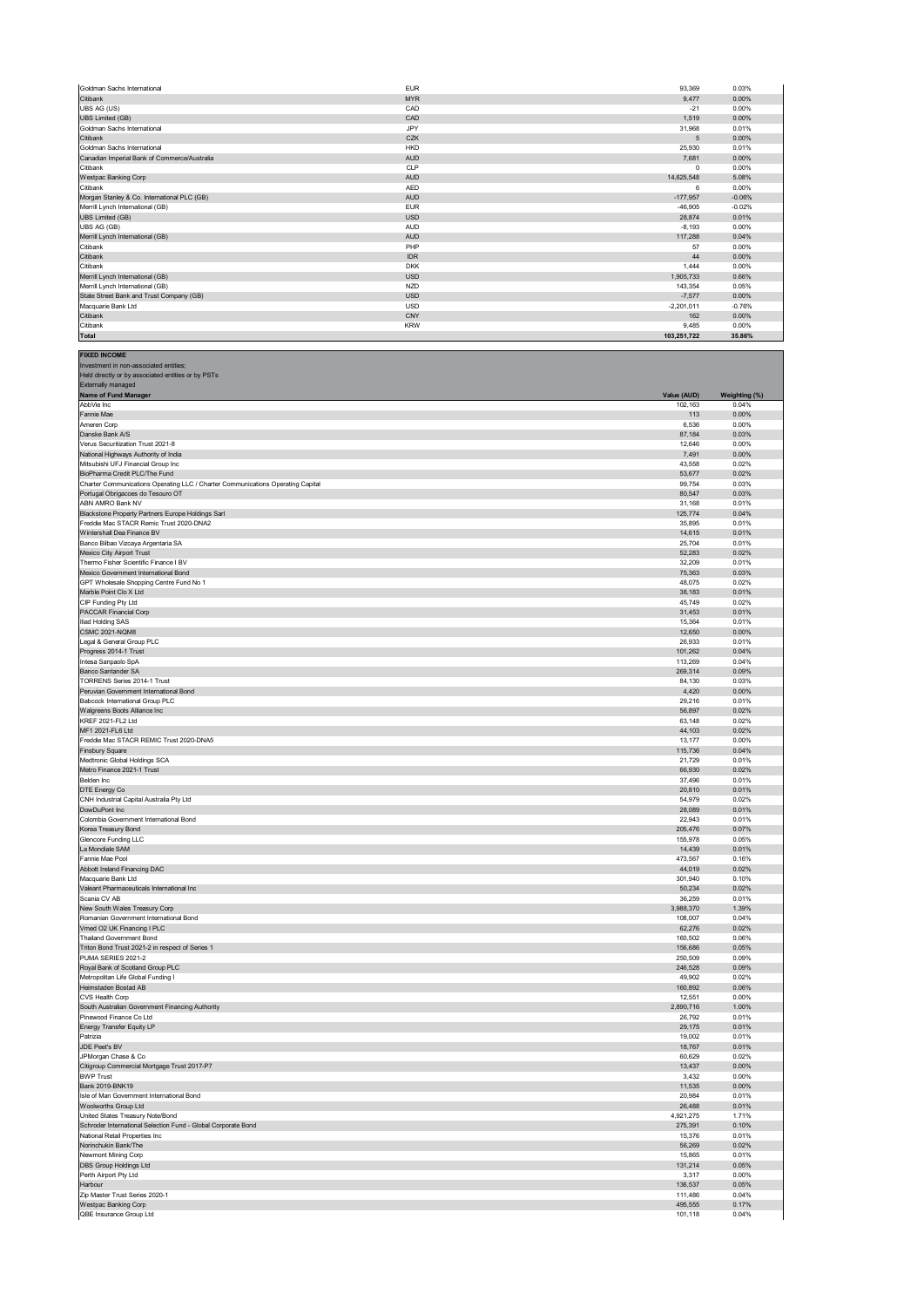| Origin Energy Finance Ltd                                                    | 28,866            | 0.01%          |
|------------------------------------------------------------------------------|-------------------|----------------|
| NXP BV / NXP Funding LLC / NXP USA Inc                                       | 31,838            | 0.01%          |
| Samhallsbyggnadsbolaget i Norden AB                                          | 46,411            | 0.02%          |
| UniCredit SpA                                                                | 66,930            | 0.02%          |
| IHO Verwaltungs GmbH                                                         | 59,152            | 0.02%          |
| CPPIB Capital Inc                                                            | 3,156<br>54,076   | 0.00%<br>0.02% |
| Berry Global Inc<br>VER Finco Pty Ltd                                        | 44,203            | 0.02%          |
| Calpine Corp                                                                 | 15,535            | 0.01%          |
| Federal Home Loan Mortgage Corp                                              | 108,730           | 0.04%          |
| Zip Master Trust Series 2021-2                                               | 182,639           | 0.06%          |
| Mercury NZ Ltd                                                               | 46,178            | 0.02%          |
| Societe Generale SA                                                          | 68,890            | 0.02%          |
| STACR Trust 2018-HRP1                                                        | 32,519            | 0.01%          |
| American Express Co                                                          | 9,892             | 0.00%          |
| Agence Francaise de Developpement                                            | 70,241            | 0.02%          |
| Tudor Rose Mortgages                                                         | 119,589           | 0.04%          |
| WP Carey Inc                                                                 | 19,050            | 0.01%          |
| Sedibelo Platinum Mines Ltd                                                  | 385               | 0.00%          |
| Coles Group Treasury Pty Ltd                                                 | 31,506            | 0.01%          |
| Kreditanstalt fuer Wiederaufbau                                              | 460,311           | 0.16%          |
| United Energy Distribution Pty Ltd<br>Progress Residential 2021-SFR11 Trust  | 92,187<br>16,262  | 0.03%<br>0.01% |
| Korea Development Bank/The                                                   | 137,759           | 0.05%          |
| Nederlandse Waterschapsbank NV                                               | 148,028           | 0.05%          |
| <b>Barclays PLC</b>                                                          | 294,597           | 0.10%          |
| Ramsay Health Care Ltd                                                       | 6,288             | 0.00%          |
| Series 2015-1 WST Trust                                                      | 21,620            | 0.01%          |
| Shares USD High Yield Corp Bond ESG UCITS ETF                                | 43,357            | 0.02%          |
| Malaysia Government Bond                                                     | 110,271           | 0.04%          |
| Freddie Mac Pool                                                             | 362,729           | 0.13%          |
| SGSP Australia Assets Pty Ltd                                                | 18,232            | 0.01%          |
| Hyundai Capital America                                                      | 102,784           | 0.04%          |
| JPMorgan Chase Bank NA                                                       | 59,566            | 0.02%          |
| Western Digital Corp<br>Connecticut Avenue Securities Trust 2021-R03         | 9,594<br>14,802   | 0.00%<br>0.01% |
| Morgan Stanley                                                               | 33,728            | 0.01%          |
| Credit Suisse Group AG                                                       | 96,228            | 0.03%          |
| European Union                                                               | 367,743           | 0.13%          |
| Japan Government Two Year Bond                                               | 808,907           | 0.28%          |
| Steele Creek CLO 2019-1 LTD                                                  | 69,940            | 0.02%          |
| Airservices Australia                                                        | 93,669            | 0.03%          |
| Allianz SE                                                                   | 53,551            | 0.02%          |
| <b>TOTAL SA</b>                                                              | 51,276            | 0.02%          |
| Vicinity Centres Trust                                                       | 257,046           | 0.09%          |
| Victoria Power Networks Finance Pty Ltd                                      | 237,991           | 0.08%          |
| IDOL 2013-2 Trust                                                            | 70,425            | 0.02%          |
| AusNet Services Holdings Pty Ltd                                             | 150,014           | 0.05%          |
| CaixaBank SA                                                                 | 91,929            | 0.03%          |
| Spain Government Bond                                                        | 491,579           | 0.17%          |
| Westpac Banking Corp/New Zealand<br>International Flavors & Fragrances Inc   | 26,560<br>51,572  | 0.01%<br>0.02% |
| Edith Cowan University                                                       | 3,541             | 0.00%          |
| Series 2013-2 WST Trust                                                      | 1,036             | 0.00%          |
| Progress 2019-1 Trust                                                        | 82,740            | 0.03%          |
| Credit Suisse AG/New York NY                                                 | 46,617            | 0.02%          |
| Anheuser-Busch InBev SA/NV                                                   | 27,615            | 0.01%          |
|                                                                              |                   |                |
| Series 2014-1 WST Trust                                                      |                   | 0.02%          |
| Medallion Trust Series 2012-1                                                | 48,235<br>443     | 0.00%          |
| General Property Trust                                                       | 9,660             | 0.00%          |
| State of California                                                          | 63,783            | 0.02%          |
| Freeport-McMoRan Inc                                                         | 33,405            | 0.01%          |
| Ginnie Mae II Pool                                                           | 847,211           | 0.29%          |
| <b>Highland Holdings Sarl</b>                                                | 25,169            | 0.01%          |
| Harben Finance 2017-1 Plc                                                    | 45,810            | 0.02%          |
| Firstmac Mortgage Funding Trust No 4 Series 2-2014                           | 49,880            | 0.02%          |
| Hewlett Packard Enterprise Co                                                | 63,395            | 0.02%          |
| UBS AG/London                                                                | 88,986            | 0.03%          |
| Towers Watson & Co                                                           | 10,070,380        | 3.50%          |
| Indonesia Government International Bond                                      | 308,296           | 0.11%          |
| MSCI Inc<br>Bank of America Corp                                             | 13,085<br>47,996  | 0.00%<br>0.02% |
| Province of Ontario Canada                                                   | 155,660           | 0.05%          |
| AIG Global Funding                                                           | 9,657             | 0.00%          |
| State of Illinois                                                            | 23,630            | 0.01%          |
| Becton Dickinson and Co                                                      | 42,168            | 0.01%          |
| EQT Corp                                                                     | 2,196             | 0.00%          |
| Australian Gas Networks Ltd                                                  | 99,056            | 0.03%          |
| Viridis European Loan Conduit No 38 DAC                                      | 68,588            | 0.02%          |
| Crown City CLO II                                                            | 70,033            | 0.02%          |
| SLM Student Loan Trust 2003-1                                                | 62,913            | 0.02%          |
| Saudi Government International Bond                                          | 25,056            | 0.01%          |
| <b>ING Groep NV</b>                                                          | 43,231            | 0.02%          |
| Croatia Government International Bond<br>Volkswagen International Finance NV | 28,526<br>80,144  | 0.01%<br>0.03% |
| International Bank for Reconstruction & Development                          | 20,577            | 0.01%          |
| Indonesia Treasury Bond                                                      | 40,558            | 0.01%          |
| METLIFE SECURITIZATION TRUST 2019-1                                          | 44,747            | 0.02%          |
| <b>HBS Trust 2017-1</b>                                                      | 140,158           | 0.05%          |
| Freddie Mac Structured Agency Credit Risk Debt Notes                         | 29,163            | 0.01%          |
| Avolon Holdings Funding Ltd                                                  | 20,238            | 0.01%          |
| Dell International LLC / EMC Corp                                            | 72,557            | 0.03%          |
| BP Capital Markets PLC                                                       | 84,562            | 0.03%          |
| PHEAA Student Loan Trust 2016-1                                              | 69,400            | 0.02%          |
| Sirius XM Radio Inc                                                          | 51,647            | 0.02%          |
| Japan Government Twenty Year Bond                                            | 513,941           | 0.18%          |
| Simon Property Group LP<br>Iberdrola Finanzas SA                             | 24,333<br>14,354  | 0.01%<br>0.00% |
|                                                                              |                   |                |
| FCC Aqualia SA<br>Mortgage Funding 2008-1 PLC                                | 28,274<br>8,672   | 0.01%<br>0.00% |
| International Finance Corp                                                   | 397,970           | 0.14%          |
| CSAIL 2018-C14 Commercial Mortgage Trust                                     | 26,336            | 0.01%          |
| Commerzbank AG                                                               | 90,593            | 0.03%          |
| Magnetite XVI Ltd                                                            | 333,148           | 0.12%          |
| General Motors Financial Co Inc                                              | 60,834            | 0.02%          |
| Province of British Columbia Canada                                          | 66,823            | 0.02%          |
| Macquarie Bank Ltd/London                                                    | 26,319            | 0.01%          |
| APPF Commercial Finance Pty Ltd                                              | 63,058            | 0.02%          |
| <b>BNP Paribas SA</b>                                                        | 150,898           | 0.05%          |
| Province of Quebec Canada                                                    | 39,422            | 0.01%          |
| European Investment Bank                                                     | 131,329           | 0.05%          |
| <b>BANK 2018-BNK10</b><br>AGI Finance Pty Ltd                                | 21,974<br>173,014 | 0.01%<br>0.06% |
| DCP Midstream Operating LP                                                   | 13,880            | 0.00%          |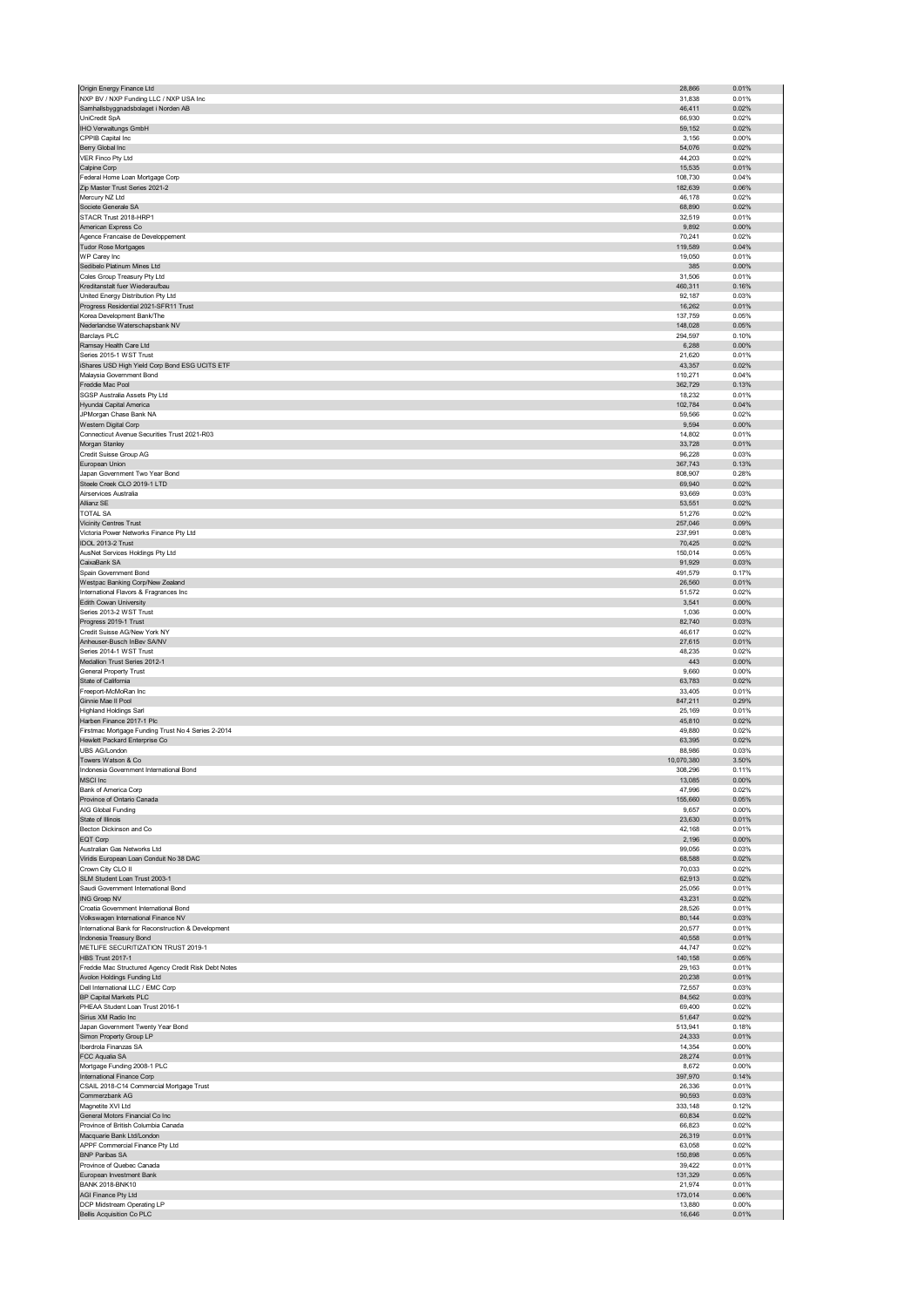| Akelius Residential Property Financing BV                                                | 30,812                 | 0.01%                   |
|------------------------------------------------------------------------------------------|------------------------|-------------------------|
| Idol 2014-1 Trust<br>Progress 2021-1 Trust                                               | 107,925<br>116,861     | 0.04%<br>0.04%          |
| CF Industries Inc                                                                        | 13,722                 | 0.00%                   |
| Dominican Republic International Bond                                                    | 28,911                 | 0.01%                   |
| Vistra Operations Co LLC                                                                 | 33,230                 | 0.01%                   |
| Citizens Bank NA/Providence RI<br>Galaxy Pipeline Assets Bidco Ltd                       | 31,989<br>122,637      | 0.01%<br>0.04%          |
| ONE Gas Inc                                                                              | 53,596                 | 0.02%                   |
| WaMu Mortgage Pass-Through Certificates Series 2005-AR6 Trust                            | 14,565                 | 0.01%                   |
| Higher Education Funding I                                                               | 63,094                 | 0.02%                   |
| Cantor Commercial Real Estate Lending 2019-CF2<br>Netflix Inc                            | 31,992<br>13,094       | 0.01%<br>0.00%          |
| <b>AECOM</b>                                                                             | 13,265                 | 0.00%                   |
| Enterprise Products Operating LLC                                                        | 34,031                 | 0.01%                   |
| Precise Mortgage Funding 2017-1B PLC                                                     | 80,573                 | 0.03%                   |
| Bank of Montreal                                                                         | 328,019                | 0.11%                   |
| MPLX LP<br>Freddie Mac STACR REMIC Trust 2020-HQA4                                       | 64,585<br>10,859       | 0.02%<br>0.00%          |
| Fannie Mae Connecticut Avenue Securities                                                 | 85,412                 | 0.03%                   |
| Israel Government International Bond                                                     | 36,156                 | 0.01%                   |
| Trinitas CLO XVI Ltd                                                                     | 461,016                | 0.16%                   |
| Australia Government Bond<br>Zurich Finance Ireland Designated Activity Co               | 36, 325, 272<br>34,541 | 12.61%<br>0.01%         |
| MPT Operating Partnership LP / MPT Finance Corp                                          | 82,073                 | 0.03%                   |
| Scentre Group Trust 1 / Scentre Group Trust 2                                            | 4,862                  | 0.00%                   |
| Ireland Government Bond                                                                  | 66,964                 | 0.02%                   |
| PUMA Series 2014-2                                                                       | 96,188                 | 0.03%                   |
| Newell Brands Inc<br>Dell Bank International DAC                                         | 13,141<br>95,635       | 0.00%<br>0.03%          |
| WSO Finance Pty Ltd                                                                      | 17,551                 | 0.01%                   |
| Toronto-Dominion Bank/The                                                                | 215,233                | 0.07%                   |
| Navient Student Loan Trust 2017-2                                                        | 142,672                | 0.05%                   |
| Valeo SA<br>VICI Properties LP / VICI Note Co Inc                                        | 28,144<br>13,649       | 0.01%<br>0.00%          |
| Springleaf Finance Corp                                                                  | 14,263                 | 0.00%                   |
| Telecom Italia SpA/Milano                                                                | 26,869                 | 0.01%                   |
| Australia & New Zealand Banking Group Ltd                                                | 55,877                 | 0.02%                   |
| Optus Finance Pty Ltd                                                                    | 6,422                  | 0.00%                   |
| Atkore International Group Inc<br>Series 2018-1 REDS EHP Trust                           | 13,658<br>39,823       | 0.00%<br>0.01%          |
| Comcast Corp                                                                             | 89,067                 | 0.03%                   |
| SLG Office Trust 2021-OVA                                                                | 45,476                 | 0.02%                   |
| Ivory Coast Government International Bond                                                | 45,291                 | 0.02%                   |
| PACCAR Financial Pty Ltd                                                                 | 139,919                | 0.05%                   |
| IDOL 2015-1 Trust<br>AGL CLO 5 Ltd                                                       | 45,656<br>155,276      | 0.02%<br>0.05%          |
| AT&T Inc                                                                                 | 251,425                | 0.09%                   |
| Finsbury Square 2018-2 PLC                                                               | 45,456                 | 0.02%                   |
| <b>HCA</b> Inc                                                                           | 21,190                 | 0.01%                   |
| Bayerische Landesbank                                                                    | 28,686                 | 0.01%                   |
| Volkswagen Financial Services Australia Pty Ltd<br>Woodside Finance Ltd                  | 184,431<br>14,308      | 0.06%<br>0.00%          |
| Aviation Capital Group LLC                                                               | 18,659                 | 0.01%                   |
| Pilgrim's Pride Corp                                                                     | 13,393                 | 0.00%                   |
|                                                                                          |                        |                         |
| Occidental Petroleum Corp                                                                | 37,787                 | 0.01%                   |
| Treasury Corp of Victoria                                                                | 3,576,361              | 1.24%                   |
| United Airlines Inc                                                                      | 3,412                  | 0.00%                   |
| Denmark Government Bond<br>Tryon Park CLO Ltd                                            | 55,061<br>124,230      | 0.02%<br>0.04%          |
| Standard Chartered PLC                                                                   | 99,104                 | 0.03%                   |
| ArcelorMittal                                                                            | 13,395                 | 0.00%                   |
| Targa Resources Partners LP / Targa Resources Partners Finance Corp                      | 21,623                 | 0.01%                   |
| Network Finance Co Pty Ltd                                                               | 39,337                 | 0.01%                   |
| Brazilian Government International Bond<br>Benchmark 2019-B13 Mortgage Trust             | 24,593<br>21,935       | 0.01%<br>0.01%          |
| Enel Finance International NV                                                            | 27,758                 | 0.01%                   |
| Transurban Queensland Finance Pty Ltd                                                    | 22,013                 | 0.01%                   |
| Morgan Stanley Capital I Trust 2021-L5                                                   | 52,662                 | 0.02%                   |
| BENCHMARK 2018-B6 Mortgage Trust<br>Mexican Bonos                                        | 19,680<br>11.972       | 0.01%<br>0.00%          |
| SASOL Financing USA LLC                                                                  | 27,442                 | 0.01%                   |
| Madison Park Funding XXX LTD                                                             | 239,192                | 0.08%                   |
| Singapore Government Bond                                                                | 76,246                 | 0.03%                   |
| Mueller Water Products Inc<br><b>HSBC Holdings PLC</b>                                   | 13,436<br>107,264      | 0.00%<br>0.04%          |
| Credit Suisse Group Funding Guernsey Ltd                                                 | 29,111                 | 0.01%                   |
| Fidelity National Information Services Inc                                               | 14,591                 | 0.01%                   |
| National Express Group PLC                                                               | 44,069                 | 0.02%                   |
| Credit Agricole SA                                                                       | 33,492<br>18,569       | 0.01%<br>0.01%          |
| Macquarie Group Ltd<br>Sabine Pass Liquefaction LLC                                      | 63,791                 | 0.02%                   |
| Republic of South Africa Government International Bond                                   | 36,295                 | 0.01%                   |
| <b>BANK 2017-BNK6</b>                                                                    | 40,214                 | 0.01%                   |
| SFR Group SA                                                                             | 23,623                 | 0.01%                   |
| Wells Fargo Commercial Mortgage Trust 2021-C59<br>Qatar Petroleum                        | 52,389<br>81,711       | 0.02%<br>0.03%          |
| Mattel Inc                                                                               | 12,945                 | 0.00%                   |
| <b>ADO Properties SA</b>                                                                 | 24,534                 | 0.01%                   |
| Barclays Bank PLC                                                                        | 353,381                | 0.12%                   |
| Qatar Government International Bond<br>Diameter Capital Partners LP                      | 65,712<br>152,584      | 0.02%<br>0.05%          |
| <b>Lincoln Financing SARL</b>                                                            | 58,523                 | 0.02%                   |
| Inflation Linked Korea Treasury Bond                                                     | 76,008                 | 0.03%                   |
| Cheniere Energy Partners LP                                                              | 23,216                 | 0.01%                   |
| Moody's Corp<br>Qantas Airways Ltd                                                       | 32,260<br>146,682      | 0.01%<br>0.05%          |
| iShares China CNY Bond UCITS ETF                                                         | 107,073                | 0.04%                   |
| Kraft Heinz Foods Co                                                                     | 30,885                 | 0.01%                   |
| Boeing Co/The                                                                            | 77,532                 | 0.03%                   |
| Paragon Mortgages No 12 PLC                                                              | 136,168                | 0.05%                   |
| Republic of Austria Government Bond<br>GTA Finance Co Pty Ltd                            | 52,560<br>44,674       | 0.02%<br>0.02%          |
| Wellfleet CLO X LTD                                                                      | 366,947                | 0.13%                   |
| Canadian Imperial Bank of Commerce                                                       | 138,495                | 0.05%                   |
| Playtech Plc                                                                             | 51,240                 | 0.02%                   |
| Asciano Finance Ltd                                                                      | 72,503                 | 0.03%                   |
| Japan Government Ten Year Bond<br>Ingevity Corp                                          | 1,204,619<br>18,597    | 0.42%<br>0.01%          |
| NSW Electricity Networks Finance Pty Ltd                                                 | 71,822                 | 0.02%                   |
| Benchmark 2021-B26 Mortgage Trust                                                        | 45,828                 | 0.02%                   |
| CANPACK SA / Eastern PA Land Investment Holding LLC                                      | 18,874                 | 0.01%                   |
| <b>Lukoil Securities BV</b><br>Ford Motor Credit Co LLC<br>Heimstaden Bostad Treasury BV | 80,323<br>13,300       | 0.03%<br>0.00%<br>0.01% |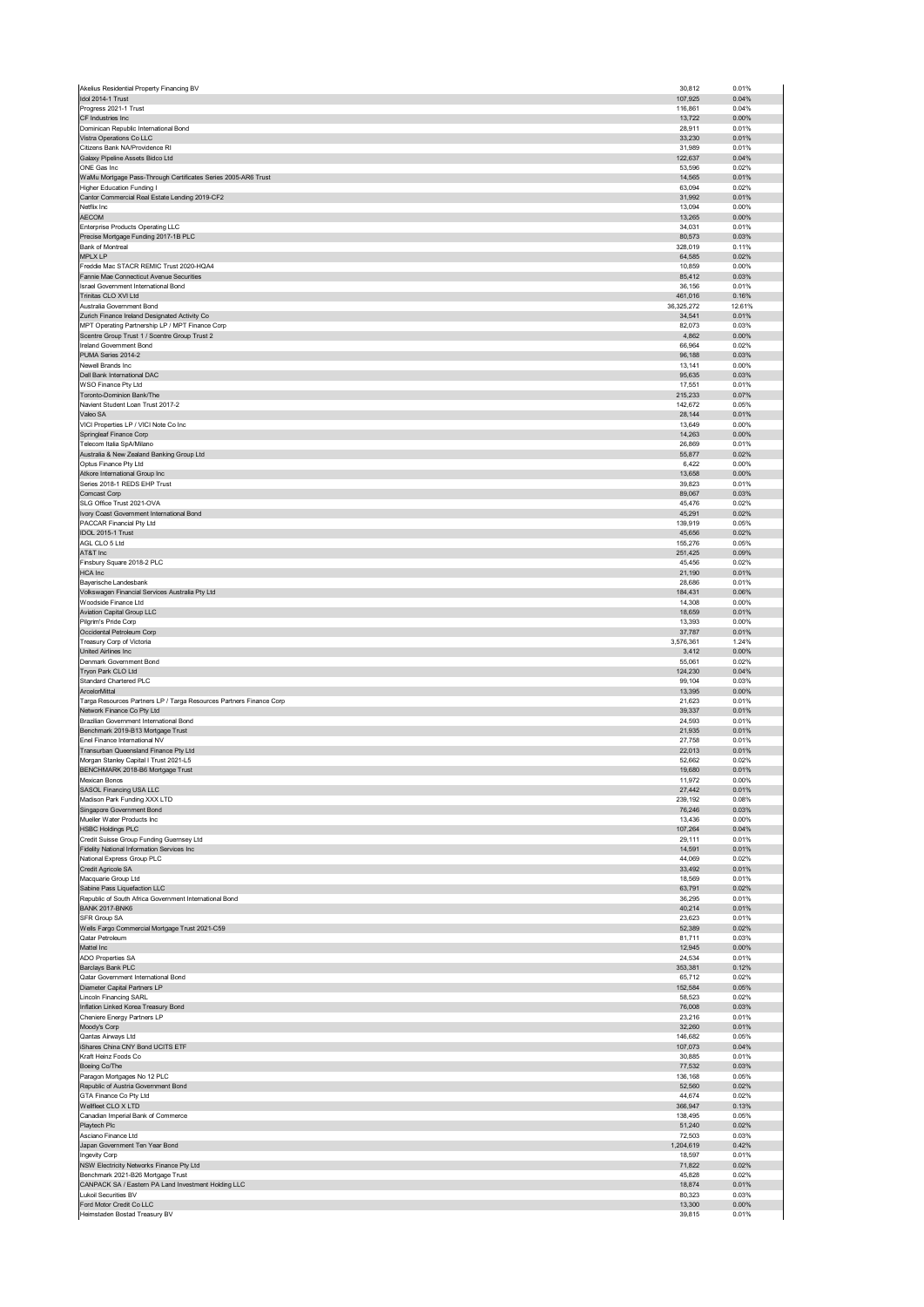| DWPF Finance Pty Ltd                                                          | 3,127              | 0.00%             |
|-------------------------------------------------------------------------------|--------------------|-------------------|
| Wells Fargo Commercial Mortgage Trust 2016-C37                                | 11,764             | 0.00%             |
| Banco Mercantil del Norte SA/Grand Cayman                                     | 25,375             | 0.01%             |
| General Motors Co<br>Scentre Group Trust 2                                    | 27,386<br>40,910   | 0.01%<br>0.01%    |
| <b>CYBG PLC</b>                                                               | 60,089             | 0.02%             |
| Haus European Loan Conduit No 39 DAC                                          | 71,798             | 0.02%             |
| Teledyne Technologies Inc                                                     | 53,293             | 0.02%             |
| Freddie Mac Stacr Remic Trust 2020-DNA1                                       | 27,135             | 0.01%             |
| Bank of Ireland Group PLC                                                     | 82,000             | 0.03%             |
| Pension Insurance Corp PLC<br>Ginnie Mae                                      | 29,045<br>$-153$   | 0.01%<br>0.00%    |
| Enel SpA                                                                      | 94,499             | 0.03%             |
| Kingdom of Belgium Government Bond                                            | 95,893             | 0.03%             |
| <b>CSC Holdings LLC</b>                                                       | 26,434             | 0.01%             |
| Arconic Inc                                                                   | 12,786             | 0.00%             |
| Mahle GmbH                                                                    | 14,209             | 0.00%             |
| DBNGP Finance Co Pty Ltd                                                      | 3,498              | 0.00%<br>0.02%    |
| Citycon OYJ<br>Gazprom OAO Via Gaz Capital SA                                 | 55,109<br>49,218   | 0.02%             |
| Santos Finance Ltd                                                            | 20,132             | 0.01%             |
| Insurance Australia Group Ltd                                                 | 82,115             | 0.03%             |
| <b>APT Pipelines Ltd</b>                                                      | 18,072             | 0.01%             |
| Huarong Finance 2019 Co Ltd                                                   | 24,810             | 0.01%             |
| American International Group Inc<br>ICG US CLO 2017-1 Ltd                     | 3,404<br>76,018    | 0.00%<br>0.03%    |
| Schroder ISF Asian Credit Opportunities                                       | 385,391            | 0.13%             |
| DP World Crescent Ltd                                                         | 30,152             | 0.01%             |
| AFG 2021-1 Trust                                                              | 200,365            | 0.07%             |
| Firstmac Mortgage Funding Trust No. 4 Series 2021-2                           | 149,721            | 0.05%             |
| Primrose Residential 2021-1 DAC<br>Citibank                                   | 67,566             | 0.02%<br>0.04%    |
| Electricite de France SA                                                      | 119,958<br>76,877  | 0.03%             |
| Cellnex Finance Co SA                                                         | 70,428             | 0.02%             |
| SMART ABS Series 2019-1 Trust                                                 | 25,526             | 0.01%             |
| Suncorp Group Ltd                                                             | 20,074             | 0.01%             |
| METRO Finance 2020-1 Trust                                                    | 63,816             | 0.02%             |
| Pioneer Natural Resources Co<br>Japan Government Forty Year Bond              | 6,174<br>198,510   | 0.00%<br>0.07%    |
| Ausgrid Finance Pty Ltd                                                       | 113,948            | 0.04%             |
| Deutsche Bank AG                                                              | 77,031             | 0.03%             |
| Quintiles IMS Inc                                                             | 18,042             | 0.01%             |
| New Terminal Financing Co Pty Ltd                                             | 21,912             | 0.01%             |
| CFCRE Commercial Mortgage Trust 2016-C6<br>John Deere Financial Ltd           | 17,414<br>57,016   | 0.01%<br>0.02%    |
| Firstmac Mortgage Funding Trust No. 4 Series 2-2020                           | 104,989            | 0.04%             |
| Telefonica Europe BV                                                          | 42,081             | 0.01%             |
| ConnectEast Finance Pty Ltd                                                   | 48,041             | 0.02%             |
| Japan Government Thirty Year Bond                                             | 280,752            | 0.10%             |
| Volvo Treasury AB                                                             | 64,947             | 0.02%             |
| Gatwick Funding Ltd<br>United Technologies Corp                               | 17,159<br>1,198    | 0.01%<br>0.00%    |
| BNY Mellon Efficient U.S. High Yield Beta Fund                                | 86,976             | 0.03%             |
| Adevinta ASA                                                                  | 14,814             | 0.01%             |
| Wells Fargo Commercial Mortgage Trust 2019-C53                                | 66,808             | 0.02%             |
| Export-Import Bank of Korea                                                   | 46,070             | 0.02%             |
|                                                                               |                    |                   |
| Heathrow Funding Ltd                                                          | 28,706             | 0.01%             |
| Commonwealth Bank of Australia                                                | 5,992              | 0.00%             |
| Ale Direct Property Trust<br><b>ZF Finance GmbH</b>                           | 13,200<br>44,907   | 0.00%<br>0.02%    |
| Toyota Finance Australia Ltd                                                  | 249,698            | 0.09%             |
| Mortgage House RMBS Series 2021-2                                             | 155,417            | 0.05%             |
| iShares EUR High Yield Corp Bond ESG UCITS ETF                                | 184,395            | 0.06%             |
| Asian Development Bank                                                        | 115,959            | 0.04%             |
| Minerals Technologies Inc<br>Dryden 77 CLO Ltd                                | 53,697<br>341,541  | 0.02%<br>0.12%    |
| Sydney Airport Finance Co Pty Ltd                                             | 9,574              | 0.00%             |
| Lonsdale Finance Pty Ltd                                                      | 48,761             | 0.02%             |
| Centene Corp                                                                  | 16,174             | 0.01%             |
| Queensland Treasury Corp                                                      | 7,314,612          | 2.54%             |
| BNY Mellon Global Funds PLC - Bny Mellon Efficient US Fallen Angels Beta Fund | 129, 479<br>26,943 | 0.04%<br>0.01%    |
| QPH Finance Co Pty Ltd<br>Light Trust 2018-1                                  | 65,317             | 0.02%             |
| Aurizon Finance Pty Ltd                                                       | 6,388              | 0.00%             |
| Volksbank Wien AG                                                             | 58,583             | 0.02%             |
| Air Lease Corp                                                                | 106.514            | 0.04%             |
| Verizon Communications Inc                                                    | 137,735            | 0.05%             |
| MasTec Inc<br>National Australia Bank Ltd                                     | 53,404<br>344,349  | 0.02%<br>0.12%    |
| GPT Wholesale Office Fund No 1                                                | 47,919             | 0.02%             |
| Pacific Gas & Electric Co                                                     | 55,524             | 0.02%             |
| AFG 2021-2 Trust                                                              | 140,740            | 0.05%             |
| CPIF Finance Pty Ltd                                                          | 26,031             | 0.01%             |
| Silver Arrow Australia Series 2019-1 Trust<br>Bank of Nova Scotia/The         | 60,905<br>80,377   | 0.02%<br>0.03%    |
| Charter Hall Exchange Finance Pty Ltd                                         | 24,906             | 0.01%             |
| Santander UK Group Holdings PLC                                               | 103,357            | 0.04%             |
| ING Bank Australia Ltd                                                        | 46,051             | 0.02%             |
| Progress 2020-1 Trust                                                         | 7,563              | 0.00%             |
| Tesco Corporate Treasury Services PLC<br>Light Trust 2019-1                   | 42,429<br>198,664  | 0.01%<br>0.07%    |
| DEXUS Finance Pty Ltd                                                         | 4,495              | 0.00%             |
| Nexi SpA                                                                      | 17,715             | 0.01%             |
| Sumitomo Chemical Co Ltd                                                      | 281,577            | 0.10%             |
| Series 2021-1 Harvey Trust                                                    | 85,575             | 0.03%             |
| ConQuest 2019-2 Trust<br><b>BPCE SA</b>                                       | 186,013<br>110,502 | 0.06%<br>0.04%    |
| Durst Organization Inc/The                                                    | 66,392             | 0.02%             |
| Schroder ISF Securitised Credit                                               | 275,068            | 0.10%             |
| Deutsche Bank AG/New York NY                                                  | 119,439            | 0.04%             |
| Trustee for Series 2021-1 Reds Ehp Trust/ The                                 | 236,170            | 0.08%             |
| Driver Australia Six Trust                                                    | 55,591             | 0.02%             |
| Mizuho Bank Ltd/Sydney<br>Level 3 Financing Inc                               | 255,989<br>50,996  | 0.09%<br>0.02%    |
| Aurizon Network Pty Ltd                                                       | 15,729             | 0.01%             |
| Ensemble Investment Corp SA                                                   | 119,101            | 0.04%             |
| Hongkong & Shanghai Banking Corp Ltd/Sydney The                               | 91,617             | 0.03%             |
| Broadcom Inc<br>Prosus NV                                                     | 74,373<br>49.634   | 0.03%<br>0.02%    |
| Vale Overseas Ltd                                                             | 2,989              | 0.00%             |
| Computershare US Inc                                                          | 46,553             | 0.02%             |
| Llitst Finance Pty Ltd                                                        | 6,189              | 0.00%             |
| Mileage Plus Holdings LLC / Mileage Plus Intellectual Property Assets Ltd     | 18,083             | 0.01%             |
| London Wall Mortgage Capital PLC<br>ETSA Utilities Finance Pty Ltd            | 34,307<br>11,065   | 0.01%<br>$0.00\%$ |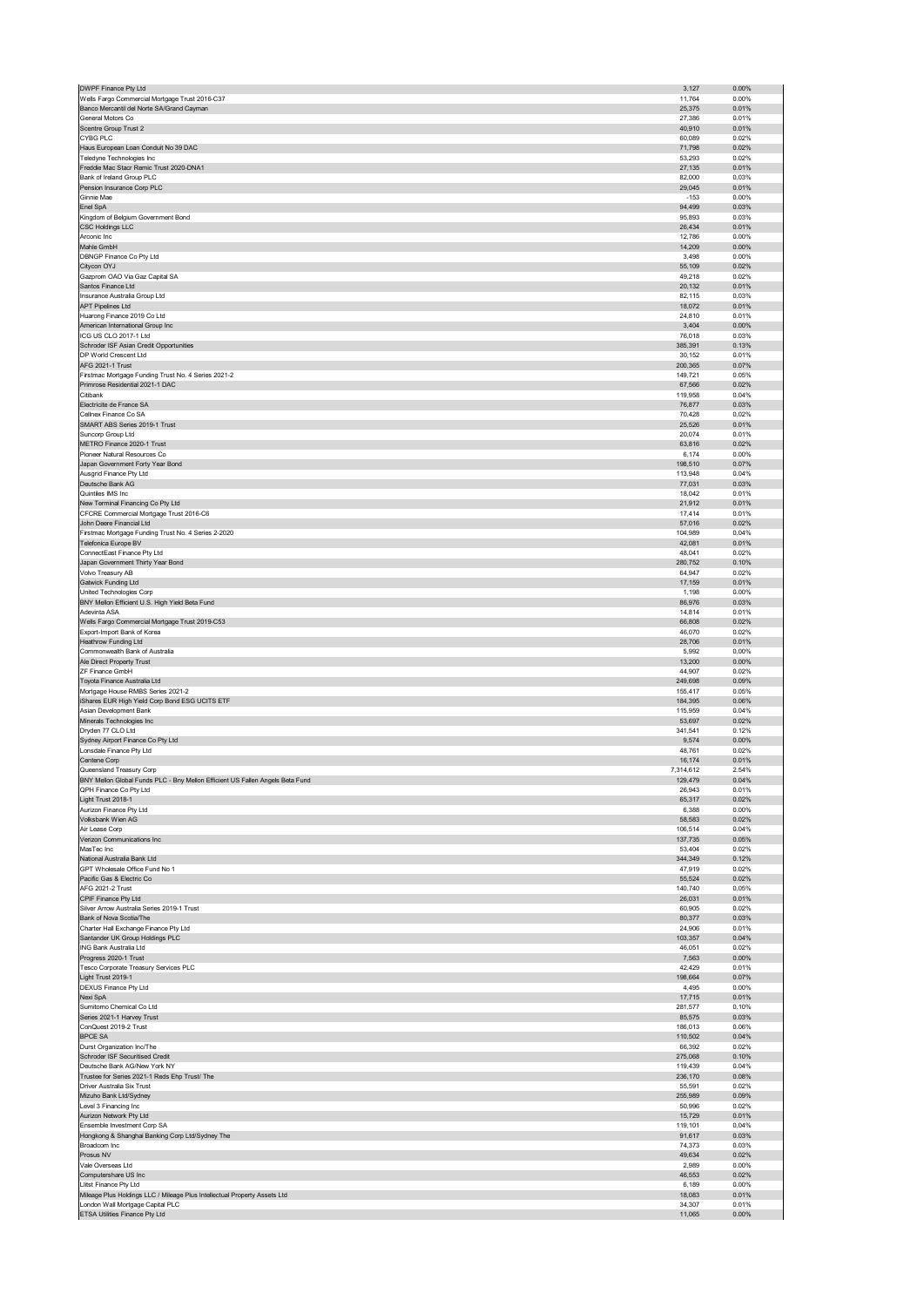| Lloyds Banking Group PLC                                                      | 98,225      | 0.03%  |
|-------------------------------------------------------------------------------|-------------|--------|
| Anheuser-Busch Cos LLC / Anheuser-Busch InBev Worldwide Inc                   | 12,230      | 0.00%  |
| Salute Series 2021-1                                                          | 33,959      | 0.01%  |
| Air Canada                                                                    | 976         | 0.00%  |
| Vertical Midco GmbH                                                           | 12,081      | 0.00%  |
| Delta Air Lines Inc / SkyMiles IP Ltd                                         | 18,787      | 0.01%  |
| Russian Foreign Bond - Eurobond                                               | 222,168     | 0.08%  |
| NBN Co Ltd                                                                    | 317,487     | 0.11%  |
| Italy Buoni Poliennali Del Tesoro                                             | 823,825     | 0.29%  |
| Deutsche Telekom International Finance BV                                     | 64,864      | 0.02%  |
| United Kingdom Gilt                                                           | 2,436,750   | 0.85%  |
| Fonterra Co-operative Group Ltd                                               | 5,069       | 0.00%  |
| Zip Master Trust Series 2021-1                                                | 289,011     | 0.10%  |
| Ziggo BV                                                                      | 7,469       | 0.00%  |
| AIB Group PLC                                                                 | 146,007     | 0.05%  |
| European Financial Stability Facility                                         | 23,090      | 0.01%  |
| Western Australian Treasury Corp                                              | 690,355     | 0.24%  |
| Solaris Trust 2021-1                                                          | 36,359      | 0.01%  |
| Volkswagen Bank GmbH                                                          | 15,157      | 0.01%  |
| Bendigo & Adelaide Bank Ltd                                                   | 46.470      | 0.02%  |
| WestConnex Finance Co Pty Ltd                                                 | 121,981     | 0.04%  |
| Liberty Interactive Corp QVC Group                                            | 278         | 0.00%  |
| Triton Bond Trust 2021 in respect of Series 1                                 | 193,722     | 0.07%  |
| Wesfarmers Ltd                                                                | 6,348       | 0.00%  |
| Stratton Mortgage Funding 2019-1 PLC                                          | 115,894     | 0.04%  |
| Australia Treasury Bill                                                       | 1,063,439   | 0.37%  |
| Realty Income Corp                                                            | 49,392      | 0.02%  |
| Australia Pacific Airports Melbourne Pty Ltd                                  | 78,686      | 0.03%  |
| Logicor Financing Sarl                                                        | 73,987      | 0.03%  |
| AerCap Ireland Capital DAC / AerCap Global Aviation Trust                     | 101,440     | 0.04%  |
| <b>BANK 2018-BNK14</b>                                                        | 19,808      | 0.01%  |
| Schroder International Selection Fund - Emerging Markets Debt Absolute Return | 162,734     | 0.06%  |
| Banijay Entertainment SASU                                                    | 4,775       | 0.00%  |
| Summer BC Holdco B SARL                                                       | 14,582      | 0.01%  |
| AMP Life Ltd                                                                  | 67,576      | 0.02%  |
| Australia & New Zealand Banking Group Ltd/United Kingdom                      | 24,533      | 0.01%  |
| Tasmanian Public Finance Corp                                                 | 518,329     | 0.18%  |
| Western Sydney University                                                     | 52,072      | 0.02%  |
| French Republic Government Bond OAT                                           | 151,640     | 0.05%  |
| FP Turbo Series 2021-1 Trust                                                  | 164,398     | 0.06%  |
| Progress 2012-2 Trust                                                         | 56,940      | 0.02%  |
| Mill City Mortgage Loan Trust 2017-2                                          | 13,063      | 0.00%  |
| New Zealand Government Bond                                                   | 401,844     | 0.14%  |
| T-Mobile USA Inc.                                                             | 90,702      | 0.03%  |
| Virgin Media Secured Finance PLC                                              | 17,830      | 0.01%  |
| American Airlines Inc                                                         | 28,580      | 0.01%  |
| Vermilion Bond Trust 2021 in respect of Series 1                              | 126,576     | 0.04%  |
| Bundesrepublik Deutschland Bundesanleihe                                      | 1,172,083   | 0.41%  |
| Caltex Australia Ltd                                                          | 111,057     | 0.04%  |
| Seagate HDD Cayman                                                            | 61,938      | 0.02%  |
| First-Citizens Bank & Trust Co                                                | 63,600      | 0.02%  |
| Energy Partnership Gas Pty Ltd                                                | 6,865       | 0.00%  |
| Mirvac Group Finance Ltd                                                      | 10,070      | 0.00%  |
| Essilor International Cie Generale d'Optique SA                               | 51,658      | 0.02%  |
| Landwirtschaftliche Rentenbank                                                | 313.670     | 0.11%  |
| Total                                                                         | 114.981.121 | 39.93% |
|                                                                               |             |        |

| <b>LISTED EQUITY</b>                 |                            |                   |             |               |
|--------------------------------------|----------------------------|-------------------|-------------|---------------|
| Name/kind of investment item         | <b>Security Identifier</b> | <b>Units held</b> | Value (AUD) | Weighting (%) |
| 1Life Healthcare Inc                 | BBG0026ZDDQ0               | 658               | 15,910      | 0.01%         |
| 29Metals Ltd                         | BBG0118S6QD8               | 8,863             | 27,211      | 0.01%         |
| 3M Co                                | BBG000BP52R2               | 35                | 8,657       | 0.00%         |
| 3i Group PLC                         | BBG000BZZ876               | 2,052             | 55,381      | 0.02%         |
| 3i Infrastructure PLC                | BBG000QZY041               | 28,691            | 189,479     | 0.07%         |
| <b>ABB Ltd</b>                       | BBG000DM2M32               | 127               | 6,682       | 0.00%         |
| ABN AMRO Bank NV                     | BBG00BDTXC59               | 69                | 1,387       | 0.00%         |
| ABS-CBN Holdings Corp                | BBG000BF6R34               | 5,451             | 1,753       | 0.00%         |
| ACS Actividades de Construccio       | BBG000BMW3R7               | 44                | 1,620       | 0.00%         |
| ADT Inc                              | BBG000BP9WJ1               | 39                | 457         | 0.00%         |
| AEON Financial Service Co Ltd        | BBG000DR42B4               | 8                 | 121         | 0.00%         |
| AES Corp/The                         | BBG000C23KJ3               | 91                | 3,047       | 0.00%         |
| AGC Inc                              | BBG000BG8RD9               | 18                | 1,194       | 0.00%         |
| AGCO Corp                            | BBG000DCCZW2               | 3                 | 550         | 0.00%         |
| <b>AGNC Investment Corp</b>          | BBG000TJ8XZ7               | 38                | 788         | 0.00%         |
| Al-Media Technologies Ltd            | BBG00V95C7C8               | 20,599            | 14,523      | 0.01%         |
| AIA Group Ltd                        | BBG0016XR1Q8               | 12,171            | 168,775     | 0.06%         |
| ALD SA                               | BBG00GQ97286               | 184               | 3,732       | 0.00%         |
| ALS Ltd                              | BBG000BRV2C5               | 2,941             | 38,462      | 0.01%         |
| AMA Group Ltd                        | BBG000BRYKK3               | 616               | 265         | 0.00%         |
| AMC Entertainment Holdings Inc       | BBG000TDCVT6               | 13                | 484         | 0.00%         |
| <b>AMC Networks Inc</b>              | BBG000H01H92               | 48                | 2,257       | 0.00%         |
| AMETEK Inc                           | BBG000B9XG87               | 441               | 89,147      | 0.03%         |
| <b>AMMB Holdings Bhd</b>             | BBG000BF49B7               | 1,496             | 1,566       | 0.00%         |
| AMOREPACIFIC Group                   | BBG000BDQ5M4               | 18                | 927         | 0.00%         |
| AMP Ltd                              | BBG000C2W693               | 98,263            | 99,245      | 0.03%         |
| ANA Holdings Inc                     | BBG000BH20P9               | $\overline{4}$    | 128         | 0.00%         |
| ANSYS Inc                            | BBG000GXZ4W7               | 28                | 15,263      | 0.01%         |
| AP Moller - Maersk A/S               | BBG000BLYN39               | $\overline{7}$    | 34,774      | 0.01%         |
| APA Corp                             | BBG00YTS96G2               | 121               | 4,480       | 0.00%         |
| ARB Corp Ltd                         | BBG000BFQ4P9               | 106               | 5,555       | 0.00%         |
| ASE Technology Holding Co Ltd        | BBG00JVDCH13               | 160               | 847         | 0.00%         |
| <b>ASML Holding NV</b>               | BBG000C1HT47               | 113               | 124,548     | 0.04%         |
| ASOS PLC                             | BBG000KL73H8               | 584               | 26,034      | 0.01%         |
| ASR Nederland NV                     | BBG00CWZ0HG5               | 11                | 683         | 0.00%         |
| <b>ASX Ltd</b>                       | BBG000BQ3V25               | 344               | 31,965      | 0.01%         |
| AU Optronics Corp                    | BBG000C3V3K6               | 1,257             | 1,431       | 0.00%         |
| <b>AUB Group Ltd</b>                 | BBG000JQB909               | 144               | 3,699       | 0.00%         |
| <b>AURELIUS Equity Opportunities</b> | BBG000PN3YM9               | 52                | 2,180       | 0.00%         |
| <b>AVEVA Group PLC</b>               | BBG000C21Y87               | 193               | 12,230      | 0.00%         |
| AXA SA                               | BBG000BC8029               | 1.240             | 50.788      | 0.02%         |
| AbbVie Inc                           | BBG0025Y4RY4               | 86                | 15,935      | 0.01%         |
| Abbott Laboratories                  | BBG000B9ZXB4               | 756               | 146,417     | 0.05%         |
| Absa Group Ltd                       | BBG000BF9DG8               | 184               | 2,416       | 0.00%         |
| Abu Dhabi Commercial Bank PJSC       | BBG000DKRVC9               | 723               | 2,311       | 0.00%         |
| Accent Group Ltd                     | BBG000CHSVJ9               | 290               | 710         | 0.00%         |
| Accenture PLC                        | BBG000D9D830               | 186               | 106,125     | 0.04%         |
| Accor SA                             | BBG000BB4980               | 481               | 21,396      | 0.01%         |
| Activision Blizzard Inc.             | BBG000CVWGS6               | 97                | 8,851       | 0.00%         |
| Acuity Brands Inc                    | BBG000BJ5HK0               | 121               | 35,137      | 0.01%         |
| Adairs Ltd                           | BBG009BJSP55               | 119               | 477         | 0.00%         |
| Adani Enterprises Ltd                | BBG000DRTF73               | 116               | 3,675       | 0.00%         |
| Adani Green Energy Ltd               | BBG00BQZTW52               | 149               | 3,664       | 0.00%         |
| Adbri Ltd                            | BBG000BFQ6R2               | 264               | 745         | 0.00%         |
| Adecco Group AG                      | BBG000BSK6S9               | 11                | 761         | 0.00%         |
| Adevinta ASA                         | BBG00N6FR9F4               | 93                | 1,708       | 0.00%         |
|                                      |                            |                   |             |               |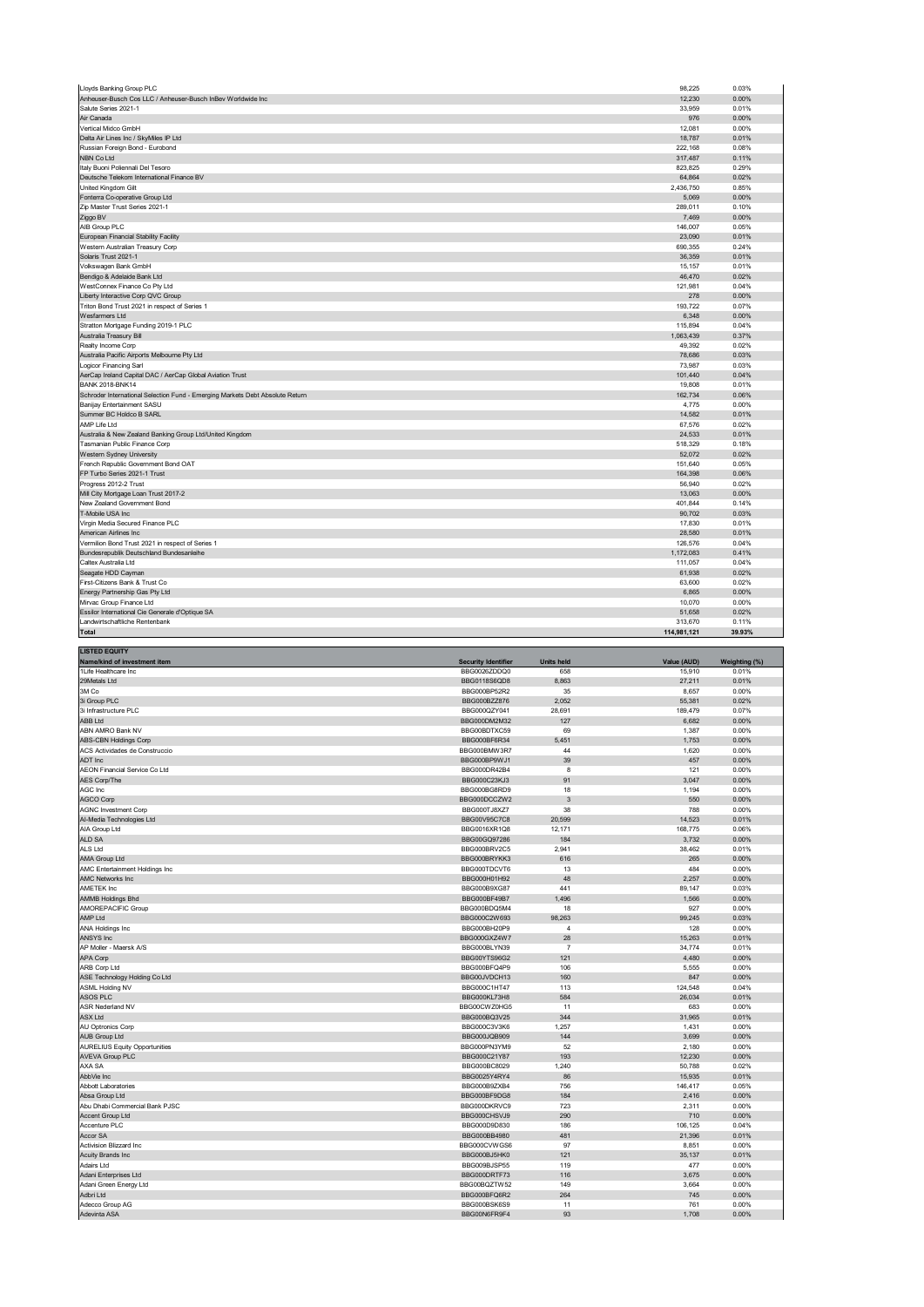| Adient PLC                                               | BBG009PN0C87                        | 98             | 6,437             | 0.00%             |
|----------------------------------------------------------|-------------------------------------|----------------|-------------------|-------------------|
| Adobe Inc                                                | BBG000BB5006                        | 179            | 139,815           | 0.05%             |
| Adore Beauty Group Ltd<br>Advance Auto Parts Inc         | BBG00HBPXWQ9<br>BBG000F7RCJ1        | 96<br>99       | 386<br>32,632     | 0.00%<br>0.01%    |
| Advanced Micro Devices Inc                               | BBG000BBQCY0                        | $\overline{7}$ | 1,482             | 0.00%             |
| Advantest Corp                                           | BBG000BGN014                        | 515            | 66,998            | 0.02%             |
| Adyen NV                                                 | BBG00L088N79                        | 3              | 11,048            | 0.00%             |
| Aegon NV<br>Aeon Co Ltd                                  | BBG000JN9DM6<br>BBG000BN0FD8        | 423<br>142     | 2,908<br>4,580    | 0.00%<br>0.00%    |
| AerCap Holdings NV                                       | BBG000Q9FZL4                        | 30             | 2,683             | 0.00%             |
| Aeris Resources Ltd                                      | BBG001CMJ1Q4                        | 2,587          | 427               | 0.00%             |
| Aeroflot PJSC                                            | BBG000CT9JX5                        | 294            | 1,694             | 0.00%             |
| Affirm Holdings Inc<br>Aflac Inc                         | BBG00Y7BP8Y1<br>BBG000BBBNC6        | 84<br>37       | 11,578<br>3,008   | 0.00%<br>0.00%    |
| Ageas SA/NV                                              | BBG000BPXHT6                        | 14             | 1,024             | 0.00%             |
| Agile Group Holdings Ltd                                 | BBG000BM9384                        | 1,457          | 1,087             | 0.00%             |
| Agilent Technologies Inc                                 | BBG000C2V3D6                        | 71             | 15,564            | 0.01%             |
| Agnico Eagle Mines Ltd<br>Agricultural Bank of China Ltd | BBG000CZ8PQ6<br>BBG000T9PJD5        | 320<br>3,566   | 23,354<br>1,686   | 0.01%<br>0.00%    |
| Aimia Inc                                                | BBG000BVSVK7                        | 99             | 533               | 0.00%             |
| Air Canada                                               | BBG000PV7F57                        | 231            | 5,304             | 0.00%             |
| Air Liquide SA                                           | BBG000BLGLW1                        | 358            | 85,941            | 0.03%             |
| Air Products and Chemicals Inc<br>Airbnb Inc             | BBG000BC4JJ4<br>BBG001Y2XS07        | 18<br>6        | 7,628<br>1,403    | 0.00%<br>0.00%    |
| Airbus SE                                                | BBG000CSHLR0                        | 14             | 2,512             | 0.00%             |
| Airtac International Group                               | BBG0014M8L81                        | 34             | 1,726             | 0.00%             |
| Aisin Corp                                               | BBG000BMCGL6                        | 41             | 2,147             | 0.00%             |
| Aitken Spence PLC<br>Ajinomoto Co Inc                    | BBG000FPCT37<br>BBG000BJ8LL7        | 3,743<br>103   | 2,092<br>4,311    | 0.00%<br>0.00%    |
| Akamai Technologies Inc                                  | BBG000BJQWD2                        | $\overline{1}$ | 110               | $0.00\%$          |
| Akbank TAS                                               | BBG000BV9XY9                        | 820            | 611               | 0.00%             |
| Aker BP ASA                                              | BBG000QJ5Q24                        | 131            | 5,555             | 0.00%             |
| Akzo Nobel NV<br>Albemarle Corp                          | BBG000BW45W5<br>BBG000BJ26K7        | 162<br>10      | 24,526<br>3,180   | 0.01%<br>$0.00\%$ |
| Albertsons Cos Inc                                       | BBG009KG1750                        | 132            | 5,461             | 0.00%             |
| Alcoa Corp                                               | BBG00B3T3HD3                        | 234            | 19,148            | 0.01%             |
| Alcon Inc                                                | BBG00NPWGYJ9                        | 776            | 94,629            | 0.03%             |
| Alfa SAB de CV                                           | BBG000BQC6W7                        | 770            | 777               | 0.00%             |
| Alibaba Group Holding Ltd<br>Align Technology Inc        | BBG000NZ2MN0<br>BBG000BRNLL2        | 3,835<br>18    | 101,300<br>16,609 | 0.04%<br>0.01%    |
| Alimentation Couche-Tard Inc                             | BBG000DMT4D2                        | 115            | 6,619             | 0.00%             |
| Alkane Resources Ltd                                     | BBG000BRN1P2                        | 576            | 527               | 0.00%             |
| Alleghany Corp                                           | BBG000BX6BJ3                        | $\pmb{0}$      | 362               | 0.00%             |
| Alliance Aviation Services Ltd                           | BBG0029TR2P1<br>BBG000BFNR17        | 195<br>14      | 799               | 0.00%<br>0.00%    |
| Alliance Data Systems Corp<br>Allianz SE                 | BBG000BBF8T7                        | 34             | 1,292<br>11,183   | $0.00\%$          |
| Allison Transmission Holdings                            | BBG001KY3845                        | 33             | 1,633             | 0.00%             |
| Allkem Ltd                                               | BBG000TT96V7                        | 5,159          | 53,649            | 0.02%             |
| Allstate Corp/The<br>Ally Financial Inc                  | BBG000BVMGF2<br>BBG000BC2R71        | 32<br>22       | 5,169<br>1,426    | 0.00%<br>$0.00\%$ |
| Alpargatas SA                                            | BBG000BC1CL9                        | 112            | 1,027             | 0.00%             |
| Alphabet Inc                                             | BBG009S39JX6                        | 126            | 500,424           | 0.17%             |
| Alstom SA                                                | BBG000DQ7884                        | 8              | 383               | 0.00%             |
| Alteogen Inc<br>Altice USA Inc                           | BBG007H0XZW6<br>BBG00GFMPRK0        | 17<br>155      | 1,450<br>3,450    | 0.00%<br>0.00%    |
| Altium Ltd                                               | BBG000DTL0Z9                        | 1,245          | 56,266            | 0.02%             |
| Altius Minerals Corp                                     | BBG000BW8GN7                        | 150            | 2,845             | 0.00%             |
| Alumina Ltd                                              | BBG000C0Y6Y7                        | 82,437         | 153,745           | 0.05%             |
| Aluminum Corp of China Ltd                               | BBG000CN0Y73                        | 286            | 217               | 0.00%             |
| Amadeus IT Group SA<br>Amazon.com Inc                    | BBG000QSDXN7<br>BBG000BVPV84        | 45<br>108      | 4,155<br>493,627  | 0.00%<br>0.17%    |
| Ambev SA                                                 | BBG000BN5VZ4                        | 2,673          | 10,203            | 0.00%             |
| Ambuja Cements Ltd                                       | BBG000CRXFR7                        | 236            | 1,647             | 0.00%             |
| Amcor PLC                                                | BBG00LNJRQ09                        | 2,189          | 36,168            | 0.01%             |
| Amdocs Ltd<br>Amedeo Air Four Plus Ltd                   | BBG000C3MXG5<br>BBG008N0NY51        | 5<br>6,365     | 523<br>3,379      | 0.00%<br>0.00%    |
| American Airlines Group Inc                              | BBG005P7Q881                        | 416            | 10,280            | 0.00%             |
| American Express Co                                      | BBG000BCQZS4                        | 529            | 118,970           | 0.04%             |
| American Financial Group Inc/O                           | <b>BBG000DPKKK0</b>                 | 3              | 653               | 0.00%             |
| American International Group I<br>યmericanas SA          | BBG000BBDZG3<br><b>RRG000RL\RK0</b> | 461<br>338     | 36,071<br>2,637   | 0.01%<br>U.UU%    |
| Ameriprise Financial Inc                                 | BBG000G3QLY3                        | 5              | 2,220             | 0.00%             |
| AmerisourceBergen Corp                                   | BBG000MDCQC2                        | 6              | 1,111             | 0.00%             |
| Amgen Inc                                                | BBG000BBS2Y0                        | 48             | 14,717            | 0.01%             |
| Amorepacific Corp                                        | BBG000M38MQ3                        |                | 3,147             | 0.00%             |
| Amphenol Corp<br>Ampol Ltd                               |                                     | 16             |                   |                   |
|                                                          | BBG000B9YJ35                        | 163            | 19,555            | 0.01%             |
| Amundi SA                                                | BBG000BKC8M7<br>BBG009F4JBN5        | 3,665<br>6     | 108,718<br>726    | 0.04%<br>0.00%    |
| Anadolu Efes Biracilik Ve Malt                           | BBG000BGCSN1                        | 356            | 1,092             | 0.00%             |
| Analog Devices Inc                                       | BBG000BB6G37                        | 67             | 16,124            | 0.01%             |
| Anglo American PLC<br>Anglo American Platinum Ltd        | BBG000BWF7M0<br>BBG000BTXNT5        | 775<br>31      | 43,570<br>4,776   | 0.02%<br>0.00%    |
| Anheuser-Busch InBev SA/NV                               | BBG00DQ4YZ45                        | 210            | 17,426            | 0.01%             |
| Anhui Conch Cement Co Ltd                                | BBG000BVKWW0                        | 939            | 6,451             | 0.00%             |
| Ansell Ltd                                               | BBG000D9RSX8                        | 893            | 28,152            | 0.01%             |
| Anthem Inc<br>Antofagasta PLC                            | BBG000BCG930<br>BBG000BD4SC9        | 31<br>658      | 19,922<br>16,418  | 0.01%<br>0.01%    |
| Aon PLC                                                  | BBG00SSQFPK6                        | 88             | 36,300            | 0.01%             |
| Appen Ltd                                                | BBG007NJYHP5                        | 226            | 2,522             | 0.00%             |
| Apple Inc                                                | BBG000B9XRY4                        | 416            | 101,580           | 0.04%             |
| Applied Materials Inc<br>Aptiv PLC                       | BBG000BBPFB9<br>BBG001QD41M9        | 120<br>346     | 25,933<br>78,432  | 0.01%<br>0.03%    |
| Aquila European Renewables Inc                           | BBG00PBBHWF2                        | 15,793         | 25,197            | 0.01%             |
| Arca Continental SAB de CV                               | BBG000BJPM18                        | 74             | 648               | 0.00%             |
| ArcelorMittal SA                                         | BBG000BYLJ52                        | 166            | 7,314             | 0.00%             |
| Arch Capital Group Ltd<br>Archer-Daniels-Midland Co      | BBG000HXNN20<br>BBG000BB6WG8        | 14<br>41       | 834<br>3,801      | $0.00\%$<br>0.00% |
| Argenx SE                                                | BBG006MF2DW2                        | 19             | 9,482             | 0.00%             |
| Aristocrat Leisure Ltd                                   | BBG000G2SMB6                        | 4,101          | 178,666           | 0.06%             |
| Arkema SA                                                | BBG000KJS442                        | $\overline{4}$ | 690               | $0.00\%$          |
| Aroundtown SA                                            | BBG00B6S34Y8                        | 125            | 1,037             | 0.00%             |
| Arrow Electronics Inc<br>Arthur J Gallagher & Co         | BBG000BCD3D5<br>BBG000BBHXQ3        | 13<br>3        | 2,415<br>724      | 0.00%<br>0.00%    |
| Asahi Group Holdings Ltd                                 | BBG000BFVY31                        | 105            | 5,590             | 0.00%             |
| Asahi Intecc Co Ltd                                      | BBG000BYXN05                        | 49             | 1,446             | 0.00%             |
| Asahi Kasei Corp                                         | BBG000BFYC09                        | 94             | 1,210             | 0.00%             |
| <b>Ascential PLC</b><br>Ashtead Group PLC                | BBG00BWCTGG9<br>BBG000BD42C6        | 2,299<br>619   | 17,235<br>68,551  | 0.01%<br>0.02%    |
| Asian Paints Ltd                                         | BBG000CNL074                        | 72             | 4,509             | 0.00%             |
| Assa Abloy AB                                            | BBG000BGRY70                        | 179            | 7,526             | 0.00%             |
| Assicurazioni Generali SpA                               | BBG000BC1V91                        | 209            | 6,089             | 0.00%             |
| Associated British Foods PLC<br>Assurant Inc             | BBG000BD3SC0<br>BBG000BZX1N5        | 1,734<br>3     | 64,879<br>747     | 0.02%<br>0.00%    |
| Assured Guaranty Ltd<br>Astellas Pharma Inc              | BBG000CQB185<br>BBG000BCLDW3        | 12<br>3,028    | 797<br>67,658     | $0.00\%$<br>0.02% |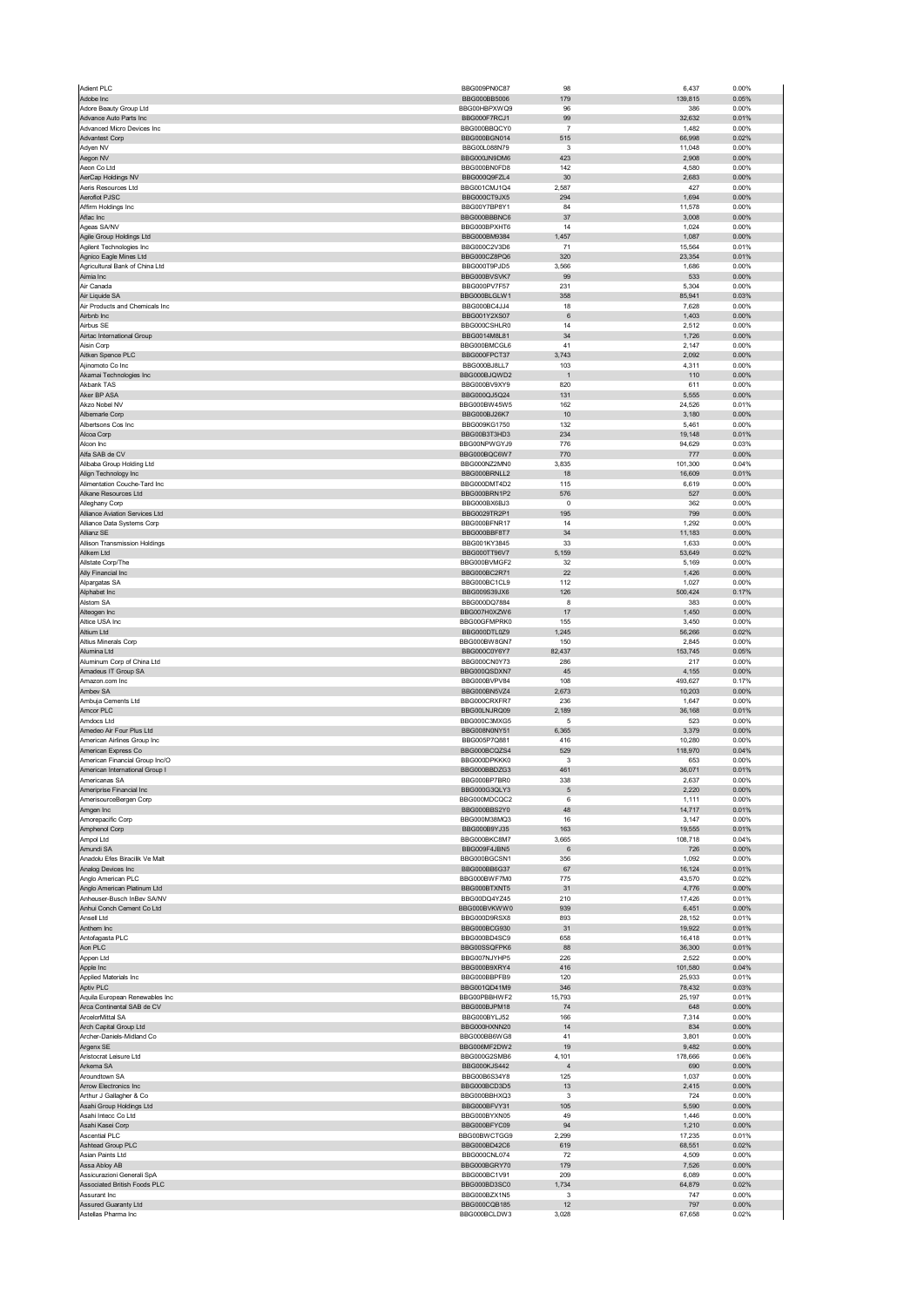|                                                                    | BBG000BDMXJ1                 | 2,122                        | 1,167            | 0.00%          |
|--------------------------------------------------------------------|------------------------------|------------------------------|------------------|----------------|
| AstraZeneca PLC<br>Asustek Computer Inc                            | BBG000C0YGH4<br>BBG000HPV974 | 1,477<br>48                  | 238,782<br>893   | 0.08%<br>0.00% |
| Atacadao SA                                                        | BBG000BPWJV0                 | 331                          | 1,246            | 0.00%          |
| Atlas Copco AB                                                     | BBG000BB5SQ7                 | 87                           | 7,483            | 0.00%          |
| Atlassian Corp PLC                                                 | BBG00BDQ1H13                 | 27                           | 14,276           | 0.00%          |
| Atomos Ltd<br>Atos SE                                              | BBG00MS383F3<br>BBG000BHPQX8 | 237<br>6                     | 251<br>369       | 0.00%<br>0.00% |
| Atrato Onsite Energy PLC                                           | BBG0135FRBD5                 | 10,347                       | 21,106           | 0.01%          |
| Audinate Group Ltd                                                 | BBG00GXS6LM9                 | 55                           | 484              | 0.00%          |
| Aurelia Metals Ltd                                                 | BBG000R5D3F1                 | 3,691                        | 1,513            | 0.00%          |
| Aurizon Holdings Ltd                                               | BBG00171FVP5                 | 26,515                       | 92,537           | 0.03%          |
| Austal Ltd<br>Australia & New Zealand Bankin                       | BBG000BHLC18<br>BBG000BB79Q7 | 726<br>5,639                 | 1,415<br>155,118 | 0.00%<br>0.05% |
| Australian Agricultural Co Ltd                                     | BBG000JWXFW3                 | 417                          | 617              | 0.00%          |
| Australian Ethical Investment                                      | BBG000PKD4T3                 | 227                          | 3,135            | 0.00%          |
| Australian Finance Group Ltd                                       | BBG000Q6DRL0                 | 108                          | 292              | 0.00%          |
| Australian Pharmaceutical Indu                                     | BBG000BW27C5                 | 348                          | 602              | 0.00%          |
| Australian Strategic Materials<br>Auto Trader Group PLC            | BBG00BN4ZM13<br>BBG0086LKMG1 | 110<br>101                   | 1,176<br>1,395   | 0.00%<br>0.00% |
| AutoNation Inc                                                     | BBG000BBXLW4                 | 24                           | 3,911            | 0.00%          |
| AutoZone Inc                                                       | BBG000C7LMS8                 | 21                           | 61,069           | 0.02%          |
| Autodesk Inc                                                       | BBG000BM7HL0                 | $\mathbf{1}$                 | 526              | 0.00%          |
| Autohellas Tourist and Trading                                     | BBG000C1XKH4                 | 84                           | 1,185            | 0.00%          |
| Autoliv Inc                                                        | BBG000BVLRY8<br>BBG000JG0547 | $\sqrt{4}$<br>$\overline{7}$ | 602<br>2,237     | 0.00%<br>0.00% |
| Automatic Data Processing Inc<br>Avantor Inc                       | BBG00G2HHYD7                 | 1,534                        | 88,887           | 0.03%          |
| Avenue Supermarts Ltd                                              | BBG002PWG795                 | 9                            | 799              | 0.00%          |
| Avery Dennison Corp                                                | BBG000BCQ4P6                 | $\overline{7}$               | 2,137            | 0.00%          |
| Avis Budget Group Inc                                              | BBG000FLPRH1                 | 22                           | 6,187            | 0.00%          |
| Aviva PLC<br>Avnet Inc                                             | BBG000DCK9D2<br>BBG000BCPB71 | 624<br>11                    | 4,775<br>612     | 0.00%<br>0.00% |
| Axis Bank Ltd                                                      | BBG000BD5ZZ7                 | 134                          | 1,687            | 0.00%          |
| Axis Capital Holdings Ltd                                          | BBG000FLF615                 | 6                            | 459              | 0.00%          |
| B3 SA - Brasil Bolsa Balcao                                        | BBG000FYRGX7                 | 18,158                       | 49,949           | 0.02%          |
| <b>BAE Systems PLC</b>                                             | BBG000BD5TW4                 | 3,047                        | 31,211           | 0.01%          |
| <b>BAIC Motor Corp Ltd</b>                                         | BBG007PQF8H7<br>BBG000BBVT77 | 7,548                        | 4,461            | 0.00%          |
| <b>BASF SE</b><br>BB Seguridade Participacoes SA                   | BBG004DK6P91                 | 107<br>300                   | 10,303<br>1,538  | 0.00%<br>0.00% |
| <b>BBMG Corp</b>                                                   | BBG000GMYY92                 | 2,906                        | 620              | 0.00%          |
| <b>BCI Minerals Ltd</b>                                            | BBG000BK6540                 | 730                          | 314              | 0.00%          |
| <b>BGF retail Co Ltd</b>                                           | BBG00GW74856                 | 7                            | 1,158            | 0.00%          |
| <b>BHP Group Ltd</b>                                               | BBG000D0D358                 | 10,136                       | 420,654          | 0.15%          |
| <b>BIM Birlesik Magazalar AS</b><br>BJ's Wholesale Club Holdings I | BBG000BWQN43<br>BBG00FQ8T4G3 | 2,306<br>159                 | 14,640<br>14,606 | 0.01%<br>0.01% |
| <b>BNP Paribas SA</b>                                              | BBG000BBXJ95                 | 129                          | 12,216           | 0.00%          |
| BOC Hong Kong Holdings Ltd                                         | BBG000F6F1G3                 | 347                          | 1,565            | 0.00%          |
| BP PLC                                                             | BBG000BT4FC2                 | 4,120                        | 44,163           | 0.02%          |
| <b>BPER Banca</b>                                                  | BBG000BJ5FG9                 | 174                          | 495              | 0.00%          |
| <b>BRF SA</b>                                                      | BBG000BGPWS3                 | 341                          | 1,896            | 0.00%          |
| <b>BWX Ltd</b><br>BYD Co Ltd                                       | BBG00B8PZ128<br>BBG000G6RLL9 | 308<br>17                    | 1,342<br>800     | 0.00%<br>0.00% |
| <b>Baby Bunting Group Ltd</b>                                      | BBG00B2G61D4                 | 100                          | 562              | 0.00%          |
| <b>Baidu Inc</b>                                                   | BBG000Q1VPS8                 | 382                          | 34,440           | 0.01%          |
| Bajaj Auto Ltd                                                     | BBG000CKDY02                 | 26                           | 1,579            | 0.00%          |
| Bajaj Finance Ltd                                                  | BBG000DBLZQ1                 | 17                           | 2,190            | 0.00%          |
| Baker Hughes Co<br>Balkrishna Industries Ltd                       | BBG00GBVBK51<br>BBG000CNXZC8 | 120<br>35                    | 3,964<br>1,523   | 0.00%<br>0.00% |
| <b>Ball Corp</b>                                                   | BBG000BDDNH5                 | 30                           | 3,946            | 0.00%          |
| <b>Baloise Holding AG</b>                                          | BBG000BVQZ75                 | 2                            | 545              | 0.00%          |
| Banca IFIS SpA                                                     | BBG000BDNHG8                 | 138                          | 3,681            | 0.00%          |
| Banco BPM SpA                                                      | BBG00FN3C910                 | 1,124                        | 4,641            | 0.00%          |
| Banco BTG Pactual SA                                               | BBG00FZW5NH3<br>BBG000H90QG6 | 412                          | 2,136            | 0.00%          |
|                                                                    |                              | 924                          | 7,589            | 0.00%          |
| Banco Bilbao Vizcaya Argentari                                     |                              |                              |                  |                |
| Banco Bradesco SA<br>Banco Santander Brasil SA                     | BBG000BBKQT1<br>BBG000QP1F00 | 1,348<br>386                 | 6,393<br>2,855   | 0.00%<br>0.00% |
| <b>Banco Santander Chile</b>                                       | BBG000BCZQ13                 | 18                           | 414              | 0.00%          |
| Banco Santander SA                                                 | BBG000K65GY5                 | 2,290                        | 10,531           | 0.00%          |
| Banco de Chile                                                     | BBG000BHC3Z1                 | 3,467                        | 373              | 0.00%          |
| Banco de Sabadell SA                                               | BBG000BC1543                 | 361                          | 334              | 0.00%          |
| nco do Brasil SA                                                   | RRG000RG5VC                  | 1                            |                  | n nn%          |
| Bandai Namco Holdings Inc<br>Bang & Olufsen A/S                    | BBG000BKJ7P9<br>BBG000BSFT05 | 354                          | 146<br>2,078     | 0.00%<br>0.00% |
| Bangkok Bank PCL                                                   | BBG000BDGM57                 | 765                          | 3,814            | 0.00%          |
| Bank Central Asia Tbk PT                                           | BBG000CC3P00                 | 15,590                       | 10,982           | 0.00%          |
| Bank Hapoalim BM                                                   | BBG000F23M06                 | 61                           | 869              | 0.00%          |
| Bank Leumi Le-Israel BM                                            | BBG000BXB0V7                 | 153                          | 2,262            | 0.00%          |
| Bank Mandiri Persero Tbk PT<br>Bank Negara Indonesia Persero       | BBG000CGNY64<br>BBG000HNGYH0 | 6,352<br>3,307               | 4,306<br>2,154   | 0.00%<br>0.00% |
| Bank Polska Kasa Opieki SA                                         | BBG000F714H9                 | 39                           | 1,639            | 0.00%          |
| Bank Rakyat Indonesia Persero                                      | BBG000MJGQ35                 | 18,269                       | 7,246            | 0.00%          |
| Bank of America Corp                                               | BBG000BCTLF6                 | 2,934                        | 179,522          | 0.06%          |
| Bank of Beijing Co Ltd<br>Bank of China Ltd                        | BBG00709J9F8<br>BBG000NQGF05 | 402<br>14,327                | 386<br>7,102     | 0.00%<br>0.00% |
| Bank of Communications Co Ltd                                      | BBG000FTZ082                 | 10,904                       | 9,060            | 0.00%          |
| Bank of East Asia Ltd/The                                          | BBG000BDTKJ2                 | 101                          | 199              | 0.00%          |
| Bank of Georgia Group PLC                                          | BBG00KTG3KG3                 | 11                           | 356              | 0.00%          |
| Bank of Ireland Group PLC                                          | BBG00GDCWJB4                 | 1,499                        | 11,691           | 0.00%          |
| Bank of Montreal<br>Bank of New York Mellon Corp/T                 | BBG000BXSQ97<br>BBG000BD8PN9 | 24<br>61                     | 3,557<br>4,841   | 0.00%<br>0.00% |
| Bank of Nova Scotia/The                                            | BBG000BXSXH3                 | 56                           | 5,442            | 0.00%          |
| Bank of Queensland Ltd                                             | BBG000ML20Q7                 | 5,384                        | 43,556           | 0.02%          |
| Bank of Shanghai Co Ltd                                            | BBG00GVXBQZ9                 | 70                           | 108              | 0.00%          |
| Bapcor Ltd                                                         | BBG0068LJSL6                 | 267<br>3,422                 | 1,870            | 0.00%<br>0.00% |
| <b>Barclays PLC</b><br>Barratt Developments PLC                    | BBG000C04D57<br>BBG000BD6DG6 | 5,028                        | 11,922<br>70,063 | 0.02%          |
| Barrick Gold Corp                                                  | BBG000BB07P9                 | 32                           | 836              | 0.00%          |
| Barry Callebaut AG                                                 | BBG000C35LZ9                 | 3                            | 10,632           | 0.00%          |
| <b>Base Resources Ltd</b>                                          | BBG000HK0Q35                 | 218                          | 73               | 0.00%          |
| Bath & Body Works Inc                                              | BBG000BNGTQ7                 | 18                           | 1,699            | 0.00%          |
| Bausch Health Cos Inc<br>Baxter International Inc                  | BBG000DC8RC7<br>BBG000BCVJ77 | 40<br>26                     | 1,528<br>3,047   | 0.00%<br>0.00% |
| Bayer AG                                                           | BBG000BBWDG1                 | 1,012                        | 74,393           | 0.03%          |
| Bayerische Motoren Werke AG                                        | BBG000BBX8Q0                 | 79                           | 10,908           | 0.00%          |
| BeNext-Yumeshin Group Co                                           | BBG000CYN6W7                 | 93                           | 1,886            | 0.00%          |
| Beach Energy Ltd                                                   | BBG000MBHMY6                 | 3,841                        | 4,840            | 0.00%          |
| Becton Dickinson and Co                                            | BBG000BCZYD3<br>BBG000CSY9H9 | 167<br>382                   | 57,763           | 0.02%<br>0.00% |
| Bed Bath & Beyond Inc<br>Bega Cheese Ltd                           | BBG000BXVLV9                 | 253                          | 7,651<br>1,437   | 0.00%          |
| <b>BeiGene Ltd</b>                                                 | BBG00B6WF7T5                 | 3                            | 1,268            | 0.00%          |
| <b>Beiersdorf AG</b>                                               | BBG000BBKL21                 | 36                           | 5,062            | 0.00%          |
| Bellevue Gold Ltd                                                  | BBG000K5PKD9                 | 636                          | 538              | 0.00%          |
| Bendigo & Adelaide Bank Ltd<br>Berkeley Group Holdings PLC         | BBG000BW9FP6<br>BBG000BD7064 | 435<br>$\mathbf{1}$          | 3,960<br>108     | 0.00%<br>0.00% |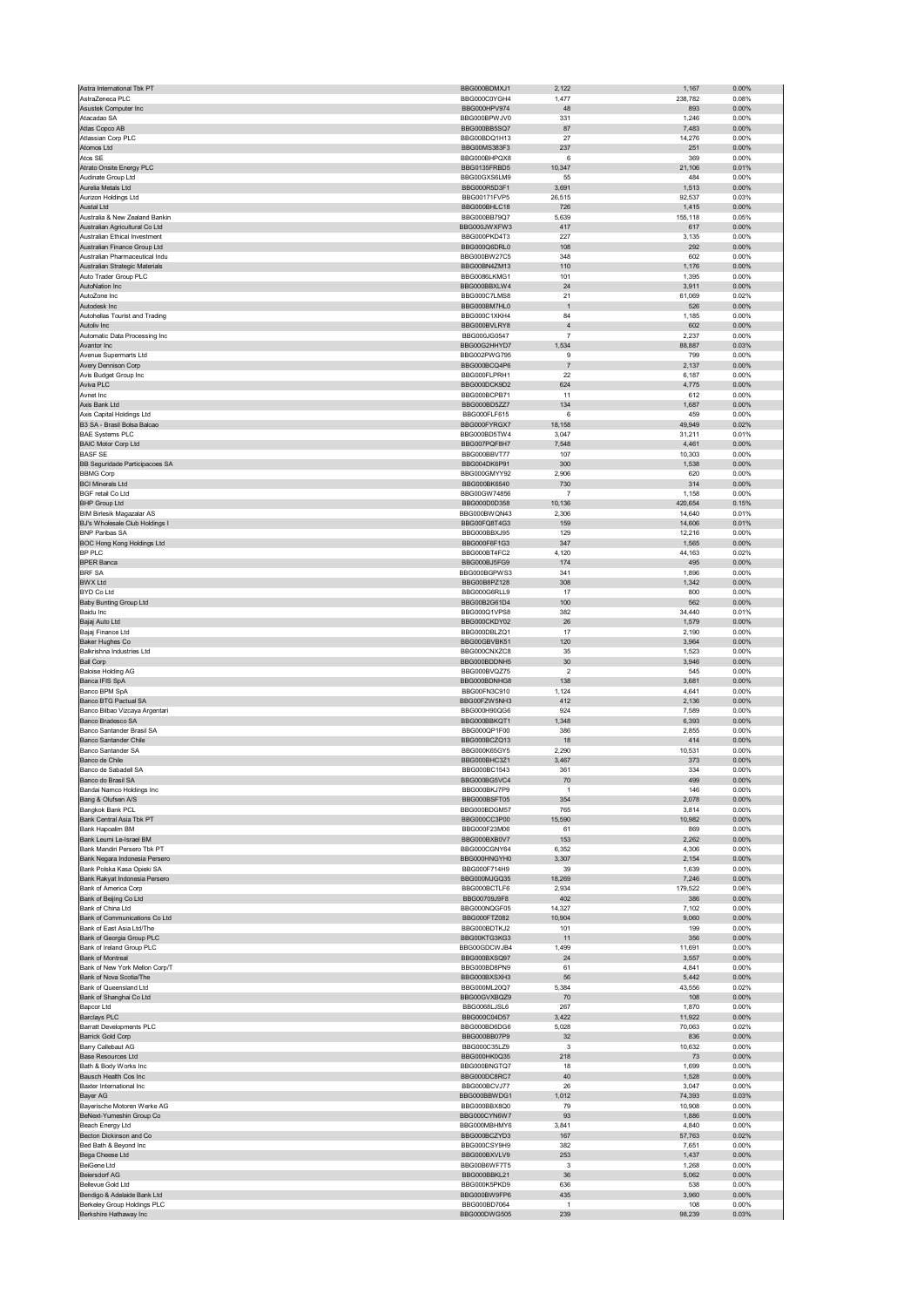| Best Buy Co Inc                                              | BBG000BCWCG1                 | 22                    | 3,072            | 0.00%          |
|--------------------------------------------------------------|------------------------------|-----------------------|------------------|----------------|
| Betmakers Technology Group Ltd                               | BBG00BLSPJX5                 | 399                   | 320              | 0.00%          |
| <b>Bharat Electronics Ltd</b>                                | BBG000CP4T57                 | 589                   | 2,286            | 0.00%          |
| Bharat Forge Ltd                                             | BBG000CP4ZP1                 | 58                    | 754              | 0.00%          |
| Bharat Petroleum Corp Ltd                                    | BBG000CP6CT6<br>BBG00CP99BP5 | 171                   | 1,221            | 0.00%          |
| <b>Bid Corp Ltd</b><br><b>Bidvest Group Ltd/The</b>          | BBG000BFBR74                 | 718<br>72             | 20,202<br>1,172  | 0.01%<br>0.00% |
| Bio-Rad Laboratories Inc                                     | BBG000DY28W5                 | 30                    | 30,880           | 0.01%          |
| Biogen Inc                                                   | BBG000C17X76                 | 103                   | 33,906           | 0.01%          |
| <b>BlackRock Inc</b>                                         | BBG000C2PW58                 | 6                     | 8,091            | 0.00%          |
| <b>Blackmores Ltd</b>                                        | BBG000BK90X6                 | 36                    | 3,243            | 0.00%          |
| <b>Blackstone Inc</b>                                        | BBG000BH0106                 | 31                    | 5,596            | 0.00%          |
| Block Inc                                                    | BBG0018SLC07                 | 56                    | 12,397           | 0.00%          |
| <b>BlueBet Holdings Ltd</b>                                  | BBG011CLL985                 | 110                   | 162              | 0.00%          |
| <b>BlueScope Steel Ltd</b>                                   | BBG000KPMQF3                 | 398                   | 8,320            | 0.00%          |
| Bodycote PLC                                                 | BBG000BD7YV2                 | 1,532                 | 24,709           | 0.01%          |
| Boeing Co/The<br><b>Boliden AB</b>                           | BBG000BCSST7<br>BBG000C2VT85 | 15<br>63              | 4,058<br>3,351   | 0.00%<br>0.00% |
| <b>Bollore SE</b>                                            | BBG000BNKMR6                 | 99                    | 764              | 0.00%          |
| Booking Holdings Inc                                         | BBG000BLBVN4                 | 51                    | 166,927          | 0.06%          |
| <b>Boral Ltd</b>                                             | BBG000CBQJR2                 | 275                   | 1,677            | 0.00%          |
| BorgWarner Inc                                               | BBG000BJ49H3                 | 11                    | 709              | 0.00%          |
| <b>Boston Scientific Corp</b>                                | BBG000C0LW92                 | 1,288                 | 75,274           | 0.03%          |
| Bouygues SA                                                  | BBG000BBXV34                 | 74                    | 3,658            | 0.00%          |
| BrainChip Holdings Ltd                                       | BBG0022SXS49                 | 808                   | 549              | 0.00%          |
| <b>Brambles Ltd</b>                                          | BBG000Q8XH27                 | 6,672                 | 70,924           | 0.02%          |
| Braskem SA                                                   | BBG000BSD386                 | 51                    | 727              | 0.00%          |
| <b>Bravura Solutions Ltd</b>                                 | BBG00F461MF2                 | 450<br>$\overline{4}$ | 1,112            | 0.00%          |
| <b>Brenntag SE</b>                                           | BBG000CVSV53<br>BBG000BV79S1 | 156                   | 548<br>4,944     | 0.00%<br>0.00% |
| <b>Breville Group Ltd</b><br><b>Brickworks Ltd</b>           | BBG000BMCRH7                 | 165                   | 3,974            | 0.00%          |
| <b>Bridgestone Corp</b>                                      | BBG000BG87J7                 | 76                    | 4,514            | 0.00%          |
| Brighthouse Financial Inc                                    | BBG00DYPZ4T0                 | 56                    | 3,962            | 0.00%          |
| Bristol-Myers Squibb Co                                      | BBG000DQLV23                 | 855                   | 73,336           | 0.03%          |
| Broadcom Inc                                                 | BBG00KHY5S69                 | 18                    | 16,115           | 0.01%          |
| Brookfield Asset Management In                               | BBG000C9KL89                 | 8                     | 650              | 0.00%          |
| Brother Industries Ltd                                       | BBG000BLR8D9                 | 45                    | 1,186            | 0.00%          |
| Brown-Forman Corp                                            | BBG000BD2NY8                 | 18                    | 1,787            | 0.00%          |
| <b>Bunge Ltd</b>                                             | BBG000DGPR66                 | 38                    | 4,837            | 0.00%          |
| <b>Bunzl PLC</b>                                             | BBG000BD7MX6                 | 198                   | 10,648           | 0.00%          |
| <b>Burberry Group PLC</b>                                    | BBG000NSXQ99                 | 10                    | 327              | 0.00%          |
| <b>Bureau Veritas SA</b>                                     | BBG000LHT4L5                 | 1,794                 | 81,886           | 0.03%          |
| <b>Burlington Stores Inc.</b><br>CBRE Group Inc              | BBG004S641N5<br>BBG000C04224 | 39<br>369             | 15,826<br>55,003 | 0.01%<br>0.02% |
| CDW Corp/DE                                                  | BBG001P63B80                 | 3                     | 767              | 0.00%          |
| <b>CECONOMY AG</b>                                           | BBG000H4S5W5                 | 257                   | 1,521            | 0.00%          |
| CF Industries Holdings Inc                                   | BBG000BWJFZ4                 | 47                    | 4,552            | 0.00%          |
| CGI Inc                                                      | BBG000BYYC35                 | 17                    | 2,118            | 0.00%          |
| CGN Power Co Ltd                                             | BBG00732Y4J0                 | 3,675                 | 1,537            | 0.00%          |
| CH Robinson Worldwide Inc                                    | BBG000BTCH57                 | 3                     | 513              | 0.00%          |
| CIMB Group Holdings Bhd                                      | BBG000BQFHV1                 | 4,788                 | 8,616            | 0.00%          |
| CIMIC Group Ltd                                              | BBG000BC3DG1                 | 48                    | 805              | 0.00%          |
| CITIC Ltd                                                    | BBG000BF0V40                 | 2,576                 | 3,500            | 0.00%          |
| CITIC Securities Co Ltd                                      | BBG001MM1RL0                 | 357                   | 1,283            | 0.00%          |
| CJ CheilJedang Corp                                          | BBG000RSMDH7                 | $\overline{7}$        | 3,006            | 0.00%          |
| CJ Corp<br>CK Asset Holdings Ltd                             | BBG000BCRJD5<br>BBG007WDD4B5 | 9<br>395              | 913<br>3,424     | 0.00%<br>0.00% |
| CK Hutchison Holdings Ltd                                    | BBG0087DLDQ6                 | 1,175                 | 10,425           | 0.00%          |
| CME Group Inc                                                | BBG000BHLYP4                 |                       | 255,053          | 0.09%          |
|                                                              |                              |                       |                  |                |
|                                                              |                              | 812                   |                  |                |
| CNH Industrial NV<br>CNOOC Ltd                               | BBG005C4M644                 | 152                   | 4,049            | 0.00%<br>0.00% |
| <b>CNP Assurances</b>                                        | BBG000DCXP06<br>BBG000J355V1 | 1,171<br>67           | 1,658<br>2,284   | 0.00%          |
| CRH PLC                                                      | BBG000BDCN13                 | 1,390                 | 101,109          | 0.04%          |
| CRRC Corp Ltd                                                | BBG000BGGR86                 | 286                   | 169              | 0.00%          |
| CSL Ltd                                                      | BBG000BKBN81                 | 1,577                 | 458,325          | 0.16%          |
| CSN Mineracao SA                                             | BBG00DW0M9Q3                 | 370                   | 616              | 0.00%          |
| CSPC Pharmaceutical Group Ltd                                | BBG000C3N3B5                 | 1,017                 | 1,520            | 0.00%          |
| CSR Ltd                                                      | BBG000BCQ0T0                 | 802                   | 4,714            | 0.00%          |
| CSX Corp                                                     | BBG000BGJRC8                 | 2,295                 | 118,705          | 0.04%          |
| CT Holdings PLC                                              | BBG000BY1FR8                 | 1,464                 | 1,653            | 0.00%          |
| TBC Financial Holding Co Ltd                                 | BBG000N1KTQ                  | 810                   | 1,045            | 0.00%          |
| CVS Health Corp<br>Cadence Design Systems Inc                | BBG000BGRY34<br>BBG000C13CD9 | 488<br>61             | 69,178           | 0.02%<br>0.01% |
|                                                              | BBG0074Q3NK6                 | 27                    | 15,509           | 0.00%          |
| Caesars Entertainment Inc<br>CaixaBank SA                    | BBG000TFZP37                 | 713                   | 3,527<br>2,691   | 0.00%          |
| Calix Ltd                                                    | BBG0032WNXX6                 | 190                   | 1,264            | 0.00%          |
| Cameco Corp                                                  | BBG000BXYM.I8                | 120                   | 3,596            | 0.00%          |
| Campbell Soup Co                                             | BBG000BG4202                 | 9                     | 529              | 0.00%          |
| Canadian Imperial Bank of Comm                               | BBG000BY34Q2                 | 22                    | 3,581            | 0.00%          |
| Canadian National Railway Co                                 | BBG000GLP2C0                 | 525                   | 88,843           | 0.03%          |
| Canadian Pacific Railway Ltd                                 | BBG000BCVMH9                 | 943                   | 93,384           | 0.03%          |
| Canadian Tire Corp Ltd                                       | BBG000BYD2V9                 | 5                     | 1,045            | 0.00%          |
| Canon Inc<br>Capgemini SE                                    | BBG000BBZM32<br>BBG000BBY7M5 | 156<br>12             | 5,229<br>3,916   | 0.00%<br>0.00% |
| Capita PLC                                                   | BBG000BDCHL4                 | 2,318                 | 1,576            | 0.00%          |
| Capital One Financial Corp                                   | BBG000BGKTF9                 | 115                   | 23,032           | 0.01%          |
| Capitaland Investment Ltd/Sing                               | BBG01231SS06                 | 562                   | 1,953            | 0.00%          |
| Capitec Bank Holdings Ltd                                    | BBG000D4HYB1                 | 108                   | 19,021           | 0.01%          |
| Capri Holdings Ltd                                           | BBG0029SNR63                 | 181                   | 16,162           | 0.01%          |
| Capricorn Metals Ltd                                         | BBG000C0X7Y6                 | 214                   | 728              | 0.00%          |
| CarMax Inc                                                   | BBG000BLMZK6                 | 3                     | 563              | 0.00%          |
| Carbon Revolution Ltd<br>Cardinal Health Inc                 | BBG00QS6J846<br>BBG000D898T9 | 16,174<br>22          | 16,579<br>1,580  | 0.01%<br>0.00% |
| Carlsberg AS                                                 | BBG000BLW5N8                 | $\sqrt{4}$            | 1,056            | 0.00%          |
| Carnarvon Energy Ltd                                         | BBG000BT7Q71                 | 4,695                 | 1,596            | 0.00%          |
| Carnival Corp                                                | BBG000BF6LY3                 | 58                    | 1,601            | 0.00%          |
| Carrefour SA                                                 | BBG000BBY8X1                 | 229                   | 5,778            | 0.00%          |
| Carrier Global Corp                                          | BBG00RP5HYS8                 | 42                    | 3,139            | 0.00%          |
| Casino Guichard Perrachon SA                                 | BBG000BBYC08                 | 28                    | 1,028            | 0.00%          |
| Catalent Inc                                                 | BBG005XR47P5                 | 6                     | 1,079            | 0.00%          |
| Catapult Group International L                               | BBG007MKF9M5                 | 16,183                | 25,084           | 0.01%          |
| Catcher Technology Co Ltd                                    | BBG000DB0YY8                 | 47                    | 366              | 0.00%          |
| Caterpillar Inc                                              | BBG000BF0K17                 | 87                    | 24,761           | 0.01%          |
| Cathay Financial Holding Co Lt<br>Cathay Pacific Airways Ltd | BBG000LMMWC9<br>BBG000BDTXH6 | 742<br>102            | 2,305<br>115     | 0.00%<br>0.00% |
| Cedar Woods Properties Ltd                                   | BBG000DDCL79                 | 134                   | 729              | 0.00%          |
| Celanese Corp                                                | BBG000JYP7L8                 | 19                    | 4,286            | 0.00%          |
| Celltrion Healthcare Co Ltd                                  | BBG0027SL6Q1                 | 52                    | 4,867            | 0.00%          |
| Celltrion Inc                                                | BBG000F7P1Y0                 | 53                    | 12,136           | 0.00%          |
| Celltrion Pharm Inc                                          | BBG000L3VNR5                 | 10                    | 1,461            | 0.00%          |
| Cemex SAB de CV                                              | BBG000BJK182                 | 4,695                 | 17,273           | 0.01%          |
| Cencosud SA                                                  | BBG000PPDZT3                 | 250                   | 575              | 0.00%          |
| Centene Corp                                                 | BBG000BDXCJ5                 | 40                    | 4,490            | 0.00%          |
| Central Japan Railway Co<br>Cerner Corp                      | BBG000JD6QG9<br>BBG000BFDLV8 | 471<br>23             | 86,356<br>2,914  | 0.03%<br>0.00% |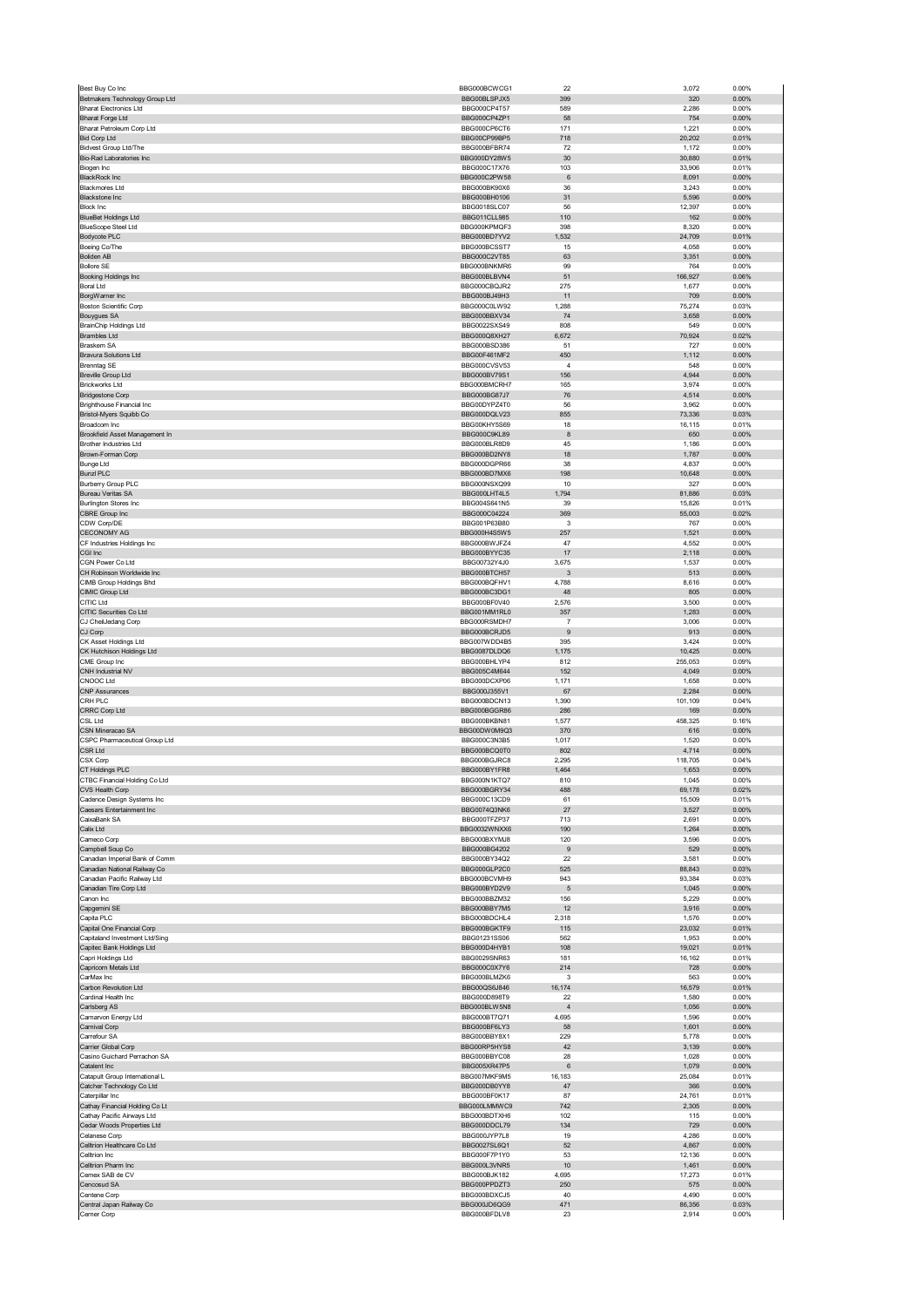| Cettire Ltd                                                      | BBG00YD15921                 | 443                    | 1,577            | 0.00%             |
|------------------------------------------------------------------|------------------------------|------------------------|------------------|-------------------|
| Ceylon Guardian Investment Tru<br>Chalice Mining Ltd             | BBG000F2GV57                 | 710<br>296             | 501<br>2,837     | 0.00%<br>$0.00\%$ |
| Challenger Exploration Ltd                                       | BBG000MVBFP3<br>BBG000TGKHT1 | 1,025                  | 302              | 0.00%             |
| Challenger Ltd                                                   | BBG000DY11K4                 | 454                    | 2,963            | 0.00%             |
| Champion Iron Ltd                                                | BBG000R65Y33                 | 1,199                  | 6,531            | 0.00%             |
| Charles Schwab Corp/The<br>Charoen Pokphand Foods PCL            | BBG000BSLZY7<br>BBG000BMC8H9 | 959<br>353             | 110,986<br>370   | 0.04%<br>0.00%    |
| Charter Communications Inc                                       | BBG000VPGNR2                 | 45                     | 40,561           | 0.01%             |
| Check Point Software Technolog                                   | BBG000K82ZT8                 | 307                    | 49,238           | 0.02%             |
| Chevron Corp                                                     | BBG000K4ND22                 | 237                    | 38,181           | 0.01%             |
| Chiba Bank Ltd/The                                               | BBG000BHLL18                 | 52                     | 412              | 0.00%             |
| Chimera Investment Corp<br>China CITIC Bank Corp Ltd             | BBG000PFLGY2<br>BBG000J7DX33 | 16<br>1,525            | 339<br>909       | 0.00%<br>0.00%    |
| China Cinda Asset Management C                                   | BBG005LZHGL0                 | 5,009                  | 1,255            | $0.00\%$          |
| China Coal Energy Co Ltd                                         | BBG000NYJKS4                 | 381                    | 303              | 0.00%             |
| China Communications Construct                                   | BBG000M0JS84                 | 817                    | 611              | 0.00%             |
| China Construction Bank Corp<br>China Eastern Airlines Corp Lt   | BBG000NW2S18<br>BBG00709HFJ2 | 9,324<br>937           | 8,883<br>1,046   | 0.00%<br>$0.00\%$ |
| China Everbright Bank Co Ltd                                     | BBG001R0MC06                 | 2,321                  | 1,130            | 0.00%             |
| China Feihe Ltd                                                  | BBG00QPY7B08                 | 388                    | 716              | 0.00%             |
| China Galaxy Securities Co Ltd                                   | BBG004JC5VD6                 | 381                    | 301              | 0.00%             |
| China Hongqiao Group Ltd<br>China Huarong Asset Management       | BBG001DMCGS5<br>BBG00B6CF032 | 725<br>2,185           | 1,052<br>393     | 0.00%<br>0.00%    |
| China Life Insurance Co Ltd                                      | BBG000FD8023                 | 492                    | 1,122            | 0.00%             |
| China Longyuan Power Group Cor                                   | BBG000P2MRM9                 | 579                    | 1,858            | 0.00%             |
| China Mengniu Dairy Co Ltd                                       | BBG000PXTGY5                 | 211                    | 1,645            | 0.00%             |
| China Merchants Bank Co Ltd                                      | BBG000DVPPK1                 | 803                    | 8,579            | 0.00%             |
| China Minsheng Banking Corp Lt<br>China National Building Materi | BBG000DHR8R1<br>BBG000BLBWT6 | 7,406<br>2,967         | 3,893<br>5,005   | 0.00%<br>0.00%    |
| China Oilfield Services Ltd                                      | BBG000PH54R1                 | 898                    | 1,083            | 0.00%             |
| China Overseas Land & Investme                                   | BBG000BGD8W4                 | 520                    | 1,695            | 0.00%             |
| China Pacific Insurance Group                                    | BBG000KVB7C7                 | 675                    | 2,519            | 0.00%             |
| China Petroleum & Chemical Cor                                   | BBG000MQF8G6<br>BBG000QNN9H7 | 12,913                 | 8,588            | 0.00%             |
| China Railway Construction Cor<br>China Railway Group Ltd        | BBG000TTDDN6                 | 1,181<br>1,858         | 1,062<br>1,351   | 0.00%<br>0.00%    |
| China Resources Beer Holdings                                    | BBG000BKWM80                 | 95                     | 1,073            | 0.00%             |
| China Resources Cement Holding                                   | BBG000SZV3K8                 | 2,341                  | 2,433            | 0.00%             |
| China Resources Land Ltd                                         | BBG000HPNDX5                 | 354                    | 2,048            | 0.00%             |
| China Resources Power Holdings                                   | BBG000C1DC75                 | 395                    | 1,818            | 0.00%             |
| China Shenhua Energy Co Ltd<br>China Southern Airlines Co Ltd    | BBG000BX4MS1<br>BBG00709HBR2 | 1,155<br>868           | 4,024<br>1,278   | 0.00%<br>0.00%    |
| China State Construction Engin                                   | BBG00709JCW2                 | 771                    | 834              | 0.00%             |
| China Steel Corp                                                 | BBG000BDBXZ5                 | 1,232                  | 2,166            | 0.00%             |
| China Taiping Insurance Holdin                                   | BBG000BY28H4                 | 277                    | 524              | 0.00%             |
| China Vanke Co Ltd                                               | BBG006KY4KF4                 | 470                    | 1,505            | 0.00%             |
| China Yangtze Power Co Ltd<br>Chipotle Mexican Grill Inc         | BBG00709J6L7<br>BBG000QX74T1 | 617<br>$\overline{1}$  | 3,031<br>1,637   | 0.00%<br>0.00%    |
| Chocoladefabriken Lindt & Spru                                   | BBG000BC5J58                 | $\pmb{0}$              | 10,043           | 0.00%             |
| Chongqing Rural Commercial Ban                                   | BBG0018HRM67                 | 1,593                  | 778              | 0.00%             |
| Chow Tai Fook Jewellery Group                                    | BBG00299NPM1                 | 1,015                  | 2,512            | 0.00%             |
| Chr Hansen Holding A/S                                           | BBG000QTX0M6                 | 53                     | 5,798            | 0.00%             |
| Chubb Ltd<br>Chugai Pharmaceutical Co Ltd                        | BBG000BR14K5<br>BBG000BJVLC1 | 585<br>109             | 155,418<br>4,871 | 0.05%<br>0.00%    |
| Church & Dwight Co Inc                                           | BBG000BFJT36                 | 19                     | 2,658            | 0.00%             |
| Cia Siderurgica Nacional SA                                      | BBG000BT9WZ5                 | 157                    | 966              | 0.00%             |
| Cie Financiere Richemont SA                                      | BBG000BSJVR7                 | 50                     | 10,319           | 0.00%             |
|                                                                  |                              |                        |                  |                   |
| Cie Generale des Etablissement                                   | BBG000BC84V9                 | 10                     | 2.230            | 0.00%             |
| Cie de Saint-Gobain                                              | BBG000BCCNZ8                 | 154                    | 14,948           | 0.01%             |
| Cielo SA                                                         | BBG000QVRYS8                 | 570                    | 321              | 0.00%             |
| Cigna Corp<br>Cincinnati Financial Corp                          | BBG00KXRCDP0<br>BBG000BFPK65 | 32<br>5                | 10,196<br>778    | $0.00\%$<br>0.00% |
| Cintas Corp                                                      | BBG000H3YXF8                 | 6                      | 3,410            | 0.00%             |
| Cisco Systems Inc                                                | BBG000C3J3C9                 | 978                    | 85,231           | 0.03%             |
| Citigroup Inc                                                    | BBG000FY4S11                 | 590                    | 48,999           | 0.02%             |
| Citizens Financial Group Inc                                     | BBG006Q0HY77<br>BBG000FQ6PY6 | 175<br>5               | 11,401           | 0.00%             |
| Citrix Systems Inc<br>City Chic Collective Ltd                   | BBG000BD42V5                 | 477                    | 640<br>2,625     | 0.00%<br>0.00%    |
| Cleanaway Waste Management Ltd                                   | BBG000F6PFP1                 | 5,112                  | 16,002           | 0.01%             |
| ClearView Wealth Ltd/Australia                                   | BBG000BZ6SW6                 | 814                    | 643              | 0.00%             |
| licke Croun Ltd                                                  | RRG000BWY9T8                 | 122                    | 318              | n nn%             |
| Clinuvel Pharmaceuticals Ltd<br>Clorox Co/The                    | BBG000C41K83<br>BBG000BFS7D3 | 93<br>$\boldsymbol{9}$ | 2,537<br>2,171   | 0.00%<br>0.00%    |
| Cloudflare Inc                                                   | BBG001WMKHH5                 | 63                     | 11,447           | 0.00%             |
| Clover Corp Ltd                                                  | BBG000DGNF37                 | 10                     | 17               | $0.00\%$          |
| CoStar Group Inc                                                 | BBG000D7JKW9                 | 14                     | 1,480            | 0.00%             |
| Coal India Ltd<br>Coca-Cola Co/The                               | BBG000C45298<br>BBG000BMX289 | 320<br>1,498           | 864<br>122,000   | 0.00%<br>0.04%    |
| Coca-Cola Europacific Partners                                   | BBG00B6BFWH9                 | 39                     | 2,984            | 0.00%             |
| Coca-Cola Femsa SAB de CV                                        | BBG00N86FP14                 | 259                    | 1,944            | 0.00%             |
| Coca-Cola HBC AG                                                 | BBG004HJRJ19                 | 12                     | 575              | $0.00\%$          |
| Cochlear Ltd                                                     | BBG000FT0MR1<br>BBG000C0YHF4 | 337                    | 72,897           | 0.03%             |
| Codan Ltd/Australia<br>Cognizant Technology Solutions            | BBG000BBDV81                 | 308<br>244             | 2,876<br>29,812  | 0.00%<br>0.01%    |
| Cogstate Ltd                                                     | BBG000H3XD72                 | 212                    | 512              | 0.00%             |
| Coles Group Ltd                                                  | BBG00MK2SRM0                 | 7,839                  | 140,626          | 0.05%             |
| Colgate-Palmolive Co                                             | BBG000BFOYY3                 | 60                     | 7,010            | $0.00\%$          |
| Colgate-Palmolive India Ltd<br>Collins Foods Ltd                 | BBG000CQ3326<br>BBG001WF3F10 | 48<br>91               | 1,305<br>1,215   | 0.00%<br>0.00%    |
| Coloplast A/S                                                    | BBG000BLV8Z0                 | $\overline{1}$         | 130              | 0.00%             |
| Comcast Corp                                                     | BBG000BFT2L4                 | 718                    | 49,687           | 0.02%             |
| Comerica Inc                                                     | BBG000C75N77                 | 10                     | 1,184            | 0.00%             |
| Commercial Bank PSQC/The<br>Commerzbank AG                       | BBG000FG8ZR2                 | 498                    | 1,269            | 0.00%             |
| Commonwealth Bank of Australia                                   | BBG000BBYDZ8<br>BBG000BS8L64 | 59<br>2,632            | 617<br>265,791   | 0.00%<br>0.09%    |
| Compass Group PLC                                                | BBG000FNNYW7                 | 36                     | 1,109            | 0.00%             |
| Computershare Ltd                                                | BBG000BKP120                 | 929                    | 18,577           | 0.01%             |
| Conagra Brands Inc                                               | BBG000BDXGP9                 | 38                     | 1,801            | 0.00%             |
| Concordia Financial Group Ltd                                    | BBG00B0HC6V6                 | 72<br>886              | 360              | 0.00%             |
| ConocoPhillips<br>Consorcio ARA SAB de CV                        | BBG000BQQH30<br>BBG000LXWD18 | 3,405                  | 87,956<br>982    | 0.03%<br>0.00%    |
| Constellation Brands Inc                                         | BBG000J1QLT0                 | 9                      | 3,207            | 0.00%             |
| Constellation Software Inc/Can                                   | BBG000BMZ5P1                 | $10$                   | 25,707           | 0.01%             |
| Container Corp Of India Ltd                                      | BBG000DC6HC1                 | 87                     | 985              | 0.00%             |
| Contemporary Amperex Technolog                                   | BBG00MYKWDB3                 | 10                     | 1,212            | 0.00%             |
| Continental AG<br>Continental Resources Inc/OK                   | BBG000BBZ9D0<br>BBG000BHBGN6 | 709<br>22              | 103,287<br>1,341 | 0.04%<br>0.00%    |
| Cooper Energy Ltd                                                | BBG000M5T289                 | 2,957                  | 828              | 0.00%             |
| Copa Holdings SA                                                 | BBG000C29813                 | 27                     | 3,125            | 0.00%             |
| Copart Inc                                                       | BBG000BM9RH1                 | 10                     | 2,129            | 0.00%             |
| Cordiant Digital Infrastructur                                   | BBG00Z160FF7                 | 12,024                 | 25,313           | 0.01%             |
| Corning Inc<br>Coronado Global Resources Inc                     | BBG000BKFZM4<br>BBG00M30ZGN8 | 127<br>650             | 6,511<br>806     | 0.00%<br>0.00%    |
| Corporate Travel Management Lt<br>Corteva Inc                    | BBG00192DRH1<br>BBG00BN969C1 | 1,491<br>141           | 32,817<br>9,171  | 0.01%<br>$0.00\%$ |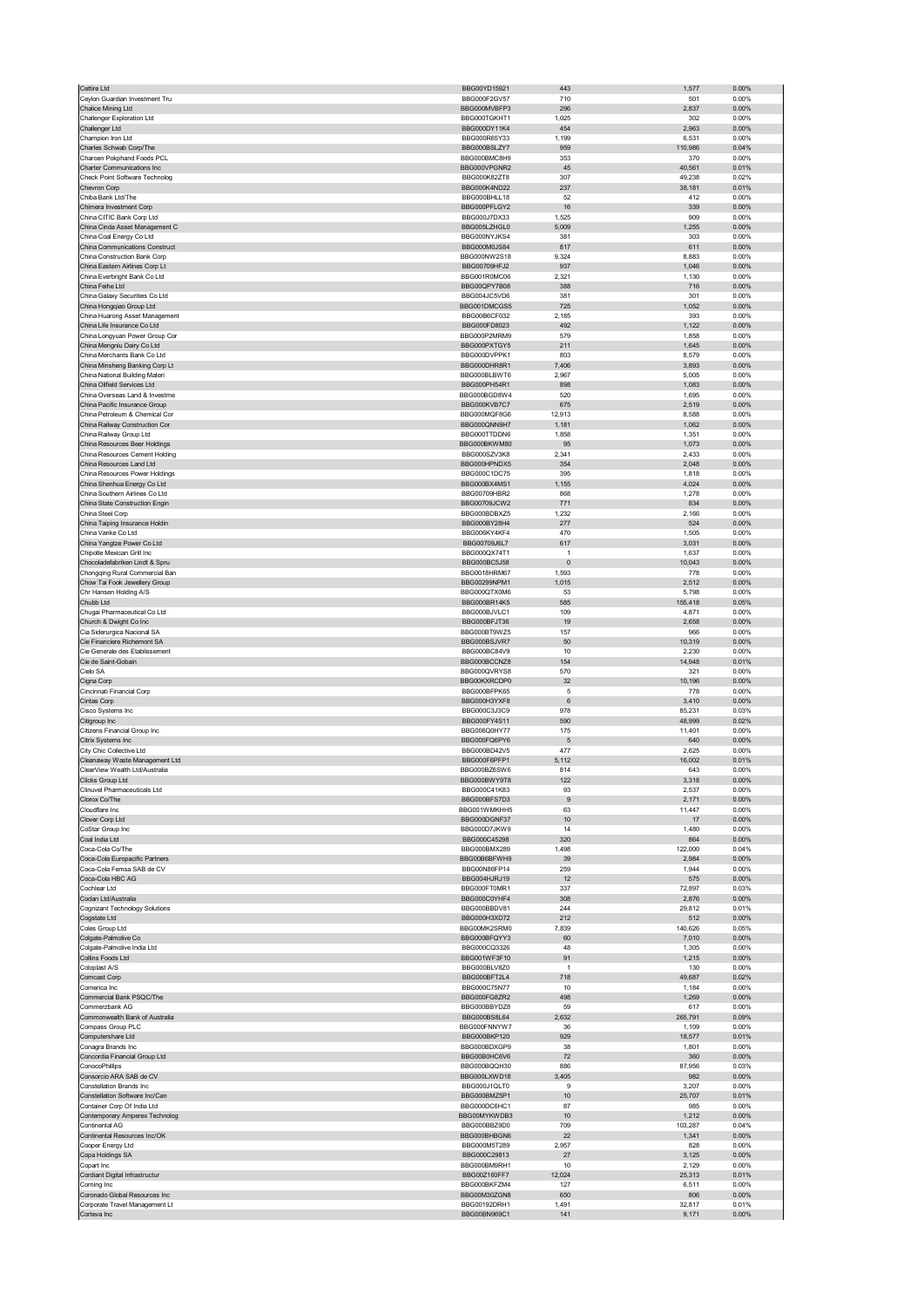| Cosan SA                                                  | BBG000QC7H36                 | 245                   | 1,312           | 0.00%             |
|-----------------------------------------------------------|------------------------------|-----------------------|-----------------|-------------------|
| Cosmos Pharmaceutical Corp                                | BBG000Q2PV82                 | 10                    | 1,963           | 0.00%             |
| Costa Group Holdings Ltd<br>Costco Wholesale Corp         | BBG009HXK7X5<br>BBG000F6H8W8 | 362<br>113            | 1,097<br>88,357 | 0.00%<br>0.03%    |
| Coterra Energy Inc                                        | BBG000C3GN47                 | 80                    | 2,081           | 0.00%             |
| Country Garden Holdings Co Ltd                            | BBG000QQCY41                 | 1,879                 | 2,293           | 0.00%             |
| Country Garden Services Holdin                            | BBG00L3B3R02                 | 136                   | 1,121           | 0.00%             |
| Covestro AG<br>Coway Co Ltd                               | BBG009YTYWV7<br>BBG000DBD5Z6 | 137<br>11             | 11,607<br>974   | 0.00%<br>0.00%    |
| Credicorp Ltd                                             | BBG000FKX7Z8                 | 238                   | 39,977          | 0.01%             |
| Credit Agricole SA                                        | BBG000DVJ6L9                 | 199                   | 3,899           | 0.00%             |
| Credit Corp Group Ltd                                     | BBG000C0WPF8                 | 1,184                 | 39,639          | 0.01%             |
| Credit Saison Co Ltd<br>Credit Suisse Group AG            | BBG000BGVW33<br>BBG000BVPZL0 | 39<br>150             | 560<br>2,012    | 0.00%<br>0.00%    |
| Crown Holdings Inc                                        | BBG000BF6756                 | 8                     | 1,159           | 0.00%             |
| Crown Resorts Ltd                                         | BBG000PFQHS2                 | 584                   | 6,981           | 0.00%             |
| Cummins Inc                                               | BBG000BGPTV6                 | 13                    | 3,794           | 0.00%             |
| Currys PLC<br>CyberAgent Inc                              | BBG000Q950P8<br>BBG000BQZ1C5 | 1,302<br>315          | 2,774<br>7,200  | $0.00\%$<br>0.00% |
| CyberArk Software Ltd                                     | BBG006Q52QV2                 | $\overline{7}$        | 1,622           | 0.00%             |
| D-MARKET Elektronik Hizmetler                             | BBG0118LTKW0                 | 876                   | 2,301           | 0.00%             |
| DB Insurance Co Ltd                                       | BBG000BD1BC9                 | 9                     | 544             | 0.00%             |
| DBS Group Holdings Ltd<br>DDH1 Ltd                        | BBG000BFDGY6<br>BBG009S5BM89 | 635<br>378            | 21,158<br>418   | 0.01%<br>0.00%    |
| DENTSPLY SIRONA Inc                                       | BBG000BX57K1                 | 3                     | 261             | 0.00%             |
| DGL Group Ltd/Au                                          | BBG010W1SLP6                 | 333                   | 1,043           | 0.00%             |
| <b>DISH Network Corp</b>                                  | BBG000C2YHG9                 | 20                    | 881             | 0.00%             |
| DMG Mori Co Ltd<br><b>DNB Bank ASA</b>                    | BBG000BLJ688<br>BBG011M0SYC3 | 106<br>151            | 2,508<br>4,752  | 0.00%<br>0.00%    |
| DP Eurasia NV                                             | BBG00GVW8TX1                 | 624                   | 1,005           | $0.00\%$          |
| DR Horton Inc                                             | BBG000DOTXY6                 | 17                    | 2,531           | 0.00%             |
| DS Smith PLC                                              | BBG000BF1LF9                 | 60                    | 430             | 0.00%             |
| DSV A/S                                                   | BBG000BSNXK5                 | 13                    | 4,132           | 0.00%             |
| DXC Technology Co<br>DaVita Inc                           | BBG00FN64XT9<br>BBG000MQ1SN9 | 165<br>12             | 7,314<br>1,865  | $0.00\%$<br>0.00% |
| Dabur India Ltd                                           | BBG000D3C4H8                 | 125                   | 1,339           | $0.00\%$          |
| Dai Nippon Printing Co Ltd                                | BBG000BMJDM5                 | 25                    | 852             | 0.00%             |
| Dai-ichi Life Holdings Inc                                | BBG000HRVPM7<br>BBG000BWPLT1 | 105                   | 2,911           | 0.00%             |
| Daiichi Sankyo Co Ltd<br>Daikin Industries Ltd            | BBG000BLNXT1                 | 191<br>5              | 6,682<br>1,485  | 0.00%<br>0.00%    |
| Daimler Truck Holding AG                                  | BBG012SQ7SX1                 | 100                   | 5,061           | 0.00%             |
| Dairy Farm International Holdi                            | BBG000BRMBY1                 | 74                    | 292             | 0.00%             |
| Daito Trust Construction Co Lt                            | BBG000BNKQL3                 | 181                   | 28,497          | 0.01%             |
| Daiwa House Industry Co Ltd<br>Daiwa Securities Group Inc | BBG000BFTDT2<br>BBG000BGW979 | 39<br>370             | 1,560<br>2,869  | 0.00%<br>0.00%    |
| Danaher Corp                                              | BBG000BH3JF8                 | 53                    | 24,013          | 0.01%             |
| Danone SA                                                 | BBG000BBY1B0                 | 378                   | 32,312          | 0.01%             |
| Danske Bank A/S                                           | BBG000BR5TK6                 | 150                   | 3,574           | 0.00%             |
| Daqin Railway Co Ltd                                      | BBG00709J7W3                 | 1,474                 | 2,041           | 0.00%             |
| Darden Restaurants Inc<br><b>Dassault Aviation SA</b>     | BBG000BBNYF6<br>BBG000BBR565 | 3<br>3                | 656<br>404      | $0.00\%$<br>0.00% |
| Dassault Systemes SE                                      | BBG000GVXC37                 | 143                   | 11,666          | 0.00%             |
| Data#3 Ltd                                                | BBG000BBPHM3                 | 124                   | 732             | 0.00%             |
| Datadog Inc                                               | BBG003NJHZT9                 | 58                    | 14,171          | 0.00%             |
| Davide Campari-Milano NV                                  | BBG000G00TW2<br>BBG000N29K41 | 463<br>843            | 9,318           | 0.00%<br>0.00%    |
| De Grey Mining Ltd<br>Deere & Co                          | BBG000BH1NH9                 | 12                    | 1,024<br>5,457  | 0.00%             |
| Dell Technologies Inc                                     | BBG00DW3SZS1                 | 277                   | 21,414          | 0.01%             |
| Delta Air Lines Inc                                       | BBG000R7Z112                 | 359                   | 19,306          | 0.01%             |
| Delta Electronics Inc                                     | BBG000BDXMZ5                 | 52                    | 713             | 0.00%             |
| Denso Corp                                                | BBG000BGN9N1                 | 35                    | 3,951           | 0.00%             |
| Dentsu Group Inc<br>Deterra Royalties Ltd                 | BBG000BT53Q3<br>BBG00RTWXWG4 | 16<br>4,070           | 788<br>17,502   | 0.00%<br>0.01%    |
|                                                           |                              |                       | 3,540           | 0.00%             |
| Deutsche Bank AG                                          | BBG000BBZTH2                 | 205                   |                 |                   |
| Deutsche Boerse AG                                        | BBG000D54HT0                 | 9                     | 2,039           | 0.00%             |
| Deutsche Lufthansa AG                                     | BBG000BC6K90                 | 27                    | 263             | 0.00%             |
| Deutsche Post AG                                          | BBG000LW3MC0                 | 172                   | 15,212          | 0.01%             |
| Deutsche Wohnen SE                                        | BBG000GM5V54                 | 8                     | 467             | 0.00%             |
| Deutz AG<br>Devon Energy Corp                             | BBG000BN8Y58<br>BBG000BBVJZ8 | 137<br>41             | 1,407<br>2,498  | 0.00%<br>0.00%    |
| Jexcom inc                                                | RRG000G1F9K1                 |                       | 80c, r          | U.UU%             |
| Diageo PLC                                                | BBG000BS69D5                 | 1,753                 | 131,808         | 0.05%             |
| Diamondback Energy Inc                                    | BBG002PHSYX9                 | 33                    | 4,947           | 0.00%             |
| Diana Shipping Inc                                        | BBG000BV1NV2                 | 1,259                 | 6,738           | $0.00\%$          |
| Dick's Sporting Goods Inc<br>Dicker Data Ltd              | BBG000F6ZWH2<br>BBG00191RKK9 | 11<br>44              | 1,722<br>651    | 0.00%<br>0.00%    |
| Digital 9 Infrastructure PLC/F                            | BBG00Z3T0YF4                 | 30,977                | 65,671          | 0.02%             |
| Direct Line Insurance Group PL                            | BBG003CZ6DZ9                 | 109                   | 568             | 0.00%             |
| <b>Discover Financial Services</b>                        | BBG000QBR5J5<br>BBG000CHWP52 | 15<br>29              | 2,460<br>949    | 0.00%<br>$0.00\%$ |
| Discovery Inc<br>Discovery Ltd                            | BBG000DD6054                 | 466                   | 5,769           | 0.00%             |
| Dollar General Corp                                       | BBG000NV1KK7                 | 12                    | 3,857           | 0.00%             |
| Dollar Tree Inc                                           | BBG000BSC0K9                 | 89                    | 17,269          | 0.01%             |
| Dollarama Inc<br>Domain Holdings Australia Ltd            | BBG000P87B57<br>BBG00HTD4B94 | 33<br>664             | 2,251<br>3,750  | $0.00\%$<br>0.00% |
| Domino's Pizza Enterprises Ltd                            | BBG000BLRB60                 | 541                   | 63,863          | 0.02%             |
| Domino's Pizza Inc                                        | BBG000P458P3                 | $\mathbf{1}$          | 528             | 0.00%             |
| Dongfeng Motor Group Co Ltd                               | BBG000PCLZV0                 | 286                   | 327             | 0.00%             |
| DoorDash Inc                                              | BBG005D7QCJ3                 | $\sqrt{4}$            | 836             | 0.00%             |
| Doosan Co Ltd<br>Doosan Heavy Industries & Cons           | BBG000BCX192<br>BBG000C4SV53 | 5<br>9                | 662<br>205      | $0.00\%$<br>0.00% |
| Dover Corp                                                | BBG000BHB3M6                 | $\mathbf{3}$          | 748             | $0.00\%$          |
| Dow Inc                                                   | BBG00BN96922                 | 123                   | 9,609           | 0.00%             |
| Downer EDI Ltd                                            | BBG000CPKJJ6                 | 566                   | 3,371           | 0.00%             |
| Dr Reddy's Laboratories Ltd<br>DraftKings Inc             | BBG000CQNB44<br>BBG00TCBG714 | 11<br>23              | 1,026<br>874    | 0.00%<br>$0.00\%$ |
| Drilling Co of 1972 A/S/The                               | BBG00NSHY281                 | 13                    | 724             | 0.00%             |
| DuPont de Nemours Inc                                     | BBG00BN961G4                 | 57                    | 6,282           | $0.00\%$          |
| Dubai Islamic Bank PJSC                                   | BBG000BFMXR7                 | 232                   | 467             | 0.00%             |
| Dubber Corp Ltd<br>Dufry AG                               | BBG000BTCD38<br>BBG000HHBQD9 | 193<br>$\overline{1}$ | 528<br>78       | $0.00\%$<br>0.00% |
| E-MART Inc                                                | BBG001J399N6                 | 14                    | 2,466           | 0.00%             |
| EDP Renovaveis SA                                         | BBG000PRGX02                 | 87                    | 2,993           | 0.00%             |
| <b>EML Payments Ltd</b>                                   | BBG000KSJCT7                 | 272                   | 880             | 0.00%             |
| <b>ENEOS Holdings Inc</b>                                 | BBG000QDR164                 | 2,047                 | 10,519          | 0.00%             |
| <b>EOG Resources Inc</b>                                  | BBG000BZ9223<br>BBG000MHTV89 | 585<br>17             | 71,457          | 0.02%<br>0.01%    |
| EPAM Systems Inc<br>EQT Corp                              | BBG000BHZ5J9                 | 22                    | 15,507<br>674   | $0.00\%$          |
| <b>EQT Holdings Ltd</b>                                   | BBG00BKZZL64                 | 23                    | 601             | 0.00%             |
| ESR Cayman Ltd                                            | BBG00P4RD0R6                 | 185                   | 861             | $0.00\%$          |
| <b>EVENT Hospitality and Entertai</b>                     | BBG000BGGX29                 | 86<br>$\overline{1}$  | 1,270           | 0.00%             |
| <b>EXOR NV</b><br>Eagers Automotive Ltd                   | BBG00FH38TD5<br>BBG000BT8TB9 | 135                   | 92<br>1,811     | $0.00\%$<br>0.00% |
| Eagle Materials Inc<br>East Japan Railway Co              | BBG000BJW241<br>BBG000BJ2DR5 | 68<br>9               | 15,636<br>747   | 0.01%<br>0.00%    |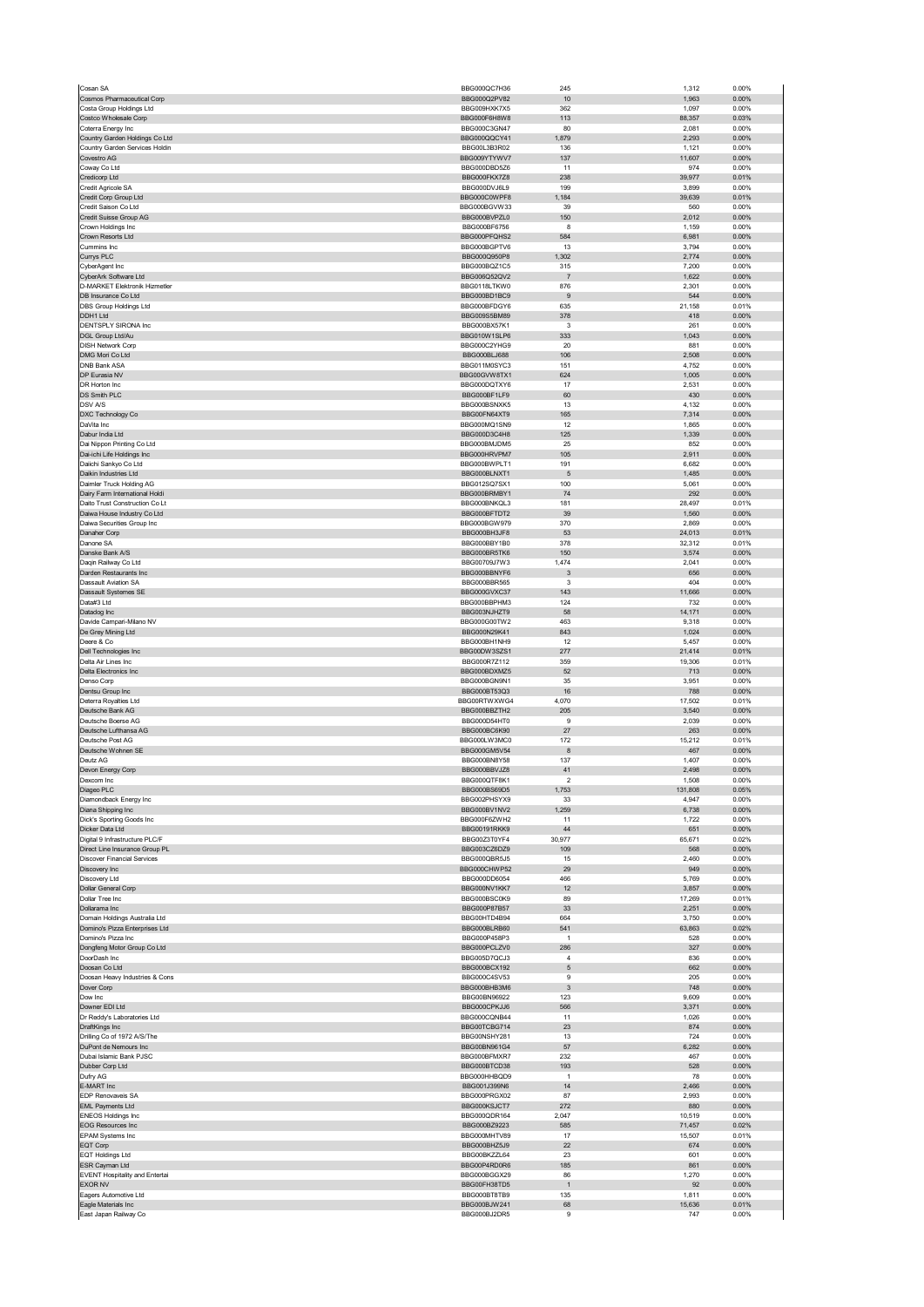|                                                                 | BBG000CR20B1                 | 140                   | 15,098           | 0.01%             |
|-----------------------------------------------------------------|------------------------------|-----------------------|------------------|-------------------|
| Eastman Chemical Co<br>Eaton Corp PLC                           | BBG000BLW530<br>BBG000BJ3PD2 | 23<br>27              | 3,871<br>6,408   | 0.00%<br>$0.00\%$ |
| Ebara Corp                                                      | BBG000BLN558                 | 310                   | 23,644           | 0.01%             |
| Eclat Textile Co Ltd                                            | BBG000HCLBQ8                 | 61                    | 1,922            | $0.00\%$          |
| Eclipx Group Ltd                                                | BBG008DWVPJ7                 | 240                   | 531              | 0.00%             |
| Ecofin US Renewables Infrastru<br>Ecolab Inc                    | BBG00Y4YFL21<br>BBG000BHKYH4 | 12,327<br>356         | 16,785           | 0.01%<br>0.04%    |
| Ecopetrol SA                                                    | BBG000QCHTL9                 | 584                   | 114,984<br>531   | 0.00%             |
| Edwards Lifesciences Corp                                       | BBG000BRXP69                 | 106                   | 18,799           | 0.01%             |
| Eicher Motors Ltd                                               | BBG000CQTR98                 | 39                    | 1,861            | $0.00\%$          |
| Eiffage SA                                                      | BBG000BC1SB5                 | 5                     | 758              | 0.00%             |
| Eisai Co Ltd<br>El Puerto de Liverpool SAB de                   | BBG000BG6F83<br>BBG000BQXXV6 | 33<br>87              | 2,581<br>517     | 0.00%<br>0.00%    |
| Elanco Animal Health Inc                                        | BBG00LJYS1P8                 | 755                   | 29,452           | 0.01%             |
| Elastic NV                                                      | BBG00LWZDYB9                 | 69                    | 11,639           | 0.00%             |
| Elders Ltd                                                      | BBG000BKCVW5                 | 316                   | 3,877            | 0.00%             |
| Electric Power Development Co<br>Electro Optic Systems Holdings | BBG000P26QQ5<br>BBG000DYTNY1 | 28<br>80              | 509<br>186       | 0.00%<br>$0.00\%$ |
| Electrolux AB                                                   | BBG000BC1188                 | 62                    | 2,070            | 0.00%             |
| Electronic Arts Inc                                             | BBG000BP0KQ8                 | 103                   | 18,742           | 0.01%             |
| Eli Lilly & Co                                                  | BBG000BNBDC2                 | 105                   | 39,888           | 0.01%             |
| <b>Emaar Properties PJSC</b><br>Embracer Group AB               | BBG000BV4SB0<br>BBG00F7Z9CB3 | 561<br>184            | 1,028<br>2,700   | 0.00%<br>0.00%    |
| Emeco Holdings Ltd                                              | BBG000BVHXT6                 | 263                   | 232              | 0.00%             |
| Emerson Electric Co                                             | BBG000BHX7N2                 | 39                    | 4,977            | 0.00%             |
| Emirates NBD Bank PJSC                                          | BBG000TGY889                 | 487                   | 2,471            | 0.00%             |
| Empire Co Ltd                                                   | BBG000BYMXV1                 | 48                    | 2,018            | 0.00%             |
| Empresas CMPC SA<br>Empresas COPEC SA                           | BBG000BF50K5<br>BBG000BF4Z74 | 129<br>71             | 297<br>756       | 0.00%<br>0.00%    |
| Endeavour Group Ltd/Australia                                   | BBG006YQKTG8                 | 1,703                 | 11,479           | 0.00%             |
| Enero Group Ltd                                                 | BBG000NPXV94                 | 96                    | 382              | 0.00%             |
| Eni SpA                                                         | BBG000FVRV79                 | 1,296                 | 24,778           | 0.01%             |
| Enphase Energy Inc                                              | BBG001R3MNY9                 | 44                    | 11,096           | 0.00%             |
| Epiroc AB<br>Equifax Inc                                        | BBG00JWT5W30<br>BBG000BHPL78 | 274<br>5              | 9,545<br>1,919   | 0.00%<br>0.00%    |
| <b>Equinor ASA</b>                                              | BBG000NSV6T3                 | 542                   | 19,930           | 0.01%             |
| Equitable Holdings Inc                                          | BBG00J7CBVW8                 | 31                    | 1,381            | 0.00%             |
| Eregli Demir ve Celik Fabrikal                                  | BBG000BVCBJ0                 | 169                   | 493              | 0.00%             |
| Erste Group Bank AG                                             | BBG000BMV263                 | 60                    | 3,858            | 0.00%             |
| Esprit Holdings Ltd                                             | BBG000BLPR85                 | 8,987                 | 1,126            | 0.00%             |
| EssilorLuxottica SA<br>Essity AB                                | BBG000BC16D1<br>BBG00GV10DH0 | 213<br>209            | 62,371<br>9,366  | 0.02%<br>0.00%    |
| Estee Lauder Cos Inc/The                                        | BBG000FKJRC5                 | 41                    | 20,875           | 0.01%             |
| Etsy Inc                                                        | BBG000N7MXL8                 | 5                     | 1,435            | 0.00%             |
| Eurazeo SE                                                      | BBG000BC18W6                 | $\overline{2}$        | 228              | 0.00%             |
| Eurofins Scientific SE                                          | BBG000BH7B07                 | 16                    | 2,779            | 0.00%             |
| Euronext NV<br>Everest Re Group Ltd                             | BBG006KCQPV9<br>BBG000C1XVK6 | 288<br>125            | 41,053<br>46,967 | 0.01%<br>0.02%    |
| Evergreen Marine Corp Taiwan L                                  | BBG000BDC3S8                 | 361                   | 2,555            | 0.00%             |
| <b>Evolution AB</b>                                             | BBG0088M4LQ6                 | 10                    | 1,968            | 0.00%             |
| Evolution Mining Ltd                                            | BBG000NF2249                 | 1,439                 | 5,844            | 0.00%             |
| Evonik Industries AG                                            | BBG000DD3GQ9                 | 27                    | 1,211            | 0.00%             |
| Evraz PLC                                                       | BBG0027J63T2                 | 340                   | 3,813            | 0.00%             |
| Expedia Group Inc<br>Experian PLC                               | BBG000QY3XZ2<br>BBG000FBCMD2 | $\overline{1}$<br>44  | 171<br>2,960     | $0.00\%$<br>0.00% |
| Exponent Inc                                                    | BBG000F31Z34                 | 90                    | 14,426           | 0.01%             |
| Exxon Mobil Corp                                                | BBG000GZQ728                 | 222                   | 18,705           | 0.01%             |
| F5 Inc                                                          | BBG000CXYSZ6                 | $\overline{1}$        | 229              | 0.00%             |
| <b>FANUC Corp</b>                                               | BBG000BM3TW6                 | 70                    | 20,290           | 0.01%             |
| FMC Corp<br>FTI Consulting Inc                                  | BBG000BJP882<br>BBG000K88H58 | 15<br>165             | 2,208<br>34,798  | $0.00\%$<br>0.01% |
| <b>FUJIFILM Holdings Corp</b>                                   | BBG000BTG7G3                 | 22                    | 2,216            | 0.00%             |
| Fairfax Financial Holdings Ltd                                  | BBG000BYQVJ5                 | $\overline{7}$        | 5,068            | 0.00%             |
| Fairfax India Holdings Corp                                     | BBG007MSNQV1                 | 205                   | 3,556            | $0.00\%$          |
| Falabella SA                                                    | BBG000HJFWF6                 | 144                   | 646              | 0.00%             |
| Far East Horizon Ltd<br>Far Eastern New Century Corp            | BBG001KKX325<br>BBG000BCTZT0 | 463<br>362            | 565<br>527       | 0.00%<br>0.00%    |
| Fast Retailing Co Ltd                                           | BBG000CLY9H4                 |                       | 531              |                   |
|                                                                 |                              |                       |                  |                   |
| Fastenal Co                                                     | BBG000BJ8YN7                 | $\overline{1}$<br>194 | 17,078           | 0.00%<br>0.01%    |
|                                                                 | BBG000BC12V0                 |                       | <b>Q71</b>       | n nn%             |
| FedEx Corp                                                      | BBG000BJF1Z8                 | 15                    | 5,407            | 0.00%             |
| Feng TAY Enterprise Co Ltd                                      | BBG000BJBVS4                 | 139                   | 1,598            | 0.00%             |
| Ferguson PLC                                                    | BBG00NZJ0JG0                 | 220                   | 53,771           | 0.02%             |
| Ferrari NV<br>Ferroglobe PLC                                    | BBG00BS9K4L1<br>BBG00B6BGD99 | $\overline{7}$<br>956 | 2,565<br>8,168   | $0.00\%$<br>0.00% |
| Fidelity National Financial In                                  | BBG006N7S6K9                 | 19                    | 1,337            | $0.00\%$          |
| <b>Fidelity National Information</b>                            | BBG000BK2F42                 | 191                   | 28,655           | 0.01%             |
| Fifth Third Bancorp                                             | BBG000BJL3N0                 | 33                    | 1,991            | 0.00%             |
| FinecoBank Banca Fineco SpA                                     | BBG006C09JD7                 | 419                   | 10,106           | 0.00%             |
| Fineos Corp Ltd<br>Firefinch Ltd                                | BBG00PX8CSR6<br>BBG000Q3DTC3 | 112<br>1,415          | 518<br>1,224     | $0.00\%$<br>0.00% |
| First Abu Dhabi Bank PJSC                                       | BBG000DHGTK4                 | 886                   | 6,247            | 0.00%             |
| First American Financial Corp                                   | BBG000V78V75                 | 6                     | 659              | 0.00%             |
| <b>First Financial Bankshares Inc</b>                           | BBG000BL8476                 | 212                   | 14,854           | 0.01%             |
| First Financial Holding Co Ltd<br>First Quantum Minerals Ltd    | BBG000LY7BY2                 | 413<br>650            | 503              | 0.00%             |
| FirstCash Holdings Inc                                          | BBG000BX7818<br>BBG0145KL747 | 49                    | 21,434<br>5,013  | 0.01%<br>0.00%    |
| FirstRand Ltd                                                   | BBG000BNTS67                 | 1,305                 | 6,838            | 0.00%             |
| Fisher & Paykel Healthcare Cor                                  | BBG000CLWTV6                 | 3,114                 | 95,080           | 0.03%             |
| Flat Glass Group Co Ltd                                         | BBG00BGJYS07                 | 4,237                 | 29,602           | 0.01%             |
| FleetCor Technologies Inc                                       | BBG000GPXKX9                 | $\overline{1}$        | 419              | 0.00%             |
| Fletcher Building Ltd<br>Flex Ltd                               | BBG000GVQGL6<br>BBG000BP5YT0 | 2,972<br>21           | 20,153<br>526    | 0.01%<br>0.00%    |
| Flight Centre Travel Group Ltd                                  | BBG000BCSM38                 | 115                   | 2,024            | 0.00%             |
| Flutter Entertainment PLC                                       | BBG000DWL6M3                 | 391                   | 85,025           | 0.03%             |
| Fomento Economico Mexicano SAB                                  | BBG000BD33X2                 | 335                   | 4,044            | 0.00%             |
| Fomento de Construcciones y Co<br>Foot Locker Inc               | BBG000BBZ3Z9<br>BBG000BX8DC4 | 159                   | 2,762            | 0.00%<br>0.00%    |
| Ford Motor Co                                                   | BBG000BQPC32                 | 10<br>680             | 571<br>19,435    | 0.01%             |
| Formosa Chemicals & Fibre Corp                                  | BBG000BCW4G9                 | 595                   | 2,391            | 0.00%             |
| Formosa Petrochemical Corp                                      | BBG000D0FJX0                 | 120                   | 574              | 0.00%             |
| Formosa Plastics Corp                                           | BBG000BCW5G6                 | 182                   | 943              | $0.00\%$          |
| Fortescue Metals Group Ltd                                      | BBG000J47TP2                 | 4,504                 | 86,530           | 0.03%             |
| Fortive Corp<br>Fortune Brands Home & Security                  | BBG00BLVZ228<br>BBG001B4BV87 | 163<br>$\overline{4}$ | 17,083<br>600    | 0.01%<br>0.00%    |
| Fox Corp                                                        | BBG00JHNJW99                 | 26                    | 1,320            | 0.00%             |
| Foxtons Group PLC                                               | BBG00563QG83                 | 9,446                 | 6,951            | 0.00%             |
| Franco-Nevada Corp                                              | BBG000RD3CL8                 | 22                    | 4,142            | 0.00%             |
| Franklin Resources Inc                                          | BBG000BD0TF8                 | 44                    | 2,020            | 0.00%             |
| Frasers Group PLC<br>Freeport-McMoRan Inc                       | BBG000DPM932                 | 165<br>537            | 2,377            | 0.00%<br>0.01%    |
| Fresenius Medical Care AG & Co                                  | BBG000BJDB15<br>BBG000DHXQT2 | 223                   | 30,810<br>19,913 | 0.01%             |
| Fresenius SE & Co KGaA<br>Fubon Financial Holding Co Ltd        | BBG000BS3BJ7<br>BBG000LH09B6 | 41<br>553             | 2,265<br>2,099   | 0.00%<br>$0.00\%$ |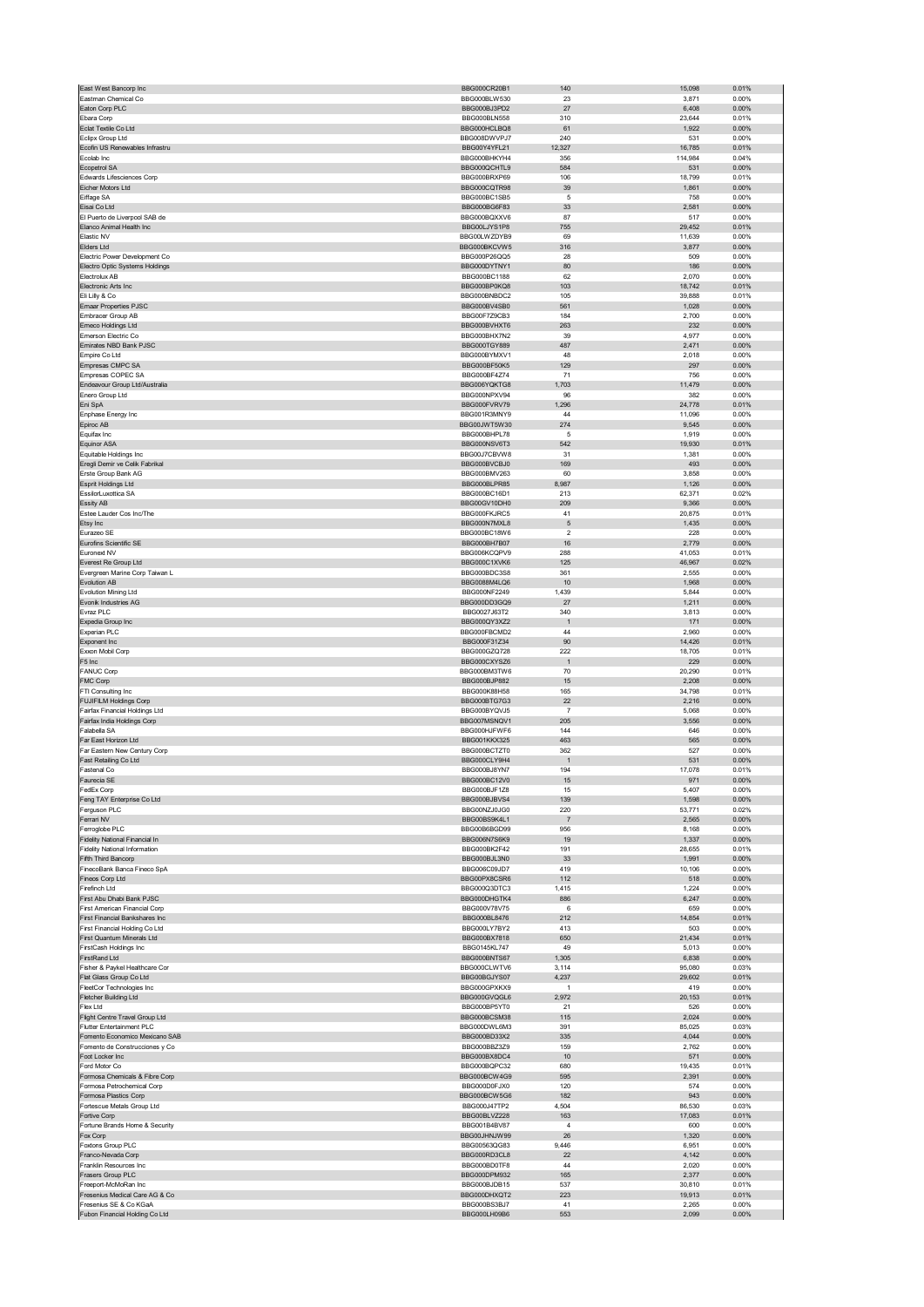| Fujitsu Ltd                                                 | BBG000BGJWM6                 | 8                         | 1,835            | 0.00%             |
|-------------------------------------------------------------|------------------------------|---------------------------|------------------|-------------------|
| G5 Entertainment AB<br>GDS Holdings Ltd                     | BBG000BMQJ99<br>BBG00DYK7TL5 | 41<br>13                  | 2,472<br>839     | 0.00%<br>0.00%    |
| <b>GEA Group AG</b>                                         | BBG000BSV6W2                 | 146                       | 10,954           | 0.00%             |
| GF Securities Co Ltd                                        | BBG007WL04J3                 | 546                       | 1,431            | 0.00%             |
| GMO Payment Gateway Inc                                     | BBG000BD0YH5                 | 80                        | 13,647           | 0.00%             |
| GN Store Nord AS<br>GQG Partners Inc                        | BBG000BVGZ03<br>BBG0131F7BW0 | 37<br>17,974              | 3,230<br>31,635  | 0.00%<br>0.01%    |
| GS Holdings Corp                                            | BBG000P3K9R4                 | 18                        | 810              | 0.00%             |
| <b>GUD Holdings Ltd</b>                                     | BBG000BRSJ32                 | 92                        | 1,045            | 0.00%             |
| GWA Group Ltd<br><b>GXO Logistics Inc</b>                   | BBG000BHBZY2<br>BBG00YDGX945 | 217<br>616                | 597<br>77,015    | 0.00%<br>0.03%    |
| Galaxy Entertainment Group Ltd                              | BBG000BG5LL6                 | 592                       | 4,220            | 0.00%             |
| Galp Energia SGPS SA                                        | BBG000F7KWG7                 | 59                        | 780              | 0.00%             |
| Gap Inc/The<br>Garmin Ltd                                   | BBG000BKLH74                 | 32                        | 775              | 0.00%             |
| Gartner Inc                                                 | BBG000C4LN67<br>BBG000BB65D0 | 55<br>28                  | 10,269<br>12,976 | 0.00%<br>0.00%    |
| Gazprom PJSC                                                | BBG000KGYRF8                 | 1,154                     | 14,665           | 0.01%             |
| Geberit AG                                                  | BBG000FHLJD6                 | $\overline{4}$            | 4,479            | 0.00%             |
| Geely Automobile Holdings Ltd<br>Gem Diamonds Ltd           | BBG000BZ3PX4<br>BBG000QWK819 | 123<br>1,566              | 463<br>1,383     | $0.00\%$<br>0.00% |
| Generac Holdings Inc                                        | BBG000PQ4W72                 | 3                         | 1,318            | 0.00%             |
| General Dynamics Corp                                       | BBG000BK67C7                 | 9                         | 2,537            | 0.00%             |
| General Electric Co<br>General Mills Inc                    | BBG000BK6MB5<br>BBG000BKCFC2 | 85<br>47                  | 11,102           | 0.00%<br>0.00%    |
| General Motors Co                                           | BBG000NDYB67                 | 156                       | 4,325<br>12,553  | 0.00%             |
| Genmab A/S                                                  | BBG000BKPC99                 | 4                         | 2,326            | 0.00%             |
| Genting Bhd                                                 | BBG000BF3RW5                 | 191                       | 295              | 0.00%             |
| Genting Malaysia Bhd<br>Genuine Parts Co                    | BBG000BDYR29<br>BBG000BKL348 | 5,327<br>6                | 5,065<br>1,067   | 0.00%<br>0.00%    |
| Genworth Financial Inc                                      | BBG000J5Q6L2                 | 575                       | 3,203            | 0.00%             |
| Genworth Mortgage Insurance Au                              | BBG006DB5P33                 | 13,742                    | 31,881           | 0.01%             |
| George Weston Ltd                                           | BBG000BD1VR9                 | 14                        | 2,311            | 0.00%             |
| Georgia Capital PLC<br>Gerdau SA                            | BBG00KTP3406<br>BBG000N89B84 | 11<br>411                 | 145<br>2,767     | 0.00%<br>0.00%    |
| Giant Manufacturing Co Ltd                                  | BBG000DYGNB0                 | 116                       | 1,984            | $0.00\%$          |
| Gildan Activewear Inc                                       | BBG000BQ5ZN1                 | 26                        | 1,510            | 0.00%             |
| Gilead Sciences Inc.<br>Givaudan SA                         | BBG000CKGBP2<br>BBG000DB0Q75 | 108<br>0                  | 10,761<br>2,954  | 0.00%<br>0.00%    |
| Gjensidige Forsikring ASA                                   | BBG00188QF09                 | 75                        | 2,496            | 0.00%             |
| GlaxoSmithKline PLC                                         | BBG000CT5GJ1                 | 2,540                     | 76,019           | 0.03%             |
| Glencore PLC<br>Globe Life Inc                              | BBG001MM1KV4<br>BBG000BVD6X4 | 2,574<br>4                | 17,981<br>505    | 0.01%<br>0.00%    |
| GoDaddy Inc                                                 | BBG006MDLY05                 | 145                       | 16,977           | 0.01%             |
| Godrej Consumer Products Ltd                                | BBG000H370F0                 | 90                        | 1,611            | 0.00%             |
| Gold Fields Ltd                                             | BBG000G5S250                 | 434                       | 6,510            | 0.00%             |
| Gold Road Resources Ltd<br>Golden Ocean Group Ltd           | BBG000PK8TF9<br>BBG00GX8R037 | 1,751<br>144              | 2,749<br>1,792   | 0.00%<br>$0.00\%$ |
| Goldman Sachs Group Inc/The                                 | BBG000C6CFJ5                 | 96                        | 50,333           | 0.02%             |
| Goodyear Tire & Rubber Co/The                               | BBG000BKNX95                 | 41                        | 1,199            | 0.00%             |
| Graco Inc<br>GrainCorp Ltd                                  | BBG000BK9W84<br>BBG000C0H499 | 45<br>181                 | 4,989<br>1,494   | 0.00%<br>$0.00\%$ |
| <b>Grange Resources Ltd</b>                                 | BBG000D7VNB2                 | 1,317                     | 995              | 0.00%             |
| Grasim Industries Ltd                                       | BBG000BK6YB9                 | 39                        | 1,159            | $0.00\%$          |
| Great Eastern Holdings Ltd                                  | BBG000BFBC59                 | 140                       | 2,868            | 0.00%             |
| Great Wall Motor Co Ltd<br>Great-West Lifeco Inc            | BBG000CYZ1K8<br>BBG000BZ2Y20 | 143<br>56                 | 676<br>2,329     | 0.00%<br>0.00%    |
| Green Cross Corp/South Korea                                | BBG000BGY8Z8                 | $\overline{4}$            | 984              | 0.00%             |
|                                                             |                              |                           |                  |                   |
| Greencoat Renewables PLC                                    | BBG00GZRZBQ5                 | 9,530                     | 16,696           | 0.01%             |
| Greenyard NV                                                | BBG000BXB6B6                 | 37                        | 579              | 0.00%             |
| Greggs PLC<br>Grifols SA                                    | BBG000BDKLH1<br>BBG000KXQMX1 | 223<br>70                 | 13,875<br>1,855  | 0.00%<br>0.00%    |
| Groupe Bruxelles Lambert SA                                 | BBG000BSDBX0                 | $\overline{4}$            | 606              | 0.00%             |
| Gruma SAB de CV                                             | BBG000LXPLN4                 | 54                        | 949              | 0.00%             |
| Grupo Aval Acciones y Valores                               | BBG001NNHMV0                 | 1,797                     | 643              | 0.00%             |
| Grupo Bimbo SAB de CV<br>Grupo Carso SAB de CV              | BBG000BQC7M6<br>BBG000BQXSD7 | 589<br>162                | 2,494<br>719     | 0.00%<br>0.00%    |
| Grupo Financiero Banorte SAB d                              | BBG000LXL8D8                 | 123                       | 1,104            | 0.00%             |
| Grupo Financiero Inbursa SAB d                              | BBG000LXS146                 | 532                       | 877              | 0.00%             |
| Grupo Mexico SAB de CV<br>Grupo Televisa SAB                | BBG000BQCB47<br>BRG000BJDPF9 | 1,203<br>56.              | 7,218<br>1766    | 0.00%<br>n nn%    |
| Guangzhou R&F Properties Co Lt                              | BBG000H80SY4                 | 585                       | 299              | 0.00%             |
| Gulf Oil Lubricants India Ltd                               | BBG005YZYRZ8                 | 86                        | 716              | 0.00%             |
| Guotai Junan Securities Co Ltd<br>H & M Hennes & Mauritz AB | BBG00GBHRNH6                 | 583                       | 1,244            | 0.00%             |
| H&R Block Inc                                               | BBG000BM9JH9<br>BBG000BLDV98 | 136<br>56                 | 3,681<br>1,809   | 0.00%<br>0.00%    |
| <b>HAL Trust</b>                                            | BBG000BGG9X8                 | $\overline{\mathfrak{c}}$ | 1,541            | 0.00%             |
| <b>HCL Technologies Ltd</b>                                 | BBG000C68V87                 | 62                        | 1,505            | 0.00%             |
| <b>HDFC Bank Ltd</b><br><b>HEICO Corp</b>                   | BBG000NWKS18<br>BBG000BL16Q7 | 845<br>440                | 75,636<br>87,289 | 0.03%<br>0.03%    |
| HMM Co Ltd                                                  | BBG000FQW6G9                 | 30                        | 935              | 0.00%             |
| HOCHTIEF AG                                                 | BBG000BC3V44                 | $\mathbf 5$               | 574              | 0.00%             |
| HP Inc<br><b>HSBC Holdings PLC</b>                          | BBG000KHWT55<br>BBG000BS1N49 | 207<br>1,314              | 10,714<br>10,983 | 0.00%<br>0.00%    |
| HT&E Ltd                                                    | BBG000BSXX88                 | 302                       | 635              | 0.00%             |
| HUB24 Ltd                                                   | BBG000RHK9T9                 | 867                       | 24,526           | 0.01%             |
| Haci Omer Sabanci Holding AS                                | BBG000HN1YR5                 | 402<br>187                | 551              | 0.00%             |
| Hackett Group Inc/The<br>Haidilao International Holding     | BBG000BBLQV7<br>BBG00LWM0XR7 | 769                       | 5,274<br>2,388   | 0.00%<br>0.00%    |
| Haier Smart Home Co Ltd                                     | BBG00Y6QRDM9                 | 196                       | 1,139            | 0.00%             |
| Haitong Securities Co Ltd                                   | BBG0029103Q8                 | 1,056                     | 1,288            | 0.00%             |
| Halliburton Co<br>Halma PLC                                 | BBG000BKTFN2<br>BBG000BDLT47 | 132<br>63                 | 4,154<br>3,739   | 0.00%<br>0.00%    |
| Hamamatsu Photonics KK                                      | BBG000BKP2Q2                 | 174                       | 15,214           | 0.01%             |
| Hana Financial Group Inc                                    | BBG000J3FZK6                 | 61                        | 2,984            | 0.00%             |
| Hanesbrands Inc<br>Hang Lung Group Ltd                      | BBG000D2ZTS8<br>BBG000BDWB08 | 174<br>157                | 4,000<br>460     | 0.00%<br>0.00%    |
| Hang Lung Properties Ltd                                    | BBG000BDTCX4                 | 239                       | 675              | $0.00\%$          |
| Hang Seng Bank Ltd                                          | BBG000BDWBR9                 | 74                        | 1,859            | 0.00%             |
| Hankook Tire & Technology Co L                              | BBG002Y0WN38                 | 14                        | 636              | 0.00%             |
| Hankyu Hanshin Holdings Inc<br>Hanmi Pharm Co Ltd           | BBG000BH0115<br>BBG000QKWS63 | 8<br>5                    | 323<br>1,532     | 0.00%<br>$0.00\%$ |
| Hannover Rueck SE                                           | BBG000MDN4R3                 | 5                         | 1,238            | 0.00%             |
| Hansen Technologies Ltd                                     | BBG000BV22G4                 | 142                       | 759              | 0.00%             |
| Harley-Davidson Inc<br>Hartford Financial Services Gr       | BBG000BKZTP3<br>BBG000G0Z878 | 12<br>586                 | 637<br>55,638    | 0.00%<br>0.02%    |
| Harvey Norman Holdings Ltd                                  | BBG000BKF0L2                 | 6,956                     | 34,363           | 0.01%             |
| Hasbro Inc                                                  | BBG000BKVJK4                 | 5                         | 667              | 0.00%             |
| Havells India Ltd<br>Hays PLC                               | BBG000D44YN2<br>BBG000BKFPY3 | 104<br>25,940             | 2,682<br>70,652  | 0.00%<br>0.02%    |
| HeadHunter Group PLC                                        | BBG00KHGQ0H4                 | 122                       | 8,546            | 0.00%             |
| <b>Healius Ltd</b>                                          | BBG000BBDPW7                 | 2,035                     | 10,745           | 0.00%             |
| HeidelbergCement AG<br>Heineken Holding NV                  | BBG000BC1HT0<br>BBG000BC36N8 | 19<br>28                  | 1,791<br>3,505   | 0.00%<br>0.00%    |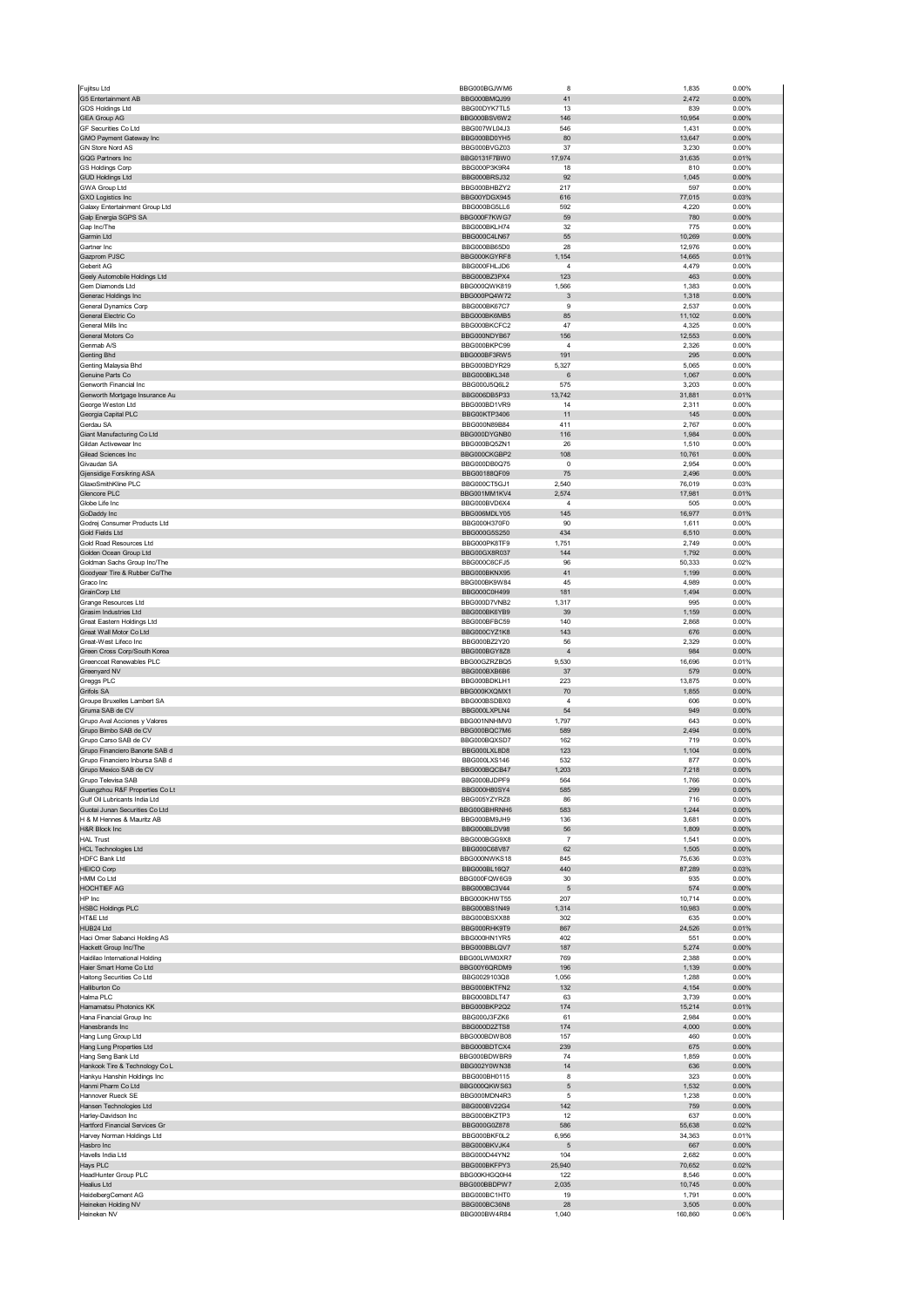| Hellenic Bank PCL                                               | BBG000BLNNJ4                 | $\overline{2}$       | 195               | 0.00%             |
|-----------------------------------------------------------------|------------------------------|----------------------|-------------------|-------------------|
|                                                                 | BBG000GJ6MT4                 | 708                  | 946               | 0.00%             |
| HelloFresh SE                                                   | BBG003Q1CF78                 | 35                   | 3,675             | 0.00%             |
| <b>Helvetia Holding AG</b>                                      | BBG000GR9XT9                 | 3                    | 459               | 0.00%             |
| Henderson Land Development Co                                   | BBG000BDWF36                 | 791                  | 4,636             | 0.00%             |
| Hengan International Group Co                                   | BBG000CJXNB5                 | 208                  | 1,470             | 0.00%             |
| Henkel AG & Co KGaA<br>Henry Schein Inc                         | BBG000BC3925<br>BBG000BNMMJ3 | 485<br>153           | 53,808<br>16,281  | 0.02%<br>0.01%    |
| Herbalife Nutrition Ltd                                         | BBG000MM5VL9                 | 51                   | 2,888             | 0.00%             |
| Hermes International                                            | BBG000BDYY97                 | 5                    | 11,494            | 0.00%             |
| Hero MotoCorp Ltd                                               | BBG000CSDVY4                 | 20                   | 918               | 0.00%             |
| Hershey Co/The                                                  | BBG000BLHRS2                 | 11                   | 2,954             | 0.00%             |
| Hertz Global Holdings Inc                                       | BBG011N57109                 | $\sqrt{2}$           | 57                | 0.00%             |
| <b>Hess Corp</b>                                                | BBG000BBD070                 | 45                   | 4,574             | 0.00%             |
| Hewlett Packard Enterprise Co                                   | BBG0078W3NQ3                 | 242                  | 5,247             | 0.00%             |
| Hexagon AB                                                      | BBG000BF1LW0                 | 387                  | 8,448             | 0.00%             |
| Hicl Infrastructure PLC                                         | BBG00NR9B1V1                 | 54,619               | 179,695           | 0.06%             |
| Hilton Worldwide Holdings Inc<br>Hindalco Industries Ltd        | BBG0058KMH30<br>BBG000CSJQQ8 | 3<br>299             | 730<br>2,632      | 0.00%<br>0.00%    |
| Hindustan Petroleum Corp Ltd                                    | BBG000CSNVZ2                 | 175                  | 948               | 0.00%             |
| Hindustan Unilever Ltd                                          | BBG000CSMG04                 | 159                  | 6,951             | 0.00%             |
| Hino Motors Ltd                                                 | BBG000BGPYD5                 | 51                   | 581               | 0.00%             |
| Hipgnosis Songs Fund Ltd/The F                                  | BBG00H13L4V8                 | 43,496               | 101,289           | 0.04%             |
| Hitachi Construction Machinery                                  | BBG000BGGQ06                 | 7                    | 297               | 0.00%             |
| Hitachi Ltd                                                     | BBG000C2QRN8                 | 106                  | 7,880             | 0.00%             |
| Holcim Ltd                                                      | BBG000BWZDP2                 | 57                   | 4,023             | 0.00%             |
| Home Depot Inc/The                                              | BBG000BKZB36                 | 64                   | 36,611            | 0.01%             |
| Hon Hai Precision Industry Co<br>Honda Motor Co Ltd             | BBG000BHCH17<br>BBG000C27673 | 1,243<br>179         | 7,344<br>6,911    | 0.00%<br>0.00%    |
| Honeywell International Inc                                     | BBG000H556T9                 | 30                   | 8,692             | 0.00%             |
| Hong Kong Exchanges & Clearing                                  | BBG000BGW354                 | 1,082                | 86,938            | 0.03%             |
| Hong Leong Bank Bhd                                             | BBG000BTPCC6                 | 145                  | 891               | 0.00%             |
| Hong Leong Financial Group Bhd                                  | BBG000BF4CF6                 | 200                  | 1,147             | $0.00\%$          |
| Hongkong & Shanghai Hotels Ltd                                  | BBG000BDWVZ6                 | 4,224                | 5,105             | 0.00%             |
| Hongkong Land Holdings Ltd                                      | BBG000BFLFW1                 | 187                  | 1,339             | 0.00%             |
| Hormel Foods Corp                                               | BBG000BLF8D2                 | 20                   | 1,334             | 0.00%             |
| Hosken Consolidated Investment                                  | BBG000BFH308                 | 1,094                | 6,977             | 0.00%             |
| Hotai Motor Co Ltd                                              | BBG000BPMGX5                 | 95                   | 2,909             | 0.00%             |
| Housing Development Finance Co<br>Howden Joinery Group PLC      | BBG000CSRXZ4<br>BBG000BRYT97 | 4,631<br>803         | 221,624<br>13,487 | 0.08%<br>0.00%    |
| Howmet Aerospace Inc                                            | BBG00DYNJGH9                 | 15                   | 656               | 0.00%             |
| Hoya Corp                                                       | BBG000BGSH67                 | 409                  | 83,629            | 0.03%             |
| Huatai Securities Co Ltd                                        | BBG008QGHMG4                 | 370                  | 848               | 0.00%             |
| Huaxia Bank Co Ltd                                              | BBG00709HB38                 | 217                  | 263               | 0.00%             |
| HubSpot Inc                                                     | BBG000N7MZ06                 | 13                   | 11,723            | 0.00%             |
| Hubbell Inc                                                     | BBG000BLK267                 | 160                  | 45,908            | 0.02%             |
| Hufvudstaden AB                                                 | BBG000BDSFG7                 | 416                  | 8,550             | 0.00%             |
| Humana Inc                                                      | BBG000BLKK03                 | 31                   | 19,509            | 0.01%             |
| Hummingbird Resources PLC                                       | BBG0019W9XB3                 | 1,011                | 273               | $0.00\%$          |
| Hunan Valin Steel Co Ltd                                        | BBG00F136Q77<br>BBG000BKWSR6 | 527<br>102           | 583               | 0.00%<br>0.00%    |
| Huntington Bancshares Inc/OH<br>Huntington Ingalls Industries   | BBG001KJ2HM9                 | 1                    | 2,154<br>350      | 0.00%             |
| Huntsman Corp                                                   | BBG000NS26Q8                 | 13                   | 620               | 0.00%             |
| Hyundai Mobis Co Ltd                                            | BBG000BK3C57                 | 8                    | 2,405             | 0.00%             |
| Hyundai Motor Co                                                | BBG000BCVDK5                 | 33                   | 6,488             | $0.00\%$          |
| Hyundai Steel Co                                                | BBG000BCVFZ4                 | 30                   | 1,425             | 0.00%             |
| <b>ICICI Bank Ltd</b>                                           | BBG000BBL437                 | 411                  | 5,624             | 0.00%             |
| ICL Group Ltd                                                   | BBG000BJCNC8                 | 61                   | 816               | 0.00%             |
| <b>ICON PLC</b>                                                 | BBG000CTSZQ6                 | 222                  | 94,520            | 0.03%             |
| <b>IDEXX Laboratories Inc</b>                                   | BBG000BLRT07                 | 57                   | 51,681            | 0.02%             |
| IGM Financial Inc                                               | BBG000BZ6FG2                 | 32                   | 1,595             | 0.00%             |
| <b>IGO Ltd</b><br>IHI Corp                                      | BBG000BB1BP9<br>BBG000BM7CD0 | 9,436<br>19          | 108,226<br>532    | 0.04%<br>0.00%    |
| ING Groep NV                                                    | BBG000BW4SZ2                 | 336                  | 6,439             | 0.00%             |
|                                                                 |                              |                      |                   |                   |
|                                                                 |                              |                      |                   |                   |
| IPH Ltd                                                         | BBG007913KZ6                 | 175                  | 1,538             | 0.00%             |
| <b>IQVIA Holdings Inc.</b><br><b>IRESS Ltd</b>                  | BBG00333FYS2<br>BBG000DP09M5 | 50<br>1,352          | 19,570<br>16,904  | 0.01%<br>0.01%    |
| <b>ITOCHU Corp</b>                                              | BBG000B9WJ55                 | 64                   | 2,703             | 0.00%             |
| <b>ITV PLC</b>                                                  | BBG000DW76R4                 | 5,400                | 11,121            | 0.00%             |
| Idemitsu Kosan Co Ltd                                           | BBG000BD7F98                 | 146                  | 5,128             | 0.00%             |
| lida Group Holdings Co Ltd                                      | BBG005CJZ9E9                 | 61                   | 1.958             | 0.00%             |
| Illinois Tool Works Inc                                         | BBG000BMBL90                 | 13                   | 4,364             | 0.00%             |
| Illumina Inc                                                    | BBG000DSMS70                 | 33                   | 17,521            | 0.01%             |
| Iluka Resources Ltd<br>Imdex Ltd                                | BBG000C13PJ4<br>BBG000BQ5WY6 | 657<br>1,045         | 6,632<br>3,083    | 0.00%<br>0.00%    |
| Impala Platinum Holdings Ltd                                    | BBG000BTZK82                 | 180                  | 3,484             | 0.00%             |
| Imugene Ltd                                                     | BBG000BZ3T48                 | 3,943                | 1,577             | 0.00%             |
| Incitec Pivot Ltd                                               | BBG000PTL148                 | 39,576               | 128,226           | 0.04%             |
| Indian Railway Catering & Tour                                  | BBG001HSFFN2                 | 79                   | 1,220             | 0.00%             |
| Industria de Diseno Textil SA                                   | BBG000C1W6R5                 | 282                  | 12,579            | 0.00%             |
| Industrial & Commercial Bank o                                  | BBG000Q16VR4                 | 5,710                | 4,433             | 0.00%             |
| Industrial Bank Co Ltd<br>Industrial Bank of Korea              | BBG00709J995<br>BBG000C40K84 | 227<br>19            | 933<br>229        | 0.00%<br>0.00%    |
| Industrias Penoles SAB de CV                                    | BBG000LXSL15                 | 51                   | 808               | 0.00%             |
| Infineon Technologies AG                                        | BBG000C8L0S4                 | 32                   | 2,068             | 0.00%             |
| Info Edge India Ltd                                             | BBG000HS7804                 | 69                   | 7,111             | 0.00%             |
| Infomedia Ltd                                                   | BBG000BZDK82                 | 667                  | 1,021             | $0.00\%$          |
| Informa PLC                                                     | BBG000BLHQP7                 | 3,896                | 37,496            | 0.01%             |
| Infosys Ltd                                                     | BBG000BSGQL7                 | 184                  | 6,431             | $0.00\%$          |
| ngevity Corp                                                    | BBG009LM28K6                 | 150                  | 14,783            | 0.01%             |
| Inghams Group Ltd<br>Inmobiliaria del Sur SA                    | BBG00DZTFM86<br>BBG000BH18T9 | 282<br>45            | 986<br>546        | $0.00\%$<br>0.00% |
| Innolux Corp                                                    | BBG000QY03R0                 | 592                  | 577               | 0.00%             |
| Innovent Biologics Inc                                          | BBG00M8832B5                 | 109                  | 927               | 0.00%             |
| Inpex Corp                                                      | BBG000DJ3642                 | 1,070                | 12,804            | $0.00\%$          |
| Insignia Financial Ltd                                          | BBG000P5Q6C5                 | 23,463               | 84,936            | 0.03%             |
| Insurance Australia Group Ltd                                   | BBG000PBLS20                 | 43,028               | 183,298           | 0.06%             |
| Intact Financial Corp                                           | BBG000QDQ4F9                 | 5                    | 882               | 0.00%             |
| Integral Diagnostics Ltd                                        | BBG00B2FQPN0                 | 139                  | 688               | $0.00\%$          |
| Intel Corp                                                      | BBG000C0G1D1                 | 340                  | 24,077            | 0.01%             |
| InterGlobe Aviation Ltd                                         | BBG000H3G1B2                 | 51                   | 1,918             | 0.00%             |
| Intercontinental Exchange Inc<br>International Business Machine | BBG000C1FB75<br>BBG000BLNNH6 | 430<br>70            | 80,924<br>12,845  | 0.03%<br>$0.00\%$ |
| International Consolidated Air                                  | BBG000C04GS5                 | 1,011                | 2,685             | 0.00%             |
| International Flavors & Fragra                                  | BBG000BLSL58                 | 15                   | 3,182             | $0.00\%$          |
| International Game Technology                                   | BBG0081VHTP3                 | 9                    | 352               | 0.00%             |
| International Paper Co                                          | BBG000BM5SR2                 | 57                   | 3,652             | $0.00\%$          |
| International Public Partnersh                                  | BBG000Q4KTS6                 | 81,657               | 258,607           | 0.09%             |
| Interpublic Group of Cos Inc/T                                  | BBG000C90DH9                 | 10                   | 536               | 0.00%             |
| Intesa Sanpaolo SpA                                             | BBG000BNSF93                 | 4,019                | 14,296            | 0.00%             |
| Intuit Inc                                                      | BBG000BH5DV1                 | $\overline{2}$<br>83 | 2,210             | $0.00\%$<br>0.01% |
| Intuitive Surgical Inc<br>Invesco Ltd                           | BBG000BJPDZ1<br>BBG000BY2Y78 | 32                   | 41,006<br>1,014   | 0.00%             |
| Investor AB<br>InvoCare Ltd                                     | BBG000BG97S6<br>BBG000C63188 | 210<br>110           | 7,265<br>1,292    | 0.00%<br>$0.00\%$ |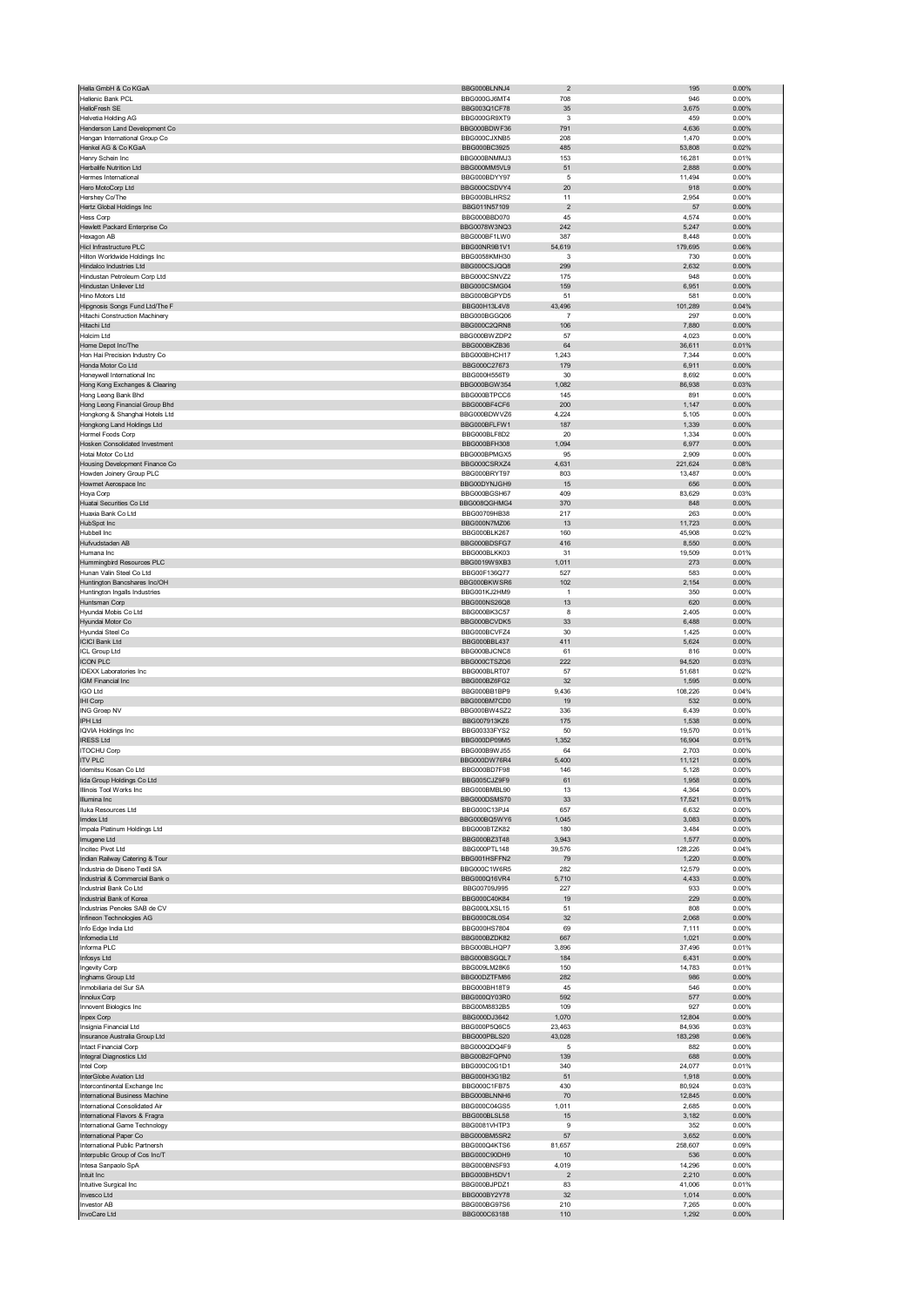|                                                              | BBG000JH6683                        | 255                      | 10,688            | 0.00%          |
|--------------------------------------------------------------|-------------------------------------|--------------------------|-------------------|----------------|
| Isetan Mitsukoshi Holdings Ltd                               | BBG000MF3SX0                        | 24                       | 242               | 0.00%          |
| <b>Isracard Ltd</b>                                          | BBG00NW1JGV1                        | $^{\circ}$               | 0                 | 0.00%          |
| <b>Israel Discount Bank Ltd</b>                              | BBG000HVQG80                        | 226                      | 2,088             | 0.00%          |
| <b>Isuzu Motors Ltd</b>                                      | BBG000BM8G22                        | 72                       | 1,233             | 0.00%          |
| Itau Unibanco Holding SA<br>Itausa SA                        | BBG000BF0HQ7<br>BBG000BY9ZS5        | 1,252<br>2,083           | 6,478<br>4,593    | 0.00%<br>0.00% |
| Ito En Ltd                                                   | BBG000BSVM57                        | $\boldsymbol{9}$         | 638               | 0.00%          |
| Ivanhoe Mines Ltd                                            | BBG003CSCHG0                        | 175                      | 1,970             | 0.00%          |
| J D Wetherspoon PLC                                          | BBG000BT7S04                        | 650                      | 11,645            | 0.00%          |
| J M Smucker Co/The                                           | BBG000BT1715                        | 10                       | 1,780             | 0.00%          |
| J Sainsbury PLC                                              | BBG000BF0KW3                        | 160                      | 820               | 0.00%          |
| JB Hi-Fi Ltd                                                 | BBG000BQWJY5                        | 681                      | 32,914            | 0.01%          |
| <b>JBS SA</b>                                                | BBG000N6Q0M7                        | 857                      | 8,034             | 0.00%          |
| JD.com Inc                                                   | BBG005YHY0Q7                        | 580                      | 29,200            | 0.01%          |
| JFE Holdings Inc<br>JLEN Environmental Assets Grou           | BBG000BQWB27<br>BBG005ZHDC56        | 65<br>39,381             | 1,133             | 0.00%<br>0.03% |
| JPMorgan Chase & Co                                          | BBG000DMBXR2                        | 864                      | 77,033<br>188,077 | 0.07%          |
| <b>JSW Steel Ltd</b>                                         | BBG000C1ZGP2                        | 188                      | 2,283             | 0.00%          |
| <b>JTEKT Corp</b>                                            | BBG000BLSMV7                        | 43                       | 511               | 0.00%          |
| Jabil Inc                                                    | BBG000BJNGN9                        | $\overline{7}$           | 632               | 0.00%          |
| Jackson Financial Inc                                        | BBG00922Y5Z6                        | $\mathbf 2$              | 144               | 0.00%          |
| Jacobs Engineering Group Inc                                 | BBG000BMFFQ0                        | 3                        | 652               | 0.00%          |
| James Hardie Industries PLC                                  | BBG000D01850                        | 3,224                    | 178,305           | 0.06%          |
| Janus Henderson Group PLC                                    | BBG000BZY4K1                        | 68                       | 3,938             | 0.00%          |
| Japan Airlines Co Ltd                                        | BBG0038LG5T8                        | 104<br>49                | 2,733             | 0.00%          |
| Japan Petroleum Exploration Co<br>Japan Post Holdings Co Ltd | BBG000CTVC65<br>BBG000HS7047        | 476                      | 1,467<br>5,096    | 0.00%<br>0.00% |
| Japan Post Insurance Co Ltd                                  | BBG000C15837                        | 27                       | 587               | 0.00%          |
| Jardine Cycle & Carriage Ltd                                 | BBG000BDGG14                        | 140                      | 2,933             | 0.00%          |
| Jardine Matheson Holdings Ltd                                | BBG000BKGRX9                        | 330                      | 24,934            | 0.01%          |
| Jefferies Financial Group Inc                                | BBG000BNHSP9                        | 219                      | 11,703            | 0.00%          |
| Jeronimo Martins SGPS SA                                     | BBG000BHWX29                        | 26                       | 814               | 0.00%          |
| John Keells Holdings PLC                                     | BBG000FNYM.I6                       | 2,387                    | 2,429             | 0.00%          |
| John Wood Group PLC                                          | BBG000BCGVQ6                        | 245                      | 871               | 0.00%          |
| Johns Lyng Group Ltd                                         | BBG00HVW0FB1                        | 393                      | 3,592             | 0.00%          |
| Johnson & Johnson<br>Johnson Controls International          | BBG000BMHYD1<br>BBG000BVWLJ6        | 111<br>69                | 26,084<br>7,765   | 0.01%<br>0.00% |
| Johnson Electric Holdings Ltd                                | BBG000BDXKS7                        | 685                      | 1,996             | 0.00%          |
| Johnson Matthey PLC                                          | BBG000BDNS10                        | 8                        | 321               | 0.00%          |
| Jollibee Foods Corp                                          | BBG000BKTFZ9                        | 266                      | 1,555             | 0.00%          |
| Jones Lang LaSalle Inc                                       | BBG000C2L2L0                        | $\overline{1}$           | 252               | 0.00%          |
| Jubilant Foodworks Ltd                                       | BBG000PPXMG4                        | 18                       | 1,180             | 0.00%          |
| Julius Baer Group Ltd                                        | BBG000PJ8DQ5                        | 179                      | 16,487            | 0.01%          |
| Jumbo Interactive Ltd                                        | BBG000BLQB52                        | 115                      | 2,214             | 0.00%          |
| Juniper Networks Inc                                         | BBG000BY33P5                        | 24                       | 1,156             | 0.00%          |
| Jupiter Mines Ltd                                            | BBG000QDWX59                        | 1,916                    | 441               | 0.00%          |
| KB Financial Group Inc<br><b>KBC Group NV</b>                | BBG000BPHXR1<br>BBG000BMVX65        | 561<br>33                | 35,698<br>3,860   | 0.01%<br>0.00% |
| <b>KE Holdings Inc</b>                                       | BBG00W9L9LX1                        | 21                       | 588               | 0.00%          |
| KGHM Polska Miedz SA                                         | BBG000CJ6JT5                        | 52                       | 2,476             | 0.00%          |
| <b>KION Group AG</b>                                         | BBG000BX9VY9                        | $\mathbf{3}$             | 524               | 0.00%          |
| KKR & Co Inc                                                 | BBG000BCQ6J8                        | 8                        | 837               | 0.00%          |
| <b>KLA Corp</b>                                              | BBG000BMTFR4                        | 50                       | 29,444            | 0.01%          |
| <b>KMD Brands Ltd</b>                                        | BBG000PQGRY0                        | 20,784                   | 29,722            | 0.01%          |
| <b>KOC Holding AS</b>                                        | BBG000BVCWT3                        | 1,087                    | 3,194             | 0.00%          |
| KR1 PLC                                                      | BBG000Q7Z863                        | 1,415                    | 2,676             | 0.00%          |
| Kajima Corp<br>Kakao Corp                                    | BBG000BFRXZ3<br>BBG000C3SL93        | 192<br>23                | 3,034<br>3,022    | 0.00%<br>0.00% |
| Kao Corp                                                     | BBG000BG5Y92                        | 94                       | 6,775             | 0.00%          |
| Karoon Energy Ltd                                            | BBG000N80D34                        | 1,521                    | 2,555             | 0.00%          |
| Kasikornbank PCL                                             | <b>BBG000BSM796</b>                 | 119                      | 695               | 0.00%          |
| Kawasaki Heavy Industries Ltd                                | BBG000BM72Q8                        | 18                       | 456               | 0.00%          |
| Kazia Therapeutics Ltd                                       | BBG000DDCNH4                        | 11,226                   | 14,089            | 0.00%          |
|                                                              | BBG000BN4GC3                        | 2,371                    | 88,077            | 0.03%          |
| Keisei Electric Railway Co Ltd                               |                                     |                          |                   |                |
| Kellogg Co                                                   | BBG000BMKDM3                        | 27                       | 2,405             | 0.00%          |
| Kelsian Group Ltd                                            | BBG001WW8JB9                        | 107                      | 792               | 0.00%          |
| Keppel Corp Ltd                                              | BBG000BFDJJ7                        | 63                       | 331               | 0.00%          |
| Kering SA                                                    | BBG000BCB150                        | $\overline{\mathbf{c}}$  | 1,881             | 0.00%          |
| Kerry Group PLC<br>Cerry Properties I td                     | BBG000BHKB48<br><b>BBG000H62G63</b> | 84<br>828                | 14,838<br>2.964   | 0.01%<br>0.00% |
|                                                              | BBG000TJM7F0                        | 48                       | 2,415             | 0.00%          |
| Keurig Dr Pepper Inc<br>KeyCorp                              | BBG000BMQPL1                        | 53                       | 1,690             | 0.00%          |
| Keyence Corp                                                 | BBG000BQF869                        | 20                       | 17,039            | 0.01%          |
| Keysight Technologies Inc                                    | BBG0059FN811                        | 247                      | 70,049            | 0.02%          |
| Kia Corp                                                     | BBG000BCL1T3                        | 214                      | 20,372            | 0.01%          |
| Kikkoman Corp                                                | BBG000BJ89N2                        | 27                       | 3,144             | 0.00%          |
| Kimberly-Clark Corp                                          | BBG000BMW2Z0                        | 27                       | 5,227             | $0.00\%$       |
| Kina Securities Ltd<br>Kingfisher PLC                        | BBG009HXGTS8<br>BBG000BKH1W6        | 289<br>182               | 247<br>1,149      | 0.00%<br>0.00% |
| Kinnevik AB                                                  | BBG000BP73C4                        | 39                       | 1,931             | 0.00%          |
| Kinross Gold Corp                                            | BBG000BK4N16                        | 3,434                    | 27,443            | 0.01%          |
| Kirin Holdings Co Ltd                                        | BBG000BFW551                        | 188                      | 4,155             | 0.00%          |
| Knorr-Bremse AG                                              | BBG000FMSMX9                        | $\mathbf{3}$             | 448               | $0.00\%$       |
| Kobayashi Pharmaceutical Co Lt                               | BBG000BSYLZ3                        | 12                       | 1,323             | 0.00%          |
| Kobe Bussan Co Ltd                                           | BBG000BX7GB9                        | 909                      | 48,392            | 0.02%          |
| Kobe Steel Ltd                                               | BBG000BGBGH5<br>BBG00D2480S1        | 68<br>2,571              | 472               | 0.00%          |
| Kogan.com Ltd<br>Kohľ's Corp                                 | BBG000CS7CT9                        | 235                      | 22,677<br>15,978  | 0.01%<br>0.01% |
| Koito Manufacturing Co Ltd                                   | BBG000BMDLF1                        | $\overline{5}$           | 347               | 0.00%          |
| Komatsu Ltd                                                  | BBG000BGGD50                        | 502                      | 16,155            | 0.01%          |
| Kone Oyj                                                     | BBG000C3VY91                        | 53                       | 5,261             | 0.00%          |
| Konica Minolta Inc                                           | BBG000BKYL35                        | 116                      | 724               | 0.00%          |
| Koninklijke Ahold Delhaize NV                                | BBG000BBBC58                        | 199                      | 9,392             | 0.00%          |
| Koninklijke DSM NV                                           | BBG000BC0L94<br>BBG000JX4KH9        | 16                       | 5,103             | 0.00%          |
| Koninklijke Philips NV                                       |                                     | 33<br>10                 | 1,670             | $0.00\%$       |
| Korea Shipbuilding & Offshore<br>Korea Zinc Co Ltd           | BBG000DBLYN7<br>BBG000BGZQ96        | $\overline{c}$           | 1,134<br>1,296    | 0.00%<br>0.00% |
| Korean Air Lines Co Ltd                                      | BBG000BDSVK7                        | 37                       | 1,257             | 0.00%          |
| Kose Corp                                                    | BBG000DHJ5F9                        | $\overline{7}$           | 1,061             | 0.00%          |
| Kotak Mahindra Bank Ltd                                      | BBG000CVD592                        | 46                       | 1,536             | 0.00%          |
| Kraft Heinz Co/The                                           | BBG005CPNTQ2                        | 108                      | 5,319             | 0.00%          |
| Kroger Co/The                                                | BBG000BMY992                        | 636                      | 39,576            | 0.01%          |
| Kubota Corp                                                  | BBG000BGGYY2                        | 1,037                    | 31,637            | 0.01%          |
| Kuehne + Nagel International A                               | BBG000HXJ2N8                        | $\overline{\phantom{a}}$ | 856               | 0.00%          |
| Kumba Iron Ore Ltd                                           | BBG000PPVK43                        | 91                       | 3,594             | 0.00%          |
| Kuraray Co Ltd<br>Kweichow Moutai Co Ltd                     | BBG000BFY586<br>BBG00709HTQ4        | 14<br>10                 | 171<br>4,225      | 0.00%<br>0.00% |
| Kyocera Corp                                                 | BBG000C26Y00                        | 12                       | 1,052             | 0.00%          |
| Kyowa Kirin Co Ltd                                           | BBG000BG3926                        | 35                       | 1,300             | 0.00%          |
| L'Oreal SA                                                   | BBG000BC98G6                        | 163                      | 106,233           | 0.04%          |
| L3Harris Technologies Inc                                    | BBG000BLGFJ9                        | $\overline{7}$           | 2,036             | 0.00%          |
| <b>LANXESS AG</b>                                            | BBG000Q9TVP4                        | 5                        | 435               | 0.00%          |
| LEG Immobilien SE<br>LG Chem Ltd                             | BBG003T0P9C1<br>BBG000HPD1L5        | 7<br>$\overline{4}$      | 1,294<br>2,804    | 0.00%<br>0.00% |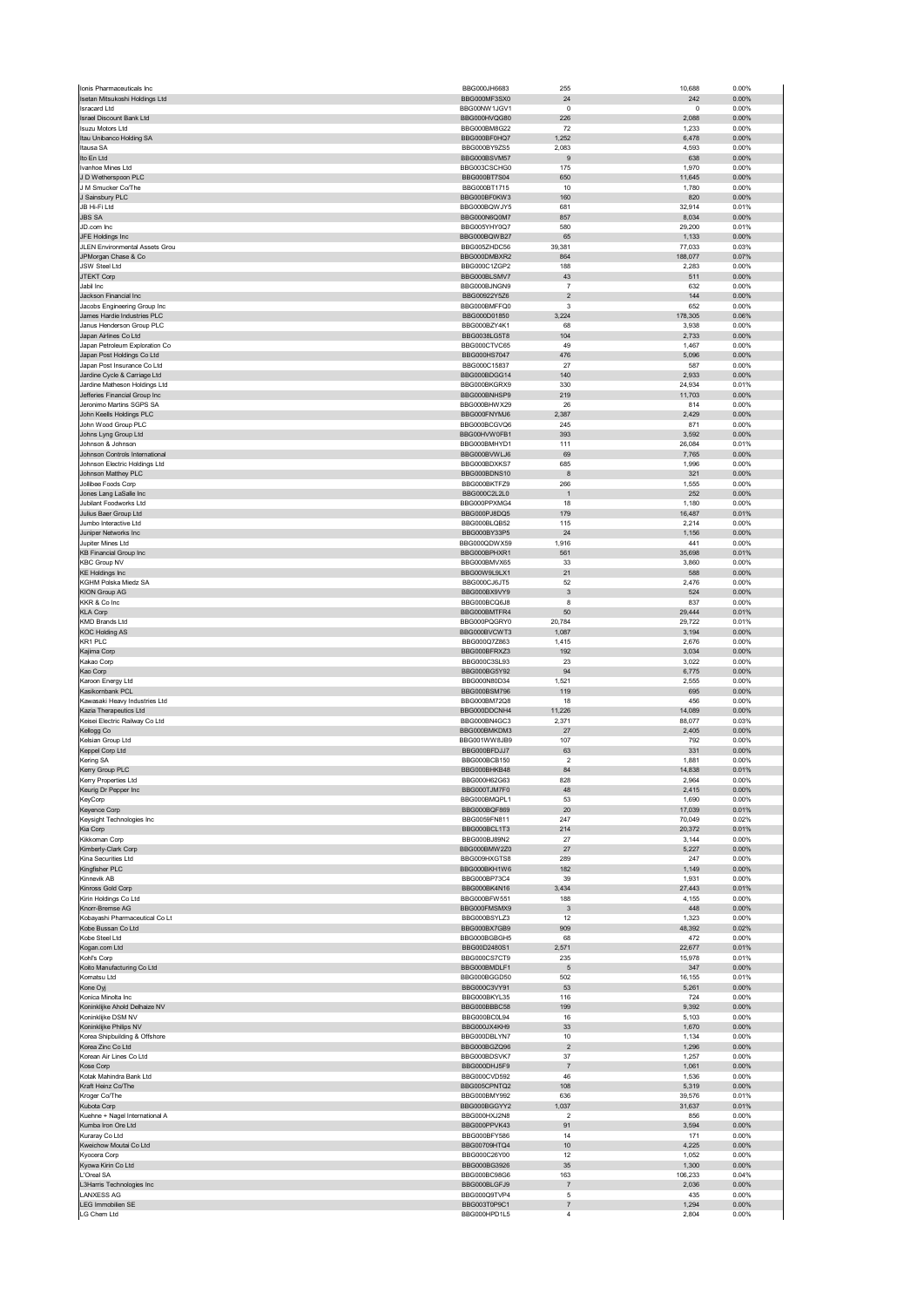| <b>LG Corp</b>                                                   | BBG000BCXCN2                 | 20                            | 1,879             | 0.00%             |
|------------------------------------------------------------------|------------------------------|-------------------------------|-------------------|-------------------|
| LG Display Co Ltd                                                | BBG000F5DG01                 | 45                            | 1,286             | 0.00%             |
| <b>LG Electronics Inc</b>                                        | BBG000MND269                 | 38                            | 6,084             | 0.00%             |
| LG Household & Health Care Ltd                                   | BBG000BB23H5                 | 6                             | 7,203             | 0.00%             |
| LIC Housing Finance Ltd                                          | BBG000DSZX48                 | 2,461                         | 16,830            | 0.01%             |
| LKQ Corp                                                         | BBG000PXDL44                 | 10                            | 819               | 0.00%             |
| <b>LSL Property Services PLC</b><br>LUKOIL PJSC                  | BBG000QCS940<br>BBG000NN8497 | 404<br>88                     | 3,087<br>10,864   | 0.00%<br>0.00%    |
| LVMH Moet Hennessy Louis Vuitt                                   | BBG000BC7Q05                 | 119                           | 135,733           | 0.05%             |
| Laboratory Corp of America Hol                                   | BBG000D9DMK0                 | $\overline{\mathbf{c}}$       | 903               | 0.00%             |
| Lam Research Corp                                                | BBG000BNFLM9                 | 23                            | 22,935            | 0.01%             |
| Land & Houses PCL                                                | BBG000BDHYZ7                 | 3,866                         | 1,401             | 0.00%             |
| Lark Distilling Co Ltd                                           | BBG000BTMZ29                 | 27                            | 141               | 0.00%             |
| Larsen & Toubro Ltd                                              | BBG000CVM7D3                 | 276                           | 9,666             | 0.00%             |
| Las Vegas Sands Corp                                             | BBG000JWD753                 | 543                           | 28,100            | 0.01%             |
| Latitude Group Holdings Ltd<br>Lawson Inc                        | BBG00QFL4PY2<br>BBG000CRYS89 | 7,357<br>8                    | 14,715<br>532     | 0.01%<br>0.00%    |
| Lazard Ltd                                                       | BBG000BT4C39                 | 119                           | 7,126             | 0.00%             |
| Lear Corp                                                        | BBG000PTLGZ1                 | 12                            | 3,047             | 0.00%             |
| Legal & General Group PLC                                        | BBG000BDQCG6                 | 326                           | 1,808             | 0.00%             |
| <b>Legend Holdings Corp</b>                                      | BBG009DTJSJ0                 | 876                           | 1,780             | 0.00%             |
| Legrand SA                                                       | BBG000NH2RJ4                 | 354                           | 57,032            | 0.02%             |
| Leidos Holdings Inc<br>Lendlease Corp Ltd                        | BBG000C23PB0<br>BBG000BDD6Y3 | $\mathbf{3}$<br>5,315         | 398               | 0.00%<br>0.02%    |
| Lennar Corp                                                      | BBG000BN5HF7                 | 23                            | 56,821<br>3,690   | 0.00%             |
| Lennox International Inc                                         | BBG000BB5B84                 | 35                            | 15,663            | 0.01%             |
| Lenovo Group Ltd                                                 | BBG000BG4QM5                 | 1,688                         | 2,668             | 0.00%             |
| Lenta International Co PJSC                                      | BBG0062L8TM1                 | 343                           | 1,182             | 0.00%             |
| Leonardo SpA                                                     | BBG000BVVRJ4                 | 121                           | 1,189             | 0.00%             |
| Liberty Broadband Corp<br>Liberty Media Corp-Liberty Bra         | BBG006GNRZ83<br>BBG00BFHD1D0 | 18<br>$\overline{\mathbf{c}}$ | 4,036<br>69       | 0.00%<br>0.00%    |
| Liberty Media Corp-Liberty For                                   | BBG00BFHDCV6                 | 61                            | 5,257             | 0.00%             |
| Liberty Media Corp-Liberty Sir                                   | BBG00BFHD827                 | 45                            | 3,175             | 0.00%             |
| Liberty TripAdvisor Holdings I                                   | BBG005DKMJ67                 | 3                             | 8                 | 0.00%             |
| Life360 Inc                                                      | BBG00NV88703                 | 120                           | 1,165             | 0.00%             |
| Lifestyle Communities Ltd                                        | BBG000CJ4XY0                 | 75                            | 1,549             | 0.00%             |
| Lincoln National Corp                                            | BBG000BNC3Y9                 | 19                            | 1,811             | 0.00%             |
| Linde PLC<br>Link Administration Holdings L                      | BBG00GVR8YQ9<br>BBG001BRJBY3 | 374<br>12,603                 | 178,355<br>70,199 | 0.06%<br>0.02%    |
| Lion Corp                                                        | BBG000BQG001                 | 78                            | 1,437             | 0.00%             |
| Lions Gate Entertainment Corp                                    | BBG000K1T0M8                 | 10                            | 222               | $0.00\%$          |
| Liontown Resources Ltd                                           | BBG000F21113                 | 1,628                         | 2,702             | 0.00%             |
| LivaNova PLC                                                     | BBG009LGHG16                 | 44                            | 5,300             | $0.00\%$          |
| Lixil Corp                                                       | BBG000BCJCY6                 | 25                            | 922               | 0.00%             |
| Lloyds Banking Group PLC                                         | BBG000BDQGR5                 | 22,692                        | 20,207            | 0.01%             |
| Loblaw Cos Ltd<br>Localiza Rent a Car SA                         | BBG000BZC425<br>BBG000BJ9ZG1 | 46<br>685                     | 5,204<br>8,970    | 0.00%<br>0.00%    |
| Lockheed Martin Corp                                             | BBG000C1BW00                 | 73                            | 35,515            | 0.01%             |
| Loews Corp                                                       | BBG000C45984                 | 63                            | 4,970             | 0.00%             |
| Logan Group Co Ltd                                               | BBG005P687B1                 | 898                           | 945               | 0.00%             |
| Logo Yazilim Sanayi Ve Ticaret                                   | BBG000BP78M2                 | 394                           | 1,697             | $0.00\%$          |
| Loias Renner SA                                                  | BBG000BYWZK7                 | 734                           | 4,432             | 0.00%             |
| London Stock Exchange Group PL                                   | BBG000BC85S0                 | 501                           | 64,707            | 0.02%             |
| Longfor Group Holdings Ltd<br>Lonza Group AG                     | BBG000CHNH78<br>BBG000NQXR55 | 41<br>58                      | 264<br>66,625     | 0.00%<br>0.02%    |
| Lopez Holdings Corp                                              | BBG000BF6M99                 | 11,929                        | 936               | 0.00%             |
| Lotte Chemical Corp                                              | BBG000BHNW30                 | $\overline{2}$                | 608               | 0.00%             |
| Lotte Shopping Co Ltd                                            | BBG000BXDW54                 | -7                            | 710               | 0.00%             |
| Louisiana-Pacific Corp                                           | BBG000BNF508                 | 40                            | 4,307             | 0.00%             |
| Lovisa Holdings Ltd                                              | BBG007NJXFK5                 | 44                            | 893               | 0.00%             |
| Lowe's Cos Inc                                                   | BBG000BNDN65                 | 410                           | 145,927           | 0.05%             |
| Loyalty Ventures Inc<br>Luceco PLC                               | BBG012QVD574<br>BBG00F0HWVJ4 | 3<br>1,074                    | 133<br>6,975      | 0.00%<br>0.00%    |
| Lululemon Athletica Inc                                          | BBG000R8ZVD1                 | $\overline{\mathbf{2}}$       | 1,099             | 0.00%             |
| Lynas Rare Earths Ltd                                            | BBG000BSCDH5                 | 784                           | 7,973             | 0.00%             |
| LyondellBasell Industries NV                                     | BBG000WCFV84                 | $75\,$                        | 9,473             | 0.00%             |
| M&G PLC                                                          | BBG00K9ZPS45                 | 557                           | 2,070             | 0.00%             |
| M&T Bank Corp                                                    | BBG000D9KWL9                 | 8                             | 1,717             | 0.00%             |
| M3 Inc                                                           | BBG000BN34Z6                 | 57                            | 3,956             | 0.00%             |
| MACA Ltd<br><b>IBIA Inc</b>                                      | BBG001750HG3                 | 1,438<br>61/                  | 1,180<br>3,410    | 0.00%<br>0.00%    |
| <b>MBK PCL</b>                                                   | BBG000DCXT62                 | 13,889                        | 7,663             | 0.00%             |
| MEIJI Holdings Co Ltd                                            | BBG000BXR2F4                 | 37                            | 3,067             | 0.00%             |
| METRO AG                                                         | BBG00CM7XMC5                 | 44                            | 636               | 0.00%             |
| <b>MGM Resorts International</b>                                 | BBG000C2BXK4                 | 327                           | 20,178            | 0.01%             |
| MMC Norilsk Nickel PJSC                                          | BBG000KRLH06                 | 310                           | 13,197            | 0.00%             |
| MRF Ltd                                                          | BBG000CVV6H1                 | $\overline{1}$<br>290         | 1,339             | 0.00%<br>0.00%    |
| MRV Engenharia e Participacoes<br>MS&AD Insurance Group Holdings | BBG000QWT9X3<br>BBG000MD5MH4 | 80                            | 858<br>3,404      | 0.00%             |
| MSCI Inc                                                         | BBG000RTDY25                 | 20                            | 16,632            | 0.01%             |
| MTR Corp Ltd                                                     | BBG000MKLJD1                 | 228                           | 1,683             | 0.00%             |
| Maas Group Holdings Ltd                                          | BBG001WW60C1                 | 7,059                         | 37,410            | 0.01%             |
| Macquarie Group Ltd                                              | BBG000GYHHY4                 | 1,231                         | 252,868           | 0.09%             |
| Macy's Inc<br>Magazine Luiza SA                                  | BBG000C46HM9<br>BBG000PWYLV3 | 103<br>2,081                  | 3,701<br>3,710    | 0.00%<br>$0.00\%$ |
| Magellan Financial Group Ltd                                     | BBG000N890K4                 | 110                           | 2,334             | 0.00%             |
| Magna International Inc                                          | BBG000CZX2P0                 | 42                            | 4,631             | 0.00%             |
| Magnit PJSC                                                      | BBG000VFBQG4                 | 35                            | 719               | 0.00%             |
| Magnitogorsk Iron & Steel Work                                   | BBG000Q63JZ4                 | 205                           | 3,410             | 0.00%             |
| Mahindra & Mahindra Ltd<br>Makita Corp                           | BBG000BKW6G6                 | 193                           | 2,987             | 0.00%             |
| Malayan Banking Bhd                                              | BBG000BLVPB8<br>BBG000BF4GM9 | 538<br>1,847                  | 31,386<br>5,062   | 0.01%<br>0.00%    |
| ManpowerGroup Inc                                                | BBG000BNMHS4                 | 5                             | 712               | 0.00%             |
| Manulife Financial Corp                                          | BBG000C0QCK8                 | 128                           | 3,363             | 0.00%             |
| Mapfre SA                                                        | BBG000BCQ2W2                 | 539                           | 1,522             | 0.00%             |
| Marathon Oil Corp                                                | BBG000C8H633                 | 142                           | 3,202             | 0.00%             |
| Marathon Petroleum Corp                                          | BBG001DCCGR8                 | 140                           | 12,352            | 0.00%             |
| Maravai LifeSciences Holdings<br>Marico Ltd                      | BBG00Y1DFV91<br>BBG000GPNZ21 | 230<br>158                    | 13,240<br>1,494   | 0.00%<br>0.00%    |
| Markel Corp                                                      | BBG000FC7366                 | 5                             | 7,717             | 0.00%             |
| MarketAxess Holdings Inc                                         | BBG000BJBZ23                 | 28                            | 15,726            | 0.01%             |
| Marks & Spencer Group PLC                                        | BBG000BDTRV3                 | 251                           | 1,080             | 0.00%             |
| Marriott International Inc/MD                                    | BBG000BGD7W6                 | 12                            | 2,630             | 0.00%             |
| Marriott Vacations Worldwide C                                   | BBG001J2R5H3                 | 7                             | 1,552             | 0.00%             |
| Marsh & McLennan Cos Inc                                         | BBG000BP4MH0                 | $16\,$                        | 3,866             | 0.00%             |
| Martin Marietta Materials Inc<br>Marubeni Corp                   | BBG000BGYMH7<br>BBG000B9Y8X6 | 5<br>248                      | 2,957<br>3,320    | 0.00%<br>0.00%    |
| Maruti Suzuki India Ltd                                          | BBG000HFDLR7                 | 34                            | 4,668             | 0.00%             |
| Masco Corp                                                       |                              | 43                            | 4,113             | 0.00%             |
| Masraf Al Rayan QSC                                              | BBG000BNNKG9                 |                               |                   |                   |
|                                                                  | BBG000M0HMD3                 | 1,977                         | 3,465             | 0.00%             |
| Mastercard Inc                                                   | BBG000F1ZSQ2                 | 682                           | 337,119           | 0.12%             |
| Match Group Inc                                                  | BBG00VT0KNC3                 | 8                             | 1,486             | 0.00%             |
| Matichon PCL                                                     | BBG000BKBWX3                 | 957                           | 355               | 0.00%             |
| Mattel Inc<br>Mayne Pharma Group Ltd                             | BBG000BNNYW1<br>BBG000BLN683 | 20<br>760                     | 585<br>224        | 0.00%<br>$0.00\%$ |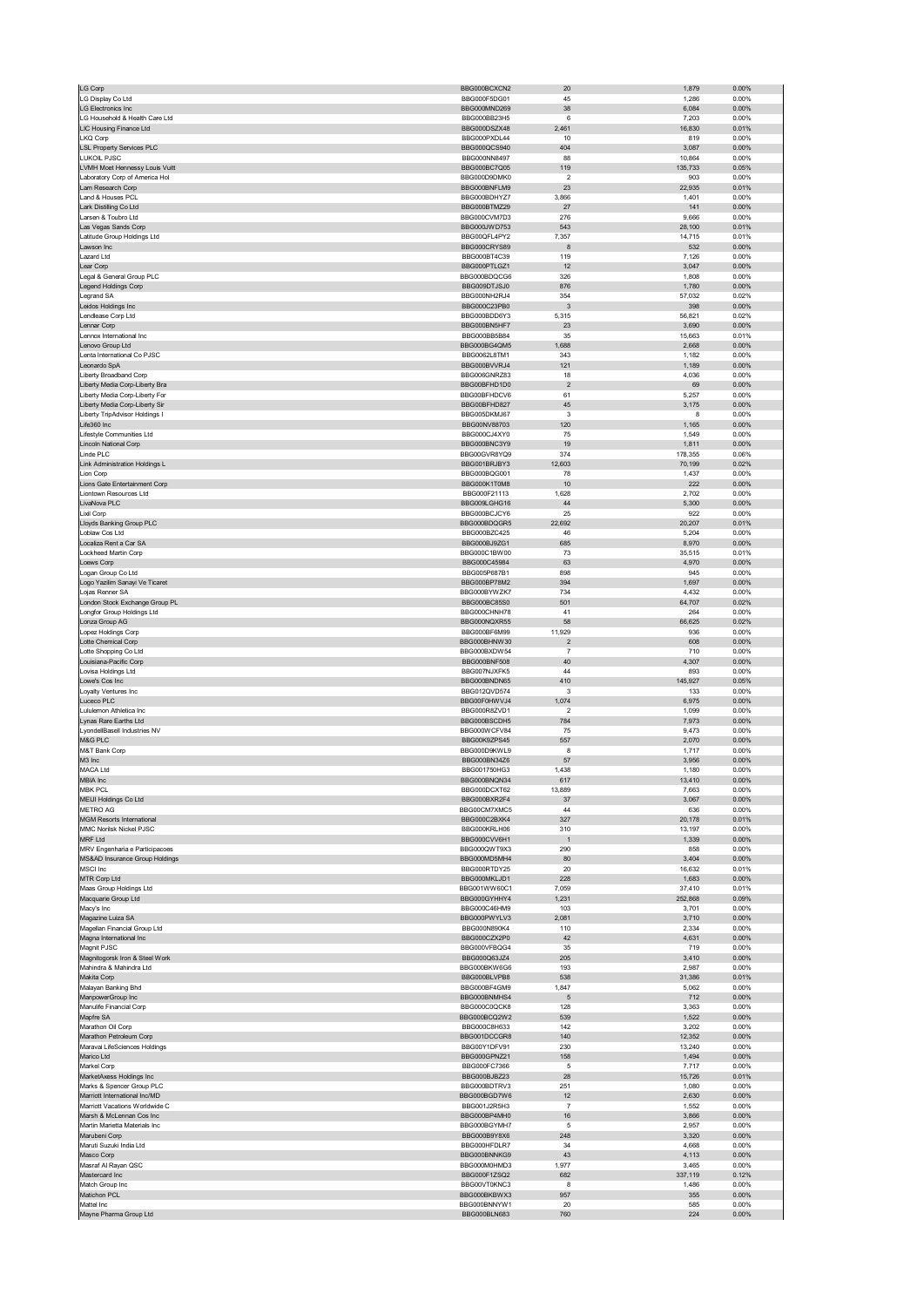| Mazda Motor Corp                                             | BBG000BMCPZ1                 | 158                  | 1,674                            | 0.00%             |
|--------------------------------------------------------------|------------------------------|----------------------|----------------------------------|-------------------|
| McCormick & Co Inc/MD<br>McDonald's Corp                     | BBG000G6Y5W4<br>BBG000BNSZP1 | 10<br>68             | 1,266<br>25,099                  | 0.00%<br>0.01%    |
| McKesson Corp                                                | BBG000DYGNW7                 | 23                   | 7,956                            | 0.00%             |
| McMillan Shakespeare Ltd                                     | BBG000L8XGK4                 | 58                   | 699                              | 0.00%             |
| MediaTek Inc<br>Medibank Pvt Ltd                             | BBG000JLDX96<br>BBG000BL8MW8 | 31<br>4,651          | 1,822<br>15,582                  | 0.00%<br>0.01%    |
| Medical Developments Internati                               | BBG000CPBHP3                 | 22                   | 110                              | 0.00%             |
| Mediobanca Banca di Credito Fi                               | BBG000BBKYH7                 | 83                   | 1,307                            | 0.00%             |
| Medtronic PLC<br>Mega Financial Holding Co Ltd               | BBG000BNWG87<br>BBG000DPT0K5 | 1,109<br>470         | 157,735<br>830                   | 0.05%<br>0.00%    |
| Megaport Ltd                                                 | BBG00BK2TJ50                 | 117                  | 2,173                            | 0.00%             |
| Meituan                                                      | BBG00LLV9WW6                 | 27                   | 1,056                            | 0.00%             |
| Melco Resorts & Entertainment<br>Melrose Industries PLC      | BBG000BHP8J4<br>BBG00B5C2SM5 | 81<br>15,470         | 1,134<br>46,084                  | 0.00%<br>0.02%    |
| MercadoLibre Inc                                             | BBG000GOPB11                 | 10                   | 17,670                           | 0.01%             |
| Mercedes-Benz Group AG                                       | BBG000CCVZZ9                 | 200                  | 21,188                           | 0.01%             |
| Merck & Co Inc<br>Merck KGaA                                 | BBG000BPD168<br>BBG000BX4S53 | 142<br>10            | 15,018<br>3,383                  | 0.01%<br>0.00%    |
| Meritz Financial Group Inc                                   | BBG000R4Q930                 | 16                   | 806                              | 0.00%             |
| MetLife Inc                                                  | BBG000BB6KF5                 | 68                   | 5,861                            | 0.00%             |
| Meta Platforms Inc                                           | BBG000MM2P62<br>BBG000BNVDS3 | 118<br>4,649         | 54,798<br>1,632                  | 0.02%<br>0.00%    |
| Metallurgical Corp of China Lt<br>Metals X Ltd               | BBG000Q6QCT1                 | 990                  | 569                              | 0.00%             |
| Metcash Ltd                                                  | BBG000BT7V52                 | 17,075               | 76,840                           | 0.03%             |
| Metro Inc/CN<br>Mettler-Toledo International I               | BBG000BZNSD8<br>BBG000BZCKH3 | 36<br>$\overline{7}$ | 2,651<br>17,046                  | 0.00%<br>0.01%    |
| Michelmersh Brick Holdings PLC                               | BBG000FT6L79                 | 3,864                | 9,214                            | 0.00%             |
| Micro Focus International PLC                                | BBG000G4KKD2                 | 80                   | 621                              | 0.00%             |
| Microchip Technology Inc                                     | BBG000BHCP19                 | 146                  | 17,495                           | 0.01%             |
| Micron Technology Inc<br>Microsoft Corp                      | BBG000C5Z1S3<br>BBG000BPH459 | 243<br>900           | 31,107<br>416,143                | 0.01%<br>0.14%    |
| Middleby Corp/The                                            | BBG000DON9R3                 | 59                   | 16,018                           | 0.01%             |
| Midea Group Co Ltd                                           | BBG00DY63KP5<br>BBG000C0K2Y1 | 12                   | 189                              | 0.00%             |
| Midland Holdings Ltd<br>Midland IC&I Ltd                     | BBG000DR25W6                 | 7,674<br>8,137       | 1,273<br>187                     | 0.00%<br>0.00%    |
| Mineral Resources Ltd                                        | BBG000M2YPN2                 | 708                  | 39,629                           | 0.01%             |
| Mirae Asset Securities Co Ltd                                | BBG000BCRXT7                 | 19                   | 187                              | 0.00%             |
| Mitsubishi Chemical Holdings C<br>Mitsubishi Corp            | BBG000C02Z05<br>BBG000BB8GZ0 | 163<br>193           | 1,655<br>8,432                   | 0.00%<br>0.00%    |
| Mitsubishi Electric Corp                                     | BBG000BGHX91                 | 137                  | 2,382                            | 0.00%             |
| Mitsubishi Estate Co Ltd                                     | BBG000BGXY46                 | 6,184                | 117,767                          | 0.04%             |
| Mitsubishi HC Capital Inc<br>Mitsubishi Heavy Industries Lt  | BBG000BN2D69<br>BBG000BGPH88 | 76<br>78             | 513<br>2,476                     | 0.00%<br>0.00%    |
| Mitsubishi Materials Corp                                    | BBG000BGFBD6                 | 12                   | 289                              | 0.00%             |
| Mitsubishi Motors Corp                                       | BBG000BKHVH7                 | 227                  | 872                              | 0.00%             |
| Mitsubishi UFJ Financial Group<br>Mitsui & Co Ltd            | BBG000D2VLF3<br>BBG000BTXPK9 | 1,089<br>113         | 8,128<br>3,690                   | 0.00%<br>0.00%    |
| Mitsui Chemicals Inc                                         | BBG000BG3V90                 | 15                   | 553                              | 0.00%             |
| Mitsui Fudosan Co Ltd                                        | BBG000BGXQ34                 | 39                   | 1,074                            | 0.00%             |
| Mizuho Financial Group Inc<br>Moderna Inc                    | BBG000PPN705<br>BBG003PHHZT1 | 235<br>5             | 4,112<br>1,902                   | 0.00%<br>0.00%    |
| Mohawk Industries Inc                                        | BBG000FLZN98                 | 17                   | 4,166                            | 0.00%             |
| Molson Coors Beverage Co                                     | BBG000BS7KS3                 | 37                   | 2,370                            | 0.00%             |
| Monadelphous Group Ltd<br>Moncler SpA                        | BBG000BRSFN8<br>BBG001MCDSD6 | 169<br>20            | 1,634<br>1,997                   | 0.00%<br>0.00%    |
| Mondelez International Inc                                   | BBG000D4LWF6                 | 266                  | 24,237                           | 0.01%             |
| Mondi PLC                                                    | BBG000PQKVN8                 | 70                   | 2,367                            | 0.00%             |
| Money3 Corp Ltd<br>MongoDB Inc                               | BBG000Q0YSR2<br>BBG0022FDRY8 | 402<br>20            | 1,427<br>14,369                  | 0.00%<br>0.00%    |
| Monolithic Power Systems Inc                                 | BBG000C30L48                 | 20                   | 13,525                           | 0.00%             |
| Monster Beverage Corp                                        | BBG008NVB1C0                 | 27                   | 3,506                            | 0.00%             |
| Montauk Renewables Inc                                       | BBG00YVSVT29<br>BBG000F86GP6 | 290                  | 4,305                            | 0.00%             |
| Moody's Corp<br>Morgan Stanley                               | BBG000BLZRJ2                 | 5<br>443             | 2,896<br>59,798                  | 0.00%<br>0.02%    |
| Mosaic Co/The                                                | BBG000BFXHL6                 | 50                   | 2,722                            | 0.00%             |
| Motherson Sumi Systems Ltd<br>Motor Oil Hellas Corinth Refin | BBG000CWNKS5<br>BBG000DQZ3Q4 | 401<br>388           | 1,658<br>8,354                   | 0.00%<br>0.00%    |
| Motorola Solutions Inc                                       | BBG000BP8Z50                 | 3                    | 1,272                            | 0.00%             |
| Mount Gibson Iron Ltd                                        | BBG000CBVHD5                 | 1,457                | 619                              | 0.00%             |
| Mowi ASA                                                     | BBG000.IDLY02                |                      | 107                              | n nn%             |
| Mr Cooper Group Inc<br>Muenchener Rueckversicherungs-        | BBG002V098F7<br>BBG000BD9DM6 | $\pmb{0}$<br>13      | $\overline{\mathbf{c}}$<br>5,305 | 0.00%<br>0.00%    |
| Multi Commodity Exchange of In                               | BBG000Q47HF1                 | 154                  | 4,522                            | 0.00%             |
| MultiChoice Group                                            | BBG00N2W9Y48                 | 190                  | 1,995                            | 0.00%             |
| Murata Manufacturing Co Ltd<br>Murphy Oil Corp               | BBG000BM4K18<br>BBG000BPMH90 | 12<br>26             | 1,340<br>948                     | 0.00%<br>0.00%    |
| MyState Ltd                                                  | BBG000NLQSV3                 | 65                   | 328                              | 0.00%             |
| NAVER Corp                                                   | BBG000PF9ZK9                 | 85                   | 37,129                           | 0.01%             |
| NCSoft Corp<br>NEC Corp                                      | BBG000BZZ983<br>BBG000BGJMB0 | $\overline{1}$<br>19 | 906<br>1,231                     | 0.00%<br>0.00%    |
| NEXTDC Ltd                                                   | BBG0018WGW19                 | 2,363                | 30,224                           | 0.01%             |
| NIKE Inc<br>NIO Inc                                          | BBG000C5HS04                 | 753<br>23            | 172,696<br>1,008                 | 0.06%<br>0.00%    |
| NIPPON EXPRESS HOLDINGS INC                                  | BBG00LPXZB46<br>BBG010J1QJH7 | $\overline{4}$       | 302                              | 0.00%             |
| NN Group NV                                                  | BBG006LJBQS1                 | 64                   | 4,756                            | 0.00%             |
| NOW Inc<br>NRW Holdings Ltd                                  |                              |                      | 1,017                            | 0.00%             |
| NSK Ltd                                                      | BBG005BLN209                 | 87                   |                                  |                   |
|                                                              | BBG000RTG6P8<br>BBG000BFJCN1 | 288<br>41            | 509<br>364                       | 0.00%<br>0.00%    |
| NTPC Ltd                                                     | BBG000BMWKD4                 | 2,113                | 4,863                            | 0.00%             |
| NTT Data Corp                                                | BBG000F2WJ74                 | 37                   | 1,103                            | 0.00%             |
| <b>NVIDIA Corp</b><br>NXP Semiconductors NV                  | BBG000BBJQV0<br>BBG000BND699 | 87<br>343            | 35,293<br>107,541                | 0.01%<br>0.04%    |
| Nan Ya Plastics Corp                                         | BBG000BDP260                 | 752                  | 3,192                            | 0.00%             |
| Nanosonics Ltd                                               | BBG000R7L7X9                 | 544                  | 3,430                            | 0.00%             |
| Nasdaq Inc<br>Naspers Ltd                                    | BBG000F5VVB6<br>BBG000CTYB91 | 56<br>80             | 16,045<br>17,006                 | 0.01%<br>0.01%    |
| NatWest Group PLC                                            | BBG000BDYNG3                 | 1,321                | 5,553                            | 0.00%             |
| National Australia Bank Ltd                                  | BBG000CZQSS8                 | 9,131                | 263,326                          | 0.09%             |
| National Bank of Canada<br>National Express Group PLC        | BBG000BZQ983<br>BBG000BC8163 | 12<br>16,645         | 1,250<br>79,753                  | 0.00%<br>0.03%    |
| Natura & Co Holding SA                                       | BBG00PSSP219                 | 434                  | 2,723                            | 0.00%             |
| Navient Corp                                                 | BBG004MN1R41                 | 90                   | 2,616                            | 0.00%             |
| Navigator Global Investments L<br>Nearmap Ltd                | BBG000N61TB3<br>BBG000DR2T45 | 218<br>292           | 404<br>451                       | $0.00\%$<br>0.00% |
| Nedbank Group Ltd                                            | BBG000BFSBW3                 | 153                  | 2,306                            | 0.00%             |
| Nemetschek SE                                                | BBG000BSYWP0                 | 55                   | 9,708                            | 0.00%             |
| Neometals Ltd<br>Neste Oyj                                   | BBG000DMJRG9<br>BBG000C4DP34 | 693<br>577           | 987<br>39,149                    | 0.00%<br>0.01%    |
| Nestle India Ltd                                             | BBG000CX26S7                 | 6                    | 2,127                            | 0.00%             |
| Nestle SA                                                    | BBG000CPBD63                 | 1,435                | 276,036                          | 0.10%             |
| Net 1 UEPS Technologies Inc<br>NetApp Inc                    | BBG000BXYSR6<br>BBG000FP1N32 | 104<br>42            | 764<br>5,375                     | 0.00%<br>0.00%    |
| NetEase Inc<br>Netflix Inc                                   | BBG000BX72V8<br>BBG000CL9VN6 | 464<br>11            | 14,430<br>8,702                  | 0.01%<br>0.00%    |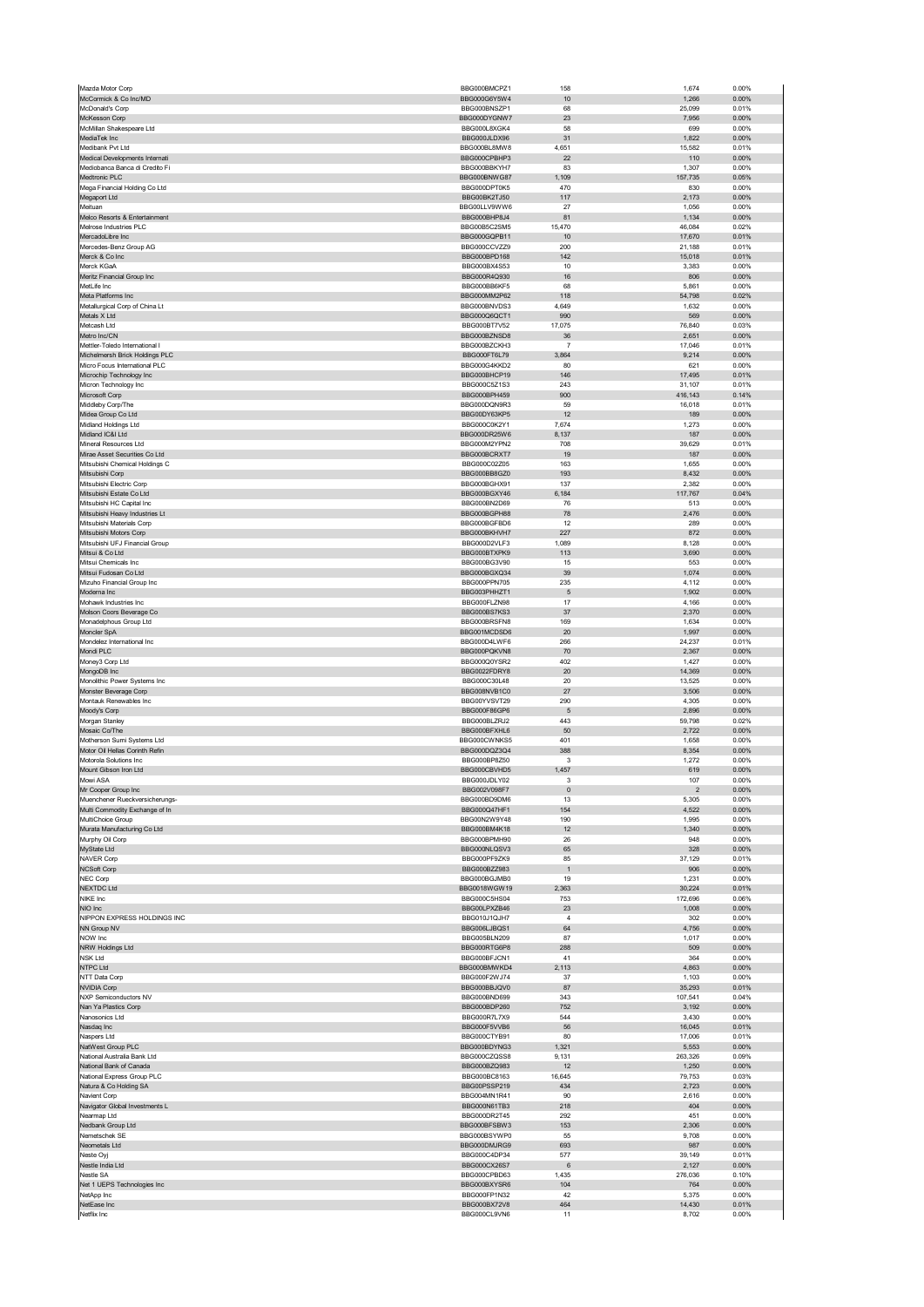| Netwealth Group Ltd                                       | BBG006Q7PZM3                 | 1,698          | 30,030           | 0.01%             |
|-----------------------------------------------------------|------------------------------|----------------|------------------|-------------------|
| New China Life Insurance Co Lt                            | BBG0028VY3J4                 | 650<br>1,017   | 2,391<br>2,269   | 0.00%<br>0.00%    |
| New Hope Corp Ltd<br>New Relic Inc                        | BBG000PY2YX4<br>BBG001NFKJ68 | 117            | 17,703           | 0.01%             |
| New World Development Co Ltd                              | BBG000BDYD39                 | 1,666          | 9,068            | 0.00%             |
| New York Times Co/The                                     | BBG000FFC0B3                 | 220            | 14,636           | 0.01%             |
| Newcrest Mining Ltd<br>Newell Brands Inc                  | BBG000BQKN15<br>BBG000BQC9V2 | 4,219<br>28    | 103,281<br>827   | 0.04%<br>0.00%    |
| Newmont Corp                                              | BBG000BPWXK1                 | 71             | 6,093            | 0.00%             |
| News Corp                                                 | BBG0035LY913                 | 667            | 20,869           | 0.01%             |
| Nexon Co Ltd                                              | BBG001CDRZ53                 | 53             | 1,401            | 0.00%             |
| Next PLC                                                  | BBG000BDWPY0                 | 35             | 5,388            | 0.00%             |
| Nibe Industrier AB<br>Nice Ltd                            | BBG000BWPL11<br>BBG000G1WXQ3 | 512<br>6       | 10,645<br>2,462  | 0.00%<br>0.00%    |
| Nick Scali Ltd                                            | BBG000N7LN59                 | 56             | 859              | 0.00%             |
| Nickel Mines Ltd                                          | BBG00LCXSCH2                 | 3,587          | 5,129            | 0.00%             |
| Nidec Corp                                                | BBG000BR3NP6                 | 3              | 440              | 0.00%             |
| Nielsen Holdings PLC<br>Nihon Kohden Corp                 | BBG0088CYPX8<br>BBG000BM1BV8 | 25<br>360      | 691<br>13,566    | 0.00%<br>0.00%    |
| Nikon Corp                                                | BBG000BGS2B4                 | 40             | 595              | 0.00%             |
| Nine Dragons Paper Holdings Lt                            | BBG000LG3J96                 | 340            | 503              | 0.00%             |
| Nine Entertainment Co Holdings                            | BBG000Q6NXT8                 | 12,371         | 36,001           | 0.01%             |
| Nintendo Co Ltd<br>Nippon Shinyaku Co Ltd                 | BBG000BLCPP4<br>BBG000BJV019 | 36<br>14       | 23,302<br>1,302  | 0.01%<br>0.00%    |
| Nippon Steel Corp                                         | BBG000BG9X54                 | 75             | 1,687            | 0.00%             |
| Nissan Motor Co Ltd                                       | BBG000BGPQB4                 | 861            | 5,714            | 0.00%             |
| Nissin Foods Holdings Co Ltd                              | BBG000BJ92M7                 | 16             | 1,569            | 0.00%             |
| Nitori Holdings Co Ltd                                    | BBG000BC0KD1                 | $\mathbf{1}$   | 140              | 0.00%             |
| Nitto Denko Corp<br>Nokia Oyj                             | BBG000BGP8R7<br>BBG000BBWZ54 | 6<br>1,497     | 677<br>13,053    | 0.00%<br>0.00%    |
| Nomura Holdings Inc                                       | BBG000BGX3Z0                 | 304            | 1,823            | 0.00%             |
| Nomura Real Estate Holdings In                            | BBG000BL5MY9                 | 11             | 344              | 0.00%             |
| Nomura Research Institute Ltd                             | BBG000KPFMH8                 | $\overline{7}$ | 401              | 0.00%             |
| Nongfu Spring Co Ltd                                      | BBG00WR0QPZ7                 | 25             | 222              | 0.00%             |
| Nordea Bank Abp<br>Nordic Entertainment Group AB          | BBG00LWMJDL7<br>BBG00NKG5QV4 | 177<br>34      | 2,979<br>2,440   | 0.00%<br>0.00%    |
| Nordstrom Inc                                             | BBG000G8N9C6                 | 21             | 642              | 0.00%             |
| Norfolk Southern Corp                                     | BBG000BQ5DS5                 | 516            | 211,155          | 0.07%             |
| Norsk Hydro ASA                                           | BBG000C34KL7                 | 59             | 635              | 0.00%             |
| Northern Star Resources Ltd                               | BBG000C82NF9                 | 5,307          | 49,941           | 0.02%             |
| Northern Trust Corp<br>Northland Power Inc                | BBG000BQ74K1                 | $\overline{7}$ | 1,120            | 0.00%             |
| Northrop Grumman Corp                                     | BBG000C0R327<br>BBG000BQ2C28 | 29<br>5        | 1,209<br>2,536   | 0.00%<br>0.00%    |
| NortonLifeLock Inc                                        | BBG000BH2JM1                 | 1,209          | 43,218           | 0.02%             |
| Novanta Inc                                               | BBG000JB24Q5                 | 58             | 14,041           | 0.00%             |
| Novartis AG                                               | BBG000NQV2C4                 | 465            | 56,392           | 0.02%             |
| Novatek PJSC                                              | BBG000QY6FL3                 | 10             | 3,365            | 0.00%             |
| Novo Nordisk A/S<br>Novolipetsk Steel PJSC                | BBG000F8TZ33<br>BBG000PR0PJ6 | 185<br>105     | 28,522<br>4,262  | 0.01%<br>0.00%    |
| Novonix Ltd                                               | BBG00B9Q6JZ2                 | 244            | 2,241            | 0.00%             |
| Novozymes A/S                                             | BBG000BLL8K7                 | 477            | 53,918           | 0.02%             |
| Nucor Corp                                                | BBG000BQ8KV2                 | 33             | 5,105            | 0.00%             |
| Nufarm Ltd/Australia                                      | BBG000C3MRL2                 | 254            | 1,230            | 0.00%             |
| Nuix Ltd<br>Nutrien Ltd                                   | BBG00Y6QVMW3<br>BBG00JM9SL98 | 123<br>39      | 270<br>4,083     | 0.00%<br>0.00%    |
| O'Reilly Automotive Inc                                   | BBG000BGYWY6                 | 19             | 18,113           | 0.01%             |
| OFX Group Ltd                                             | BBG005BRS504                 | 249            | 575              | $0.00\%$          |
|                                                           |                              |                |                  |                   |
| OMV AG                                                    | BBG000BL7SJ1                 | 40             | 3,105            | 0.00%             |
| OPAP SA                                                   | BBG000BCCML5                 | 111            | 2,172            | 0.00%             |
| ORIX Corp                                                 | BBG000BN25M8                 | 139            | 3,887            | 0.00%             |
| <b>OSK Holdings Bhd</b>                                   | BBG000BG2WF2                 | 5,738          | 1,648            | 0.00%             |
| OTP Bank Nyrt<br>OVS SpA                                  | BBG000FSWJT3<br>BBG00840K745 | 488<br>2,168   | 34,407<br>8,681  | 0.01%<br>0.00%    |
| OZ Minerals Ltd                                           | BBG000GPHFD0                 | 748            | 21,098           | 0.01%             |
| Obayashi Corp                                             | BBG000BFRCY0                 | 168            | 1,781            | 0.00%             |
| Obic Co Ltd                                               | BBG000BYYCK6                 | 58             | 14,924           | 0.01%             |
| Objective Corp Ltd                                        | BBG000C13Y69                 | 113            | 2,242            | 0.00%             |
| Occidental Petroleum Corp<br>OceanPal Inc                 | BBG000BQQ2S6<br>BBG013384JP8 | 188<br>120     | 7,488<br>336     | 0.00%<br>0.00%    |
| Odontoprev SA                                             | BBG000QBXR73                 | 584            | 1,816            | 0.00%             |
| Oil & Natural Gas Corp Ltd                                | BBG000BE0B62                 | 378            | QQF              | n nn%             |
| Oji Holdings Corp                                         | BBG000BFYKK9                 | 80             | 534              | 0.00%             |
| Okta Inc<br>Old Mutual Ltd                                | BBG001YV1SM4<br>BBG00KRBWLT8 | 48<br>1,921    | 14,898           | 0.01%<br>0.00%    |
| Old Republic International Cor                            | BBG000C4PLF7                 | 24             | 2,174<br>808     | 0.00%             |
| Olympus Corp                                              | BBG000BGS8G6                 | 148            | 4,678            | 0.00%             |
| Omni Bridgeway Ltd                                        | BBG000DXKPM0                 | 519            | 1,910            | $0.00\%$          |
| Omnicom Group Inc                                         | BBG000BS9489                 | 11             | 1,072            | 0.00%             |
| Omron Corp<br>OneMain Holdings Inc                        | BBG000BGJC59                 | 5              | 687              | 0.00%             |
| Onex Corp                                                 | BBG005497GZ3<br>BBG000BC6SL9 | 36<br>11       | 2,487<br>1,147   | 0.00%<br>0.00%    |
| Ono Pharmaceutical Co Ltd                                 | BBG000BJY392                 | 14             | 488              | 0.00%             |
| Open Text Corp                                            | BBG000JXM895                 | $\overline{4}$ | 267              | 0.00%             |
| Opthea Ltd                                                | BBG000BMBF20                 | 45             | 59               | 0.00%             |
| Oracle Corp<br>Orbia Advance Corp SAB de CV               | BBG000BQLTW7<br>BBG000C2R1L6 | 489<br>306     | 58,689<br>1,074  | 0.02%<br>0.00%    |
| Orica Ltd                                                 | BBG000BZFVV0                 | 1,068          | 14,620           | 0.01%             |
| Orient Securities Co Ltd/China                            | BBG00D5Z9RW4                 | 517            | 608              | 0.00%             |
| Orion Corp/Republic of Korea                              | BBG00FDGYNT7                 | 17             | 1,977            | 0.00%             |
| Orkla ASA                                                 | BBG000BDCCC5                 | 38             | 524              | 0.00%             |
| Orora Ltd                                                 | BBG005J6H657<br>BBG00RP60KV0 | 702<br>1,164   | 2,457            | 0.00%<br>0.05%    |
| Otis Worldwide Corp<br>Otsuka Holdings Co Ltd             | BBG000DZLC98                 | 98             | 139,404<br>4,880 | 0.00%             |
| Oversea-Chinese Banking Corp L                            | BBG000BFDN17                 | 275            | 3,198            | 0.00%             |
| Ovintiv Inc                                               | BBG00R2NHR63                 | 81             | 3,758            | 0.00%             |
| Owens Corning                                             | BBG000M44VW8                 | 126            | 15,712           | 0.01%             |
| PACCAR Inc<br>PI Industries Ltd                           | BBG000BQVTF5<br>BBG000CXGL90 | 26<br>16       | 3,144<br>885     | 0.00%<br>0.00%    |
| PICC Property & Casualty Co Lt                            | BBG000BYRGX1                 | 1,436          | 1,614            | 0.00%             |
| PNC Financial Services Group I                            | BBG000BRD0D8                 | 50             | 13,671           | 0.00%             |
| POSCO Holdings Inc                                        | BBG000BDVH79                 | 15             | 4,607            | 0.00%             |
| PPG Industries Inc                                        | BBG000BRJ809                 | 28             | 6,638            | 0.00%             |
| PPK Group Ltd                                             | BBG000DR8B57                 | 63             | 589              | $0.00\%$          |
| PTT Exploration & Production P<br>PTT Global Chemical PCL | BBG000BTWVY2<br>BBG0025BQ3G3 | 130<br>187     | 631<br>453       | 0.00%<br>0.00%    |
| PTT PCL                                                   | BBG000MMQYV9                 | 801            | 1,253            | 0.00%             |
| PVH Corp                                                  | BBG000BRRG02                 | 6              | 899              | 0.00%             |
| PWR Holdings Ltd                                          | BBG00B6CGRS5                 | 122            | 1,051            | 0.00%             |
| Pacific Basin Shipping Ltd                                | BBG000BYXFS2                 | 34,862         | 17,590           | 0.01%             |
| Pacific Current Group Ltd<br>Packaging Corp of America    | BBG000NCXVV8<br>BBG000BB8SW7 | 50<br>13       | 364<br>2,479     | 0.00%<br>0.00%    |
| Pact Group Holdings Ltd                                   | BBG005N1FKF3                 | 125            | 316              | 0.00%             |
| Pactiv Evergreen Inc                                      | BBG00WXWG2M6                 | 6              | 107              | 0.00%             |
| Page Industries Ltd<br>Pagegroup PLC                      | BBG000PVQ2X4<br>BBG000H7G4L6 | 3<br>443       | 2,041<br>5,233   | 0.00%<br>$0.00\%$ |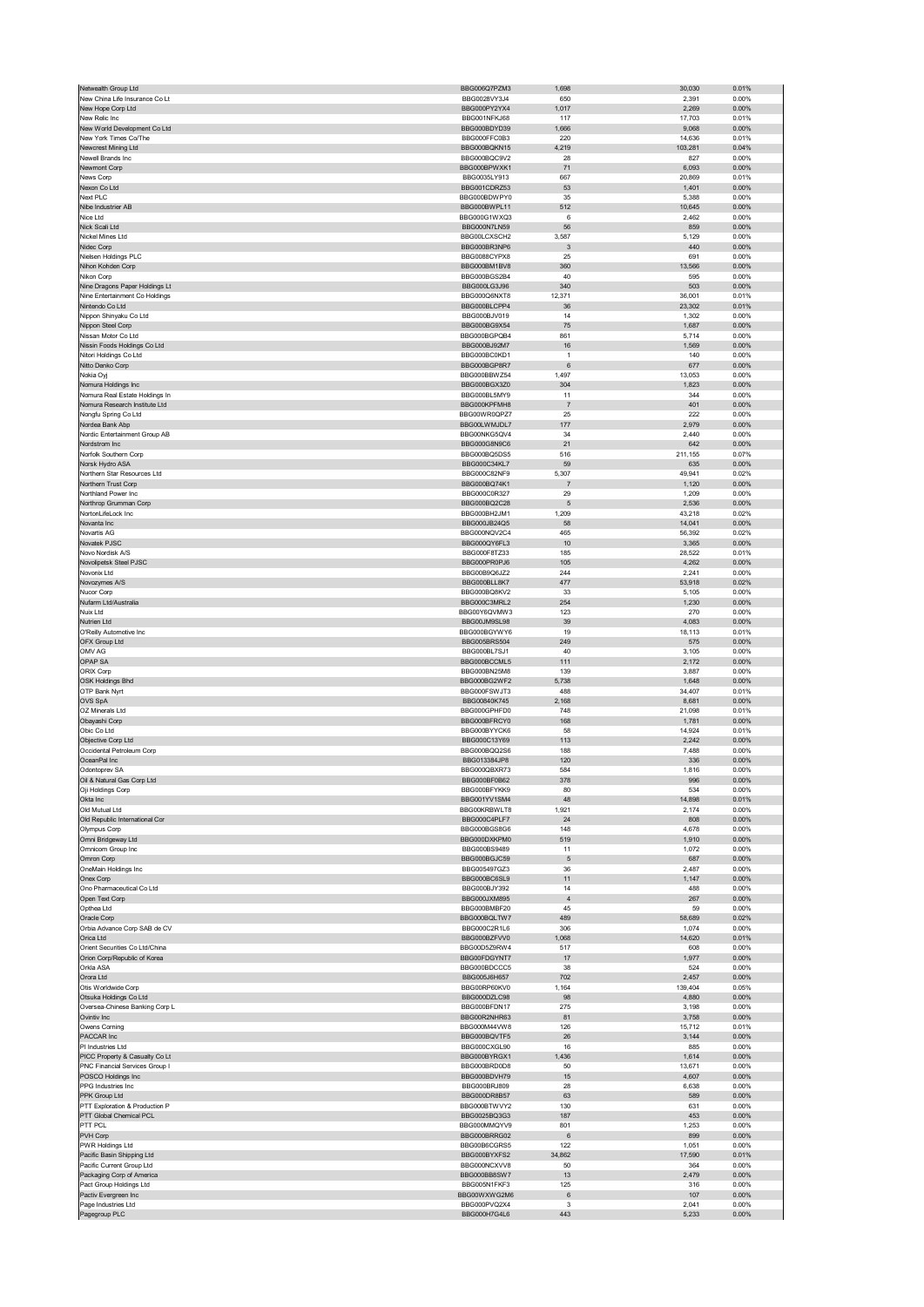|                                                             | BBG000BC8GS6                 | 1,996                   | 1,757            | 0.00%          |
|-------------------------------------------------------------|------------------------------|-------------------------|------------------|----------------|
| Palo Alto Networks Inc<br>Panasonic Corp                    | BBG0014GJCT9<br>BBG000C267K7 | 21<br>323               | 16,156<br>4,877  | 0.01%<br>0.00% |
| Pandora A/S                                                 | BBG0016S3JL1                 | $\overline{4}$          | 655              | 0.00%          |
| Pantheon Infrastructure PLC                                 | BBG012YLR0H2                 | 10,829                  | 21,283           | 0.01%          |
| Pantoro Ltd                                                 | BBG000BWC1X4                 | 1,765                   | 591              | 0.00%          |
| Paradigm Biopharmaceuticals Lt<br>Paragon Banking Group PLC | BBG009QNWX21<br>BBG000BY21W2 | 75<br>585               | 141<br>6,175     | 0.00%<br>0.00% |
| Paramount Global                                            | BBG000C496P7                 | 53                      | 2,202            | 0.00%          |
| Parker-Hannifin Corp                                        | BBG000BR3KL6                 | 9                       | 4,119            | 0.00%          |
| Partners Group Holding AG                                   | BBG000DYF655                 | $\circ$                 | 575              | 0.00%          |
| PayPal Holdings Inc                                         | BBG0077VNXV6<br>BBG000BQSQ38 | 470<br>$\overline{4}$   | 121,943<br>809   | 0.04%<br>0.00% |
| Paychex Inc<br>Pearson PLC                                  | BBG000BDY8C0                 | 48                      | 544              | 0.00%          |
| Pegatron Corp                                               | BBG000F0PKZ2                 | 225                     | 772              | 0.00%          |
| Pendal Group Ltd                                            | BBG000RVO6R0                 | 722                     | 4,021            | 0.00%          |
| Pendragon PLC                                               | BBG000BFQYW5                 | 19,236                  | 8,314            | 0.00%          |
| Penske Automotive Group Inc<br>Pentair PLC                  | BBG000H6K1B0<br>BBG000C221G9 | 7<br>5                  | 1,058<br>547     | 0.00%<br>0.00% |
| People's Insurance Co Group of                              | BBG003MLS984                 | 5,342                   | 2,224            | 0.00%          |
| PeopleIN Ltd                                                | BBG00J001WS5                 | 117                     | 515              | 0.00%          |
| PepsiCo Inc                                                 | BBG000DH7JK6                 | 289                     | 69,021           | 0.02%          |
| Perenti Global Ltd<br>Permanent TSB Group Holdings P        | BBG000BF8N04<br>BBG000BMQGD0 | 1,296<br>940            | 1,199<br>2,352   | 0.00%<br>0.00% |
| Pernod Ricard SA                                            | BBG000BC9MR3                 | 305                     | 100,904          | 0.04%          |
| Perpetual Ltd                                               | BBG000BB4K21                 | 112                     | 4,012            | 0.00%          |
| Perrigo Co PLC                                              | BBG000CNFQW6                 | 10                      | 510              | 0.00%          |
| Perseus Mining Ltd<br>Persimmon PLC                         | BBG000Q68231<br>BBG000BDY6P0 | 2,410<br>1.116          | 3,905<br>59,373  | 0.00%<br>0.02% |
| PetroChina Co Ltd                                           | BBG000BFNTD0                 | 12,476                  | 7,984            | 0.00%          |
| Petroleo Brasileiro SA                                      | BBG000BF4R45                 | 4,151                   | 33,775           | 0.01%          |
| Pfizer Inc                                                  | BBG000BR2B91                 | 328                     | 26,657           | 0.01%          |
| Phillips 66<br>PhosAgro PJSC                                | BBG00286S4N9<br>BBG001R16GZ5 | 62<br>52                | 6,220            | 0.00%<br>0.00% |
| Phoslock Environmental Technol                              | BBG000NR0M05                 | 908                     | 1,558<br>222     | 0.00%          |
| Pidilite Industries Ltd                                     | BBG000CXSFG2                 | 38                      | 1,749            | 0.00%          |
| Piedmont Lithium Inc                                        | BBG00YY93H43                 | 847                     | 623              | 0.00%          |
| Pilbara Minerals Ltd                                        | BBG000RLN524                 | 2,232                   | 7,143            | 0.00%          |
| Pilgrim's Pride Corp                                        | BBG000BFLXV3                 | 3                       | 132              | 0.00%          |
| Ping An Bank Co Ltd<br>Ping An Insurance Group Co of        | BBG00DY64HB6<br>BBG000GD4N44 | 71<br>8,729             | 255<br>86,465    | 0.00%<br>0.03% |
| Pinnacle Investment Management                              | BBG000F8GKY6                 | 283                     | 4,417            | 0.00%          |
| Pinterest Inc                                               | BBG002583CV8                 | 279                     | 13,928           | 0.00%          |
| Pioneer Natural Resources Co                                | BBG000BXRPH1                 | 273                     | 68,280           | 0.02%          |
| Piraeus Financial Holdings SA                               | BBG000BVLR50                 | 371                     | 748              | 0.00%          |
| Piramal Enterprises Ltd                                     | BBG000CX3HS2                 | 9                       | 440              | 0.00%          |
| Platinum Asset Management Ltd<br>Plug Power Inc             | BBG000RK24T3<br>BBG000C1XSP8 | 1,055<br>20             | 2,849<br>793     | 0.00%<br>0.00% |
| PointsBet Holdings Ltd                                      | BBG00P9CDRZ6                 | 166                     | 1,171            | 0.00%          |
| Polski Koncern Naftowy ORLEN S                              | BBG000D0JDP8                 | 44                      | 1,125            | 0.00%          |
| Polskie Gornictwo Naftowe i Ga                              | BBG000DB6KP2                 | 511                     | 1,099            | 0.00%          |
| PolyNovo Ltd                                                | BBG000C1P0L2                 | 414                     | 632              | 0.00%          |
| Polymetal International PLC<br>Polyus PJSC                  | BBG0025RP8F9<br>BBG00H2CS6K7 | 234<br>15               | 5,702<br>1,766   | 0.00%<br>0.00% |
| Pool Corp                                                   | BBG000BCVG28                 | $\overline{1}$          | 530              | 0.00%          |
| Porsche Automobil Holding SE                                | BBG000BCZ5F4                 | 51                      | 6,619            | 0.00%          |
| Porto Seguro SA                                             | BBG000D7JMP3                 | 232                     | 1,200            | 0.00%          |
| Postal Savings Bank of China C                              | BBG00DSLKXX3                 | 572                     | 552              | 0.00%          |
| Poste Italiane SpA<br>Pou Chen Corp                         | BBG009S5S6L1<br>BBG000BBQC07 | 27<br>1,089             | 495<br>1,795     | 0.00%<br>0.00% |
| Power Corp of Canada                                        | BBG000BCC284                 | 49                      | 2,212            | 0.00%          |
| Powszechna Kasa Oszczednosci B                              | BBG000BMWXJ0                 | 169                     | 2,596            | 0.00%          |
| Powszechny Zaklad Ubezpieczen                               | BBG000BTY1D9                 | 158                     | 1,908            | 0.00%          |
| Praemium Ltd                                                | BBG000P363H4                 | 617                     | 908              | 0.00%          |
| PrairieSky Royalty Ltd<br>Premier Investments Ltd           | BBG006FD67J9<br>BBG000BMC1S2 | 31<br>160               | 462<br>4,865     | 0.00%<br>0.00% |
| Principal Financial Group Inc                               |                              |                         | 1,625            |                |
|                                                             |                              |                         |                  |                |
| Pro Medicus Ltd                                             | BBG000NSCNT7<br>BBG000C41MZ9 | 16<br>79                | 4,948            | 0.00%<br>0.00% |
| ProSiebenSat.1 Media SE                                     | BBG000CLKVQ0                 | 50                      | 1,096            | 0.00%          |
| Procter & Gamble Co/The                                     | BBG000BR2TH3                 | 221                     | 49,630           | 0.02%          |
| sive Corp/The<br>Progr                                      | BBG000BR37X2                 |                         | 4,215            | n nn%          |
| Prosus NV                                                   | BBG00NQKSQ99                 | $\overline{1}$          | 167              | 0.00%          |
| Prudential Financial Inc<br>Prudential PLC                  | BBG000HCJMF9<br>BBG000BDY322 | 49<br>4,459             | 7,308<br>105,864 | 0.00%<br>0.04% |
| Prysmian SpA                                                | BBG000R58W81                 | 23                      | 1,190            | 0.00%          |
| Public Bank Bhd                                             | BBG000BB2BD1                 | 6,526                   | 8,964            | 0.00%          |
| Publicis Groupe SA                                          | BBG000BCB3M7                 | 109                     | 10,088           | 0.00%          |
| PulteGroup Inc                                              | BBG000BR54L0                 | 31                      | 2,475            | 0.00%<br>0.00% |
| Punjab National Bank<br>Pushpay Holdings Ltd                | BBG000GMJZ78<br>BBG00DY9Z158 | 370<br>1,330            | 255<br>1,616     | 0.00%          |
| QBE Insurance Group Ltd                                     | BBG000BB1VD8                 | 16,096                  | 182,692          | 0.06%          |
| <b>QUALCOMM Inc</b>                                         | BBG000CGC1X8                 | 52                      | 13,041           | 0.00%          |
| Qantas Airways Ltd                                          | BBG000BLCWX0                 | 26,140                  | 130,961          | 0.05%          |
| Qatar International Islamic Ba<br>Qatar Islamic Bank SAQ    | BBG000PS8145<br>BBG000PS7ZP8 | 257<br>383              | 893<br>2,649     | 0.00%<br>0.00% |
| Qatar National Bank QPSC                                    | BBG000BBDH91                 | 1,855                   | 14,150           | 0.00%          |
| QinetiQ Group PLC                                           | BBG000HF5083                 | 464                     | 2,300            | 0.00%          |
| Qorvo Inc                                                   | BBG007TJF1N7                 | $\mathbf{3}$            | 586              | 0.00%          |
| Qualitas Ltd                                                | BBG013ZJJKN2                 | 9,293                   | 23,047           | 0.01%          |
| Quanta Computer Inc<br>Quanta Services Inc                  | BBG000CL1KQ5<br>BBG000BBL8V7 | 347<br>3                | 1,633<br>522     | 0.00%<br>0.00% |
| Quebecor Inc                                                | BBG000BZTJQ8                 | 32                      | 997              | 0.00%          |
| Quest Diagnostics Inc                                       | BBG000BN84F3                 | $\overline{4}$          | 1,054            | 0.00%          |
| Quinenco SA                                                 | BBG000HSJ2M0                 | 513                     | 1,367            | 0.00%          |
| Qurate Retail Inc                                           | BBG000PCQQL6                 | 378<br>387              | 3,947<br>64,956  | 0.00%<br>0.02% |
| REA Group Ltd<br><b>RELX PLC</b>                            | BBG000C41NH7<br>BBG000D03XD4 | 2,783                   | 124,222          | 0.04%          |
| RHB Bank Bhd                                                | BBG002HR1PP3                 | 1,039                   | 1,843            | 0.00%          |
| RPM International Inc                                       | BBG000DCNK80                 | 11                      | 1,513            | 0.00%          |
| RPMGlobal Holdings Ltd                                      | BBG000F8KMY7                 | 282                     | 607              | 0.00%          |
| RTL Group SA                                                | BBG000BLDDC4                 | 11                      | 793              | 0.00%          |
| Rackspace Technology Inc<br>Radico Khaitan Ltd              | BBG00W0JYQQ4<br>BBG000BL2XZ7 | 175<br>162              | 3,245<br>3,707   | 0.00%<br>0.00% |
| Raia Drogasil SA                                            | BBG000BTXK93                 | 553                     | 3,316            | 0.00%          |
| Raiffeisen Bank International                               | BBG000F4LJ27                 | 49                      | 1,982            | 0.00%          |
| Rakuten Group Inc                                           | BBG000CGWW31                 | 128                     | 1,760            | 0.00%          |
| Rallye SA                                                   | BBG000BGF6M7                 | 259                     | 2,045            | 0.00%          |
| Ralph Lauren Corp<br>Ramelius Resources Ltd                 | BBG000BS0ZF1<br>BBG000PMB297 | $\overline{4}$<br>1,718 | 709<br>2,697     | 0.00%<br>0.00% |
| Randstad NV                                                 | BBG000BFFZH1                 | 30                      | 2,798            | 0.00%          |
| Rational AG                                                 | BBG000C22V73                 | 8                       | 10,936           | 0.00%          |
| Raymond James Financial Inc                                 | BBG000BS73J1                 | 9                       | 1,185            | 0.00%          |
| Raytheon Technologies Corp<br>Realia Business SA            | BBG000BW8S60<br>BBG000GTD3N2 | 523<br>1,912            | 61,853<br>2,381  | 0.02%<br>0.00% |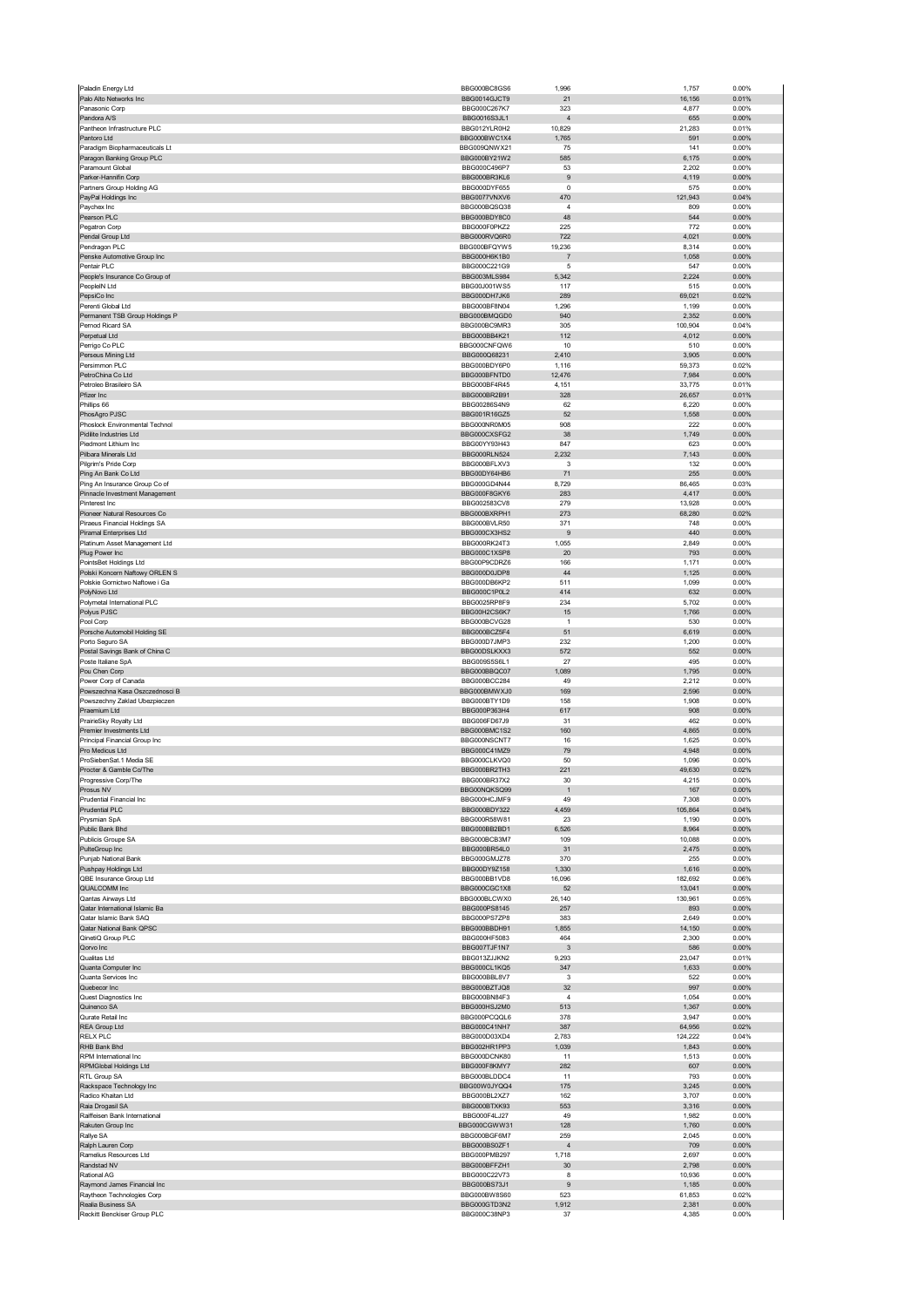| Recordati Industria Chimica e                                | BBG000BC7PF1                 | 112                     | 9,861             | 0.00%             |
|--------------------------------------------------------------|------------------------------|-------------------------|-------------------|-------------------|
| Recruit Holdings Co Ltd<br>Red 5 Ltd                         | BBG000F2BCY2<br>BBG000H39TV7 | 22<br>1,720             | 1,814<br>499      | 0.00%<br>0.00%    |
| Red Star Macalline Group Corp                                | BBG009DL1Z82                 | 370                     | 244               | 0.00%             |
| Redbubble Ltd                                                | BBG00CRHLVN9                 | 519                     | 1,697             | 0.00%             |
| Reece Ltd                                                    | BBG000BB8QJ6                 | 226                     | 6,121             | 0.00%             |
| Regeneron Pharmaceuticals Inc<br>Regions Financial Corp      | BBG000C734W3<br>BBG000Q3JN03 | $\overline{4}$<br>514   | 3,405             | $0.00\%$<br>0.01% |
| Regis Resources Ltd                                          | BBG000BLX2J9                 | 1,516                   | 15,418<br>2,956   | 0.00%             |
| Reinet Investments SCA                                       | BBG00J36Z0B0                 | 46                      | 1,130             | 0.00%             |
| Reinsurance Group of America I                               | BBG000BDLCQ0                 | $\overline{2}$          | 237               | 0.00%             |
| Reliance Industries Ltd                                      | BBG000BKVP93                 | 599                     | 26,257            | 0.01%             |
| Reliance Steel & Aluminum Co<br>Reliance Worldwide Corp Ltd  | BBG000CJ2181<br>BBG00CNNCST1 | $\overline{2}$<br>631   | 553<br>3,959      | 0.00%<br>0.00%    |
| Remgro Ltd                                                   | BBG000C55RJ9                 | 340                     | 3,840             | 0.00%             |
| Renault SA                                                   | BBG000BKD864                 | 71                      | 3,376             | 0.00%             |
| Renesas Electronics Corp                                     | BBG000MHQMB8                 | 63                      | 1,076             | 0.00%             |
| Renewables Infrastructure Grou<br>Rentokil Initial PLC       | BBG004TMT6C3<br>BBG000BDZZM8 | 95,609<br>5,323         | 239,386<br>57,915 | 0.08%<br>0.02%    |
| Repligen Corp                                                | BBG000BS48J3                 | 36                      | 13,092            | 0.00%             |
| Repsol SA                                                    | BBG000C2V6W8                 | 134                     | 2,182             | 0.00%             |
| Republic Services Inc                                        | BBG000BPXVJ6                 | 86                      | 16,454            | 0.01%             |
| ResMed Inc                                                   | BBG000L4M7F1                 | 6,233                   | 237,672           | 0.08%             |
| Resolute Mining Ltd<br>Resona Holdings Inc                   | BBG000BT9RX8<br>BBG000C6HT37 | 1,082<br>253            | 422<br>1,352      | 0.00%<br>0.00%    |
| Restaurant Brands Internationa                               | BBG0076WG2V1                 | 30                      | 2,501             | 0.00%             |
| Rexel SA                                                     | BBG000M3SNV3                 | 374                     | 10,440            | 0.00%             |
| Richard Pieris & Co PLC                                      | BBG000FP8L39                 | 5,572                   | 930               | 0.00%             |
| Ricoh Co Ltd                                                 | BBG000BKFTL9                 | 68                      | 871               | 0.00%             |
| Ridley Corp Ltd<br>Rio Tinto Ltd                             | BBG000BMFXK7<br>BBG000BYLWT7 | 1,016                   | 1,519             | 0.00%             |
| Rio Tinto PLC                                                | BBG000DZG3K1                 | 794<br>252              | 79,478<br>22,923  | 0.03%<br>0.01%    |
| Rite Aid Corp                                                | BBG000BRWGG9                 | 21                      | 426               | 0.00%             |
| Robert Half International Inc                                | BBG000BS5DR2                 | 97                      | 14,910            | 0.01%             |
| Roche Holding AG                                             | BBG000BNV243                 | 46                      | 26,521            | 0.01%             |
| Rockwell Automation Inc<br>Rohm Co Ltd                       | BBG000BBCDZ2<br>BBG000BGNZR9 | 33<br>118               | 15,625<br>14,767  | 0.01%<br>0.01%    |
| Roku Inc                                                     | BBG001ZZPQJ6                 | 3                       | 855               | 0.00%             |
| Roper Technologies Inc                                       | BBG000F1ZSN5                 | 27                      | 18,499            | 0.01%             |
| Rosneft Oil Co PJSC                                          | BBG000Q75BV1                 | 643                     | 7,118             | 0.00%             |
| Ross Stores Inc                                              | BBG000BSB7H7                 | 118                     | 18,531            | 0.01%             |
| Rothschild & Co                                              | BBG000BVTPN6                 | 30                      | 1,904             | 0.00%             |
| Royal Bank of Canada<br>Royal Caribbean Cruises Ltd          | BBG000BCJG31<br>BBG000BB5792 | 57<br>9                 | 8,303<br>936      | 0.00%<br>0.00%    |
| Royal Mail PLC                                               | BBG005CM0YV7                 | 267                     | 2,514             | 0.00%             |
| Royalty Pharma PLC                                           | BBG00V1L5YZ5                 | 10                      | 522               | 0.00%             |
| Rumo SA                                                      | BBG00G6D37M6                 | 625                     | 2,743             | 0.00%             |
| Ryanair Holdings PLC                                         | BBG000J9CBT0                 | 555                     | 78,180            | 0.03%             |
| Ryder System Inc<br>S&P Global Inc                           | BBG000BRVP70<br>BBG000BP1Q11 | 31<br>30                | 3,564             | 0.00%<br>0.01%    |
| SAP SE                                                       | BBG000BG7DY8                 | 244                     | 19,601<br>47,578  | 0.02%             |
| <b>SCOR SE</b>                                               | BBG000DZ5LK3                 | 18                      | 758               | 0.00%             |
| SEB SA                                                       | BBG000BCCKX6                 | $\overline{c}$          | 329               | 0.00%             |
| <b>SEEK Ltd</b>                                              | BBG000FWNJP8                 | 2,807                   | 92,029            | 0.03%             |
| <b>SES SA</b>                                                | BBG000GXK7D7                 | 48                      | 521               | 0.00%             |
| <b>SGS SA</b><br>SITC International Holdings Co              | BBG000BHR3B1<br>BBG00159JSH2 | 0<br>163                | 689<br>813        | 0.00%<br>$0.00\%$ |
|                                                              |                              |                         |                   |                   |
| SK Biopharmaceuticals Co Ltd                                 | BBG002Q871F3                 | 23                      | 2,547             | 0.00%             |
| SK Bioscience Co Ltd                                         | BBG00N9MHSP4                 | 12                      | 3,198             | 0.00%             |
| SK Hynix Inc                                                 | BBG000GQVT51                 | 249                     | 37,738            | 0.01%             |
| SK Inc                                                       | BBG000C2JFR8                 | 11                      | 3,271             | 0.00%             |
| SK Square Co Ltd                                             | BBG011CLDZ86                 | $\overline{7}$          | 574               | 0.00%             |
| <b>SKF AB</b>                                                | BBG000BCD7X4                 | 17                      | 569               | 0.00%             |
| SKYCITY Entertainment Group Lt<br>SM Investments Corp        | BBG000HX74B0<br>BBG000DKX0B1 | 290<br>20               | 832<br>503        | 0.00%<br>0.00%    |
| SMC Corp                                                     | BBG000BLKXN0                 | 16                      | 14,506            | 0.01%             |
| SODEXO SA PF                                                 | BBG012G23H56                 | 5                       | 589               | 0.00%             |
| SPAR Group Ltd/The                                           | BBG000Q8ZZM3                 | 145                     | 2,094             | 0.00%             |
| SSR Mining Inc<br>STMicroelectronics NV                      | BBG00VR71W95<br>BBG000BHHK06 | 1,116<br>183            | 26,999<br>12,422  | 0.01%<br>0.00%    |
| VB Financial Groun                                           | BBG000BT0CM2                 |                         | 13967             | n nn%             |
| Safran SA                                                    | BBG000BP01S8                 | 4                       | 632               | 0.00%             |
| Saga PLC                                                     | BBG006K57CX2                 | 777                     | 4,127             | $0.00\%$          |
| Sage Group PLC/The                                           | BBG000BN0PP3                 | 240                     | 3,806             | 0.00%             |
| Saipem SpA                                                   | BBG000BC9VV8<br>BBG000BRP3P6 | 114                     | 329               | 0.00%             |
| Sampo Oyj<br>Samsung Biologics Co Ltd                        | BBG0060N9DS7                 | 94<br>9                 | 6,482<br>9,536    | 0.00%<br>$0.00\%$ |
| Samsung C&T Corp                                             | BBG000D5PS68                 | 20                      | 2,758             | 0.00%             |
| Samsung Electro-Mechanics Co L                               | BBG000BCXYZ1                 | $\overline{2}$          | 370               | 0.00%             |
| Samsung Electronics Co Ltd                                   | BBG000BCY2S8<br>BBG000HTQXQ8 | 1,487<br>24             | 130,588<br>637    | 0.05%<br>0.00%    |
| Samsung Engineering Co Ltd<br>Samsung Fire & Marine Insuranc | BBG000BG7W76                 | 8                       | 1,813             | 0.00%             |
| Samsung Life Insurance Co Ltd                                | BBG000FGB8Z9                 | 15                      | 1,143             | 0.00%             |
| Samsung SDI Co Ltd                                           | BBG000BCY0Q4                 | 91                      | 68,649            | 0.02%             |
| San Miguel Corp                                              | BBG000BFHD51                 | 216                     | 671               | 0.00%             |
| Sandfire Resources Ltd<br>Sands China Ltd                    | BBG000JTYKD9<br>BBG000PSNMN1 | 3,672<br>670            | 24,163<br>2,146   | 0.01%<br>$0.00\%$ |
| Sandvik AB                                                   | BBG000BR0GN6                 | 30                      | 1,161             | 0.00%             |
| Sanlam Ltd                                                   | BBG000CDQK77                 | 428                     | 2,191             | 0.00%             |
| Sanofi                                                       | BBG000BWBBP2                 | 569                     | 78,777            | 0.03%             |
| Santander Bank Polska SA                                     | BBG000DP4F92                 | 10<br>84                | 1,148             | 0.00%             |
| Santen Pharmaceutical Co Ltd<br>Santos Ltd                   | BBG000BJYV90<br>BBG000BQKQ90 | 30,796                  | 1,407<br>194,323  | 0.00%<br>0.07%    |
| Saputo Inc                                                   | BBG000BHGZT3                 | 16                      | 505               | 0.00%             |
| Sartorius AG                                                 | BBG000BGC542                 | 11                      | 10,118            | 0.00%             |
| Sartorius Stedim Biotech                                     | BBG000FH5WS9                 | 3                       | 2,285             | 0.00%             |
| Sasol Ltd<br>Sberbank of Russia PJSC                         | BBG000BTZ0H6<br>BBG001VBZR00 | 109<br>1,318            | 2,433<br>29,098   | 0.00%<br>0.01%    |
| Schaeffler AG                                                | BBG00B2FVG27                 | 268                     | 3,061             | 0.00%             |
| <b>Schibsted ASA</b>                                         | BBG000BBMVZ1                 | 69                      | 3,397             | 0.00%             |
| Schindler Holding AG                                         | BBG000BC8JQ2                 | $\overline{\mathbf{c}}$ | 679               | 0.00%             |
| Schlumberger NV                                              | BBG000BT41Q8                 | 167                     | 6,867             | 0.00%             |
| Schneider Electric SE                                        | BBG000BBWCH2                 | 401                     | 108,212           | 0.04%             |
| Schroders PLC<br>Scotts Miracle-Gro Co/The                   | BBG000BF0TF3<br>BBG000BT5PG5 | 18<br>17                | 1,197<br>3,720    | 0.00%<br>0.00%    |
| Sdcl Energy Efficiency Income                                | BBG00MNLXLX0                 | 74,942                  | 164,045           | 0.06%             |
| Sea Ltd                                                      | BBG00HTBWMG5                 | 38                      | 11,770            | 0.00%             |
| Seagate Technology Holdings PL                               | BBG0113JGQF0                 | 99                      | 15,405            | 0.01%             |
| Sealed Air Corp                                              | BBG000C22QV7                 | 21                      | 1,958             | 0.00%             |
| Seazen Group Ltd<br>Secom Co Ltd                             | BBG003MJZ5R8<br>BBG000BNHG57 | 299<br>$\overline{7}$   | 278<br>632        | 0.00%<br>0.00%    |
| Seegene Inc                                                  | BBG0014G4BH0                 | 23                      | 1,637             | 0.00%             |
| Seiko Epson Corp                                             | BBG000PRVGB0                 | 33                      | 827               | 0.00%             |
| Sekisui Chemical Co Ltd<br>Sekisui House Ltd                 | BBG000BG5531<br>BBG000BFTPN1 | 29<br>41                | 656<br>1,197      | 0.00%<br>$0.00\%$ |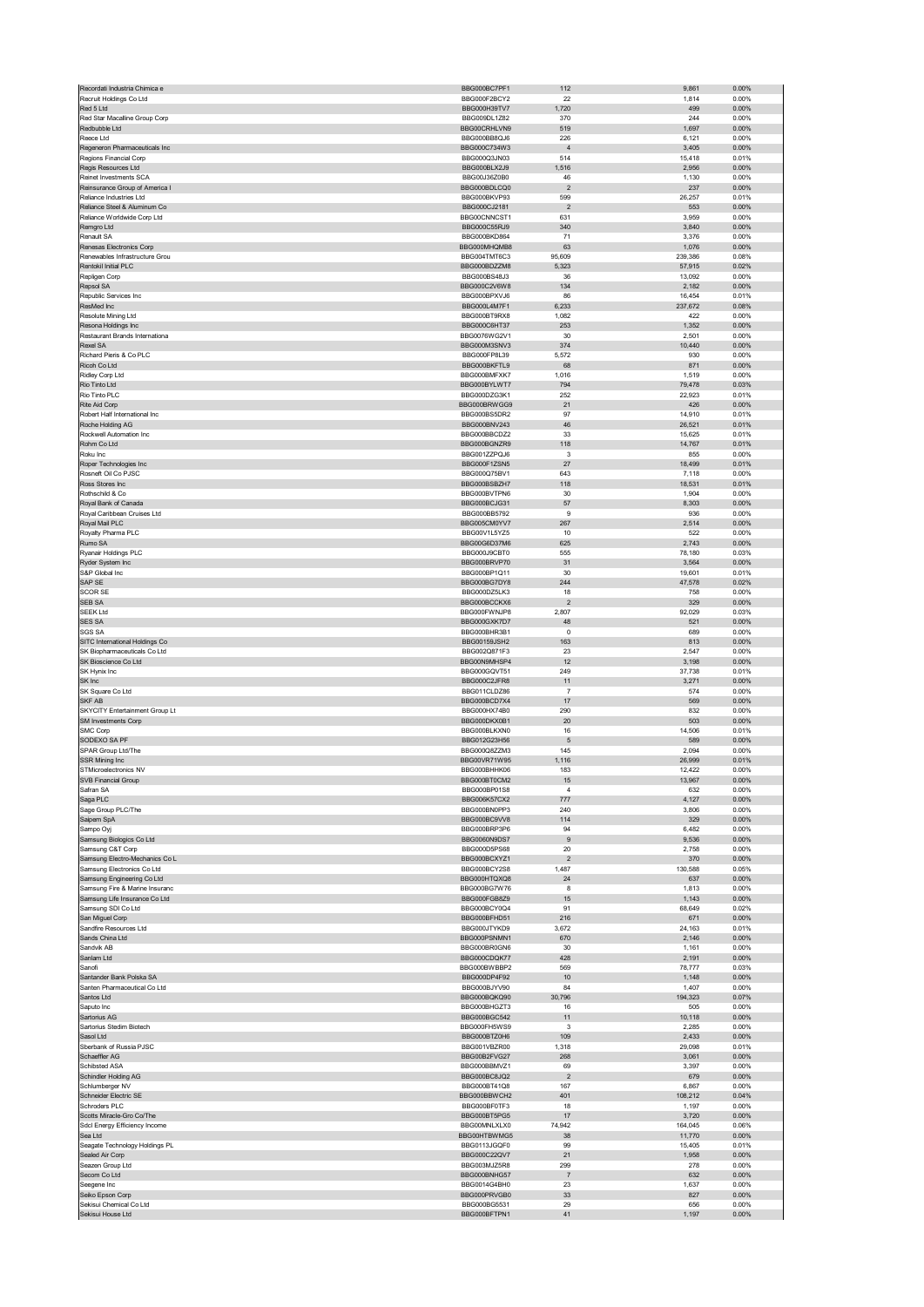| Select Harvests Ltd                                              | BBG000HK7XF0                 | 209                   | 1,298             | 0.00%          |
|------------------------------------------------------------------|------------------------------|-----------------------|-------------------|----------------|
| Senex Energy Ltd                                                 | BBG000BRSD44                 | 305                   | 1,408             | 0.00%          |
| Service Corp International/US                                    | BBG000BTHH16                 | 157                   | 15,283            | 0.01%          |
| Service Stream Ltd<br>ServiceNow Inc                             | BBG000PLXDY3<br>BBG000M1R011 | 1,041<br>168          | 838               | 0.00%<br>0.05% |
| Seven & i Holdings Co Ltd                                        | BBG000BNCSN6                 | 174                   | 150,238<br>10,522 | 0.00%          |
| Seven Group Holdings Ltd                                         | BBG000BJ66K3                 | 126                   | 2,711             | 0.00%          |
| Severstal PAO                                                    | BBG000Q3XWC4                 | 189                   | 5,601             | 0.00%          |
| Sezzle Inc                                                       | BBG00PLQBFR8                 | 13                    | 39                | 0.00%          |
| Shaanxi Coal Industry Co Ltd                                     | BBG007FFWC39                 | 1,243                 | 3,280             | 0.00%          |
| Shanghai Pharmaceuticals Holdi                                   | BBG0015W4KX6                 | 255                   | 664               | 0.00%          |
| Shanghai Pudong Development Ba                                   | BBG00709H9J6                 | 448                   | 826               | 0.00%          |
| Sharp Corp/Japan                                                 | <b>BBG000BGL515</b>          | 40                    | 626               | 0.00%          |
| Shaw Communications Inc                                          | BBG000BSR5N9                 | 103                   | 4,326             | 0.00%          |
| Shenzhen Overseas Chinese Town<br>Sherwin-Williams Co/The        | BBG00F1364D9                 | 1,497                 | 2,280<br>114,331  | 0.00%<br>0.04% |
| Shimadzu Corp                                                    | BBG000BSXQV7<br>BBG000BGRSS0 | 236<br>255            | 14,799            | 0.01%          |
| Shimao Group Holdings Ltd                                        | BBG000C0T6W5                 | 459                   | 413               | 0.00%          |
| Shimizu Corp                                                     | BBG000BFRMJ5                 | 113                   | 962               | 0.00%          |
| Shin Kong Financial Holding Co                                   | BBG000BZBZS9                 | 974                   | 535               | 0.00%          |
| Shin Poong Pharmaceutical Co L                                   | BBG000BG62G3                 | 18                    | 681               | 0.00%          |
| Shin-Etsu Chemical Co Ltd                                        | BBG000BG24K8                 | 15                    | 3,498             | 0.00%          |
| Shinhan Financial Group Co Ltd                                   | BBG000K7N844                 | 123                   | 5,223             | 0.00%          |
| Shionogi & Co Ltd                                                | BBG000BJQ7X5                 | 11                    | 1,028             | 0.00%          |
| Shiseido Co Ltd                                                  | BBG000BG7Y27                 | 67                    | 5,162             | 0.00%          |
| Shopify Inc                                                      | BBG004DW5NB8                 | 9                     | 16,237            | 0.01%          |
| Shoprite Holdings Ltd<br>Showa Denko KK                          | BBG000BFNXZ7<br>BBG000BG05J9 | 232<br>$\overline{7}$ | 4,182<br>196      | 0.00%<br>0.00% |
| Shree Cement Ltd                                                 | BBG000CZMT73                 | 3                     | 1,438             | 0.00%          |
| Shurgard Self Storage SA                                         | BBG00M4QJQ38                 | 909                   | 81,796            | 0.03%          |
| Siam Cement PCL/The                                              | BBG000BSLLR6                 | 51                    | 811               | 0.00%          |
| Siam Commercial Bank PCL/The                                     | BBG000BSLKZ9                 | 202                   | 1,057             | 0.00%          |
| Siam Makro PCL                                                   | BBG000M262B7                 | $\overline{7}$        | 12                | 0.00%          |
| Sibanye Stillwater Ltd                                           | BBG00R3JTQ15                 | 4,117                 | 17,421            | 0.01%          |
| Siemens AG                                                       | BBG000BCCRV3                 | 136                   | 32,443            | 0.01%          |
| Siemens Energy AG                                                | BBG00XLWSW57                 | 405                   | 14,258            | 0.00%          |
| Siemens Gamesa Renewable Energ                                   | BBG000BH2X22                 | 36                    | 1,174             | 0.00%          |
| Siemens Ltd                                                      | BBG000CZTJS5                 | 19                    | 849               | 0.00%          |
| Sigma Healthcare Ltd<br>Signature Bank/New York NY               | BBG000PBSFN8<br>BBG000M6TR37 | 1,012<br>37           | 486<br>16,350     | 0.00%<br>0.01% |
| Signet Jewelers Ltd                                              | BBG000C4ZZ10                 | 24                    | 2,910             | 0.00%          |
| Signify NV                                                       | BBG00CTZ9MW1                 | 21                    | 1,310             | 0.00%          |
| Sika AG                                                          | BBG000BC97P8                 | 25                    | 14,550            | 0.01%          |
| Silver Lake Resources Ltd                                        | BBG000DGM5W8                 | 1,756                 | 3,117             | 0.00%          |
| Silver Mines Ltd                                                 | BBG000QBM7B4                 | 1,506                 | 331               | 0.00%          |
| Sime Darby Bhd                                                   | BBG000F9J6T8                 | 3,100                 | 2,375             | 0.00%          |
| Sime Darby Plantation Bhd                                        | BBG00J88MJM2                 | 1,332                 | 1,653             | 0.00%          |
| Sime Darby Property Bhd                                          | BBG00J88MDX3                 | 1,967                 | 386               | 0.00%          |
| Sims Ltd                                                         | BBG000BSRGJ0                 | 282                   | 4,523             | 0.00%          |
| Sinch AB                                                         | BBG00B0DSW69                 | 95                    | 1,664             | 0.00%          |
| Sino Land Co Ltd                                                 | BBG000BDSR53                 | 341                   | 585               | 0.00%          |
| Sino-Ocean Group Holding Ltd<br>Sinopharm Group Co Ltd           | BBG000PMF346<br>BBG000VWV3Z5 | 1,919<br>289          | 616<br>863        | 0.00%<br>0.00% |
| Sirius XM Holdings Inc                                           | BBG000BT0093                 | 140                   | 1,225             | 0.00%          |
| SiteMinder Ltd                                                   | BBG01223RK65                 | 2,139                 | 14,459            | 0.01%          |
| Skandinaviska Enskilda Banken                                    | BBG000BGX763                 | 183                   | 3,490             | 0.00%          |
| Skanska AB                                                       | BBG000BCD9M2                 | 13                    | 460               | 0.00%          |
| <b>Skyworks Solutions Inc</b>                                    | BBG000KLB4Q1                 | $\sqrt{4}$            | 776               | 0.00%          |
| SmartGroup Corp Ltd                                              | BBG002VKXZN7                 | 264                   | 2,049             | 0.00%          |
| Smith & Nephew PLC                                               | BBG000BF2206                 | 156                   | 3,749             | 0.00%          |
|                                                                  |                              |                       |                   |                |
| Smiths Group PLC                                                 | BBG000BF1SQ2                 | 803                   | 23,620            | 0.01%          |
| Smurfit Kappa Group PLC                                          | BBG000NCTTW7                 | 28                    | 2,107             | 0.00%          |
| Snap Inc                                                         | BBG00441QMJ7                 | 21                    | 1,365             | 0.00%          |
| Snap-on Inc                                                      | BBG000BT7JW9                 | $\overline{1}$        | 403               | 0.00%          |
| Snowflake Inc                                                    | BBG007DHGNJ4                 | 30                    | 13,952            | 0.00%          |
| Societe BIC SA<br>Societe Generale SA                            | BBG000BBX6X6                 | 19                    | 1,386             | 0.00%          |
| Sodexo SA                                                        | BBG000BCDQ35                 | 115                   | 5,432             | 0.00%          |
| Solvay SA                                                        | BBG000BC1GH5<br>BBG000BQ5Z15 | 6<br>15               | 776<br>2,413      | 0.00%<br>0.00% |
| Sompo Holdings Inc                                               | BBG000QDQHZ8                 | 31                    | 1,778             | 0.00%          |
| Sonic Healthcare I td                                            | BBG000BI HPW1                | 631                   | 29417             | 0.01%          |
| Sonova Holding AG                                                | BBG000RSPBY9                 | $\bf{0}$              | 165               | 0.00%          |
| Sony Group Corp                                                  | BBG000C26F38                 | 863                   | 149,196           | 0.05%          |
| South32 Ltd                                                      | BBG0070L8ZT0                 | 7,602                 | 30,482            | 0.01%          |
| Southern Copper Corp                                             | BBG000BSHH72                 | 60                    | 5,053             | 0.00%          |
| Southern Cross Media Group Ltd                                   | BBG000KNLH78                 | 18,997                | 36,854            | 0.01%          |
| Spectrum Brands Holdings Inc<br>Spirit Airlines Inc              | BBG000DS5588<br>BBG000BF6RQ9 | 3<br>31               | 378<br>921        | 0.00%<br>0.00% |
| Spotify Technology SA                                            | BBG003T4VFC2                 | $\sqrt{4}$            | 1,426             | 0.00%          |
| Square Enix Holdings Co Ltd                                      | BBG000BJXQM7                 | 126                   | 8,876             | 0.00%          |
| St Barbara Ltd                                                   | BBG000BS4GC2                 | 1,480                 | 2,169             | 0.00%          |
| Standard Bank Group Ltd                                          | BBG000BQR991                 | 336                   | 4,056             | 0.00%          |
| Standard Chartered PLC                                           | BBG000BF2QW8                 | 230                   | 1,920             | 0.00%          |
| Stanley Black & Decker Inc                                       | BBG000BTQR96                 | $\overline{4}$        | 1,035             | 0.00%          |
| Star Entertainment Grp Ltd/The                                   | <b>BBG0017SCN04</b>          | 13,359                | 49,162            | 0.02%          |
| Starbucks Corp<br>Starpharma Holdings Ltd                        | BBG000CTQBF3<br>BBG000BW3JT0 | 37<br>172             | 6,006<br>230      | 0.00%<br>0.00% |
| Starwood Property Trust Inc                                      | BBG000M1J270                 | 10                    | 318               | 0.00%          |
| State Bank of India                                              | BBG000GQ5749                 | 233                   | 1,982             | 0.00%          |
| State Street Corp                                                | BBG000BKFBD7                 | 29                    | 3,739             | 0.00%          |
| Steadfast Group Ltd                                              | BBG001BHCVX9                 | 10,987                | 57,682            | 0.02%          |
| Steel Dynamics Inc                                               | BBG000HGYNZ9                 | 69                    | 5,886             | 0.00%          |
| Steinhoff International Holdin                                   | BBG009T5PLG6                 | 16,194                | 7,011             | 0.00%          |
| Stellantis NV                                                    | BBG00793G288                 | 4,049                 | 105,636           | 0.04%          |
| Stora Enso Oyj<br>Straumann Holding AG                           | BBG000G1VR87<br>BBG000C1Y6Q4 | 544<br>3              | 13,728<br>9,193   | 0.00%<br>0.00% |
| Strike Energy Ltd                                                | BBG000F89318                 | 5,550                 | 1,138             | 0.00%          |
| Stryker Corp                                                     | BBG000DN7P92                 | 49                    | 18,053            | 0.01%          |
| Subaru Corp                                                      | BBG000BGR1H1                 | 78                    | 1,918             | 0.00%          |
| Sul America SA                                                   | BBG000TDRS53                 | 100                   | 680               | 0.00%          |
| Sumitomo Chemical Co Ltd                                         | BBG000BG0GJ5                 | 193                   | 1,249             | 0.00%          |
| Sumitomo Corp                                                    | BBG000BB6ZY1                 | 86                    | 1,738             | 0.00%          |
| Sumitomo Dainippon Pharma Co L                                   | BBG000BG65R4                 | 19                    | 302               | 0.00%          |
| Sumitomo Electric Industries L                                   | BBG000BLBD45                 | 75                    | 1,336             | 0.00%          |
| Sumitomo Metal Mining Co Ltd                                     | BBG000BB13F8                 | 8                     | 420               | 0.00%          |
| Sumitomo Mitsui Financial Grou<br>Sumitomo Mitsui Trust Holdings | BBG000PJ4DL4<br>BBG000LN14V1 | 114<br>981            | 5,347<br>45,049   | 0.00%<br>0.02% |
| Sumitomo Realty & Development                                    | BBG000BGY432                 | 17                    | 674               | 0.00%          |
| Sumitomo Rubber Industries Ltd                                   | BBG000BL18R2                 | 115                   | 1,613             | 0.00%          |
| Sun Art Retail Group Ltd                                         | BBG001RTXP48                 | 368                   | 203               | 0.00%          |
| Sun Hung Kai Properties Ltd                                      | BBG000BF0155                 | 4,232                 | 70,630            | 0.02%          |
| Sun Life Financial Inc                                           | BBG000LS68P3                 | 28                    | 2,110             | 0.00%          |
| Sun Pharmaceutical Industries                                    | BBG000BV5G16                 | 70                    | 1,090             | 0.00%          |
| Sunac China Holdings Ltd<br>Suncorp Group Ltd                    | BBG000PZ8SG7<br>BBG000CR4Y89 | 490<br>8,914          | 1,018<br>98,682   | 0.00%<br>0.03% |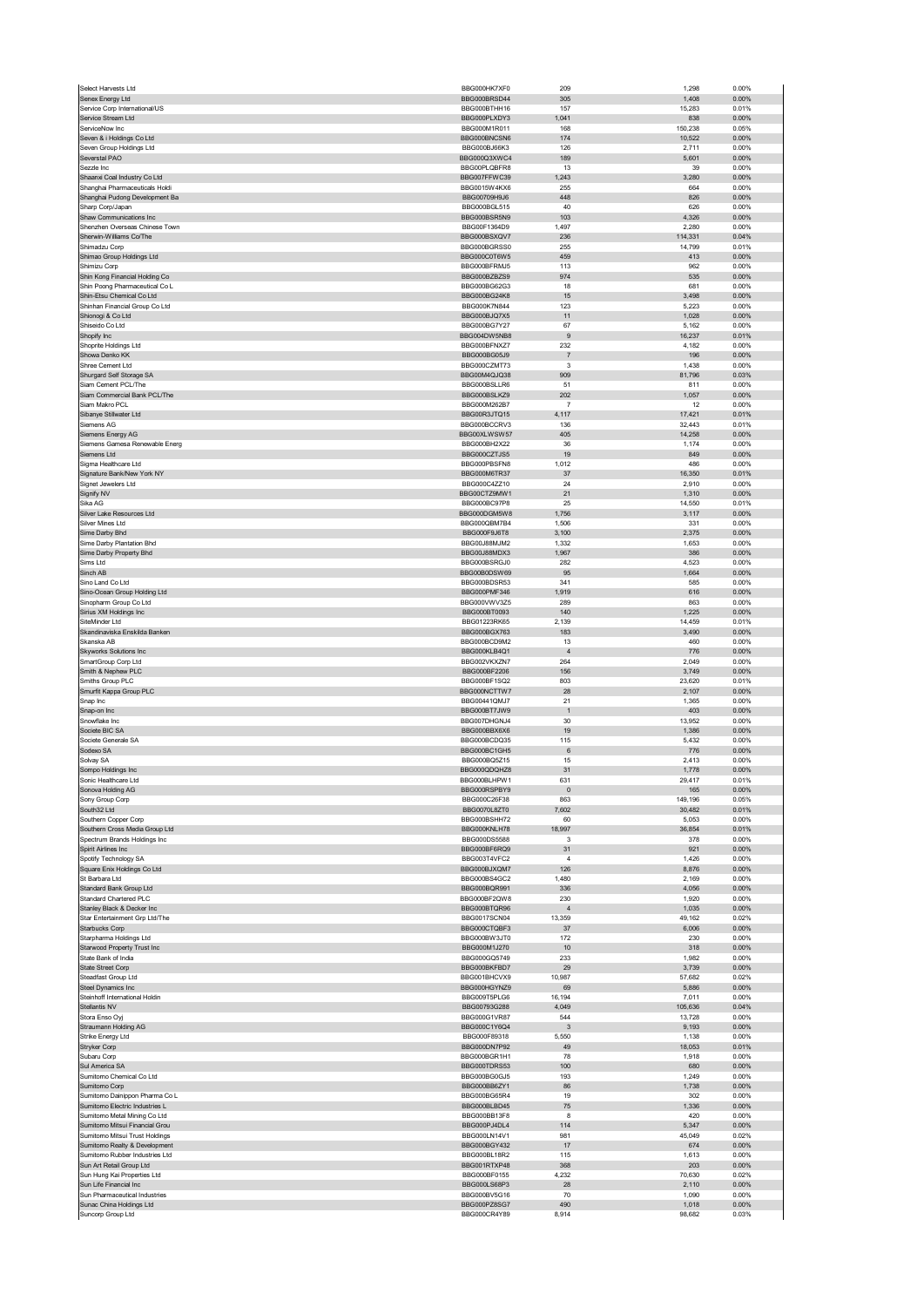| Sunny Optical Technology Group                      | BBG000C16952                 | 36                    | 1,569           | 0.00%          |
|-----------------------------------------------------|------------------------------|-----------------------|-----------------|----------------|
| Suntory Beverage & Food Ltd                         | BBG004ML6D96                 | 47                    | 2,333           | 0.00%          |
| Super Retail Group Ltd                              | BBG000BF8GK7                 | 6,667                 | 83,072          | 0.03%          |
| Surgutneftegas PJSC                                 | BBG000NNC0N4                 | 256                   | 1,882           | 0.00%          |
| Suzano SA                                           | BBG00J5Q0BS0                 | 134                   | 1,990           | 0.00%          |
| Suzuki Motor Corp                                   | BBG000BGQTF3                 | 736                   | 38,910          | 0.01%          |
| Svenska Cellulosa AB SCA                            | BBG000BCCG29                 | 182                   | 4,447           | 0.00%          |
| Svenska Handelsbanken AB                            | BBG000BGX8Y0<br>BBG000BVQ866 | 187<br>$\overline{7}$ | 2,778<br>2,878  | 0.00%<br>0.00% |
| Swatch Group AG/The<br>Swedbank AB                  | BBG000BQXJJ1                 | 58                    | 1,591           | 0.00%          |
| Swire Pacific Ltd                                   | BBG000BF0315                 | 2,034                 | 3,901           | 0.00%          |
| Swire Properties Ltd                                | BBG000PQBD21                 | 347                   | 1,197           | 0.00%          |
| Swiss Life Holding AG                               | BBG000BRJTZ5                 | $\mathbf 2$           | 1,436           | 0.00%          |
| Swiss Re AG                                         | BBG001P1Z4F4                 | 35                    | 4,829           | 0.00%          |
| Switch Inc                                          | BBG00HPDM5Z2                 | 864                   | 34,051          | 0.01%          |
| Symbio Holdings Ltd                                 | BBG000P4T4M9                 | 90                    | 612             | 0.00%          |
| Symrise AG                                          | BBG000N4B6Z1                 | $47\,$                | 9,590           | $0.00\%$       |
| Synchrony Financial                                 | BBG00658F3P3                 | 317                   | 20,207          | 0.01%          |
| Synopsys Inc                                        | BBG000BSFRF3                 | 94                    | 47,665          | 0.02%          |
| Sysco Corp                                          | BBG000BTVJ25                 | 184                   | 19,927          | 0.01%          |
| <b>Sysmex Corp</b>                                  | BBG000C2SF52                 | 20                    | 3,666           | 0.00%          |
| T Rowe Price Group Inc                              | BBG000BVMPN3                 | 6                     | 1,574           | 0.00%          |
| T&D Holdings Inc                                    | BBG000BVF804                 | 50                    | 883             | $0.00\%$       |
| TCS Group Holding PLC                               | BBG005DXJS36                 | 373                   | 43,277          | 0.02%          |
| <b>TDK Corp</b>                                     | BBG000C26MP9                 | 14                    | 767             | 0.00%          |
| TE Connectivity Ltd                                 | BBG000RGM5P1                 | 650                   | 144,247         | 0.05%          |
| TJX Cos Inc/The                                     | BBG000BV8DN6                 | 54                    | 5,662           | 0.00%          |
| <b>TOMRA Systems ASA</b>                            | BBG000BCQZM0                 | 350                   | 34,486          | 0.01%          |
| TOPPAN INC                                          | BBG000BCN8S7<br>BBG000CMHCR3 | 29                    | 754<br>8,936    | 0.00%<br>0.00% |
| Tabcorp Holdings Ltd<br>Taisei Corp                 | BBG000BFR3K5                 | 1,780<br>59           | 2,469           | 0.00%          |
| Taiwan Cement Corp                                  | BBG000BCWQQ9                 | 1,115                 | 2,661           | 0.00%          |
| Taiwan Semiconductor Manufactu                      | BBG000BD8ZK0                 | 1,719                 | 144,200         | 0.05%          |
| Take-Two Interactive Software                       | BBG000BS1YV5                 | 61                    | 15,028          | 0.01%          |
| Takeda Pharmaceutical Co Ltd                        | BBG000BJPPH4                 | 244                   | 9,130           | 0.00%          |
| Talanx AG                                           | BBG000CRQVF3                 | 26                    | 1,758           | 0.00%          |
| Tamburi Investment Partners Sp                      | BBG000KDCQ25                 | 973                   | 15,111          | 0.01%          |
| Tapestry Inc                                        | BBG000BY29C7                 | 12                    | 679             | 0.00%          |
| <b>Target Corp</b>                                  | BBG000H8TVT2                 | 26                    | 8,422           | 0.00%          |
| Tassal Group Ltd                                    | BBG000BXPTR4                 | 163                   | 569             | 0.00%          |
| <b>Tata Consultancy Services Ltd</b>                | BBG000Q0WCK6                 | 604                   | 41,782          | 0.01%          |
| <b>Tata Consumer Products Ltd</b>                   | BBG000D1BVC8                 | 123                   | 1,694           | 0.00%          |
| Tata Motors Ltd                                     | BBG000D0Z6J2                 | 459                   | 4,095           | 0.00%          |
| Tata Steel Ltd                                      | BBG000D0ZDF1                 | 133                   | 2,735           | 0.00%          |
| Tatneft PJSC                                        | BBG000B9X7K3                 | 102                   | 5,806           | 0.00%          |
| Taylor Wimpey PLC                                   | BBG000BF4KL1                 | 16,333                | 53,401          | 0.02%          |
| Tecan Group AG                                      | BBG000BNP507                 | 12                    | 9,673           | 0.00%          |
| TechnipFMC PLC                                      | BBG00DL8NMV2                 | 67                    | 543             | 0.00%          |
| <b>Technology One Ltd</b>                           | BBG000BMDJH4                 | 1,607                 | 20,586          | 0.01%          |
| <b>Techtronic Industries Co Ltd</b>                 | BBG000BFGXV9                 | 1,141                 | 31,246          | 0.01%          |
| Teck Resources Ltd                                  | BBG000BCS9D6                 | 224                   | 8,895           | 0.00%          |
| Teijin Ltd                                          | BBG000BFXX22                 | 16                    | 276             | 0.00%          |
| Tekfen Holding AS                                   | BBG000TFZRY9                 | 781                   | 1,638           | 0.00%          |
| <b>Teladoc Health Inc</b><br>Teleflex Inc           | BBG0019T5SG0<br>BBG000BV59Y6 | 5<br>176              | 688<br>79,371   | 0.00%<br>0.03% |
| Telefonaktiebolaget LM Ericsso                      | BBG000BX2SW5                 | 704                   | 10,675          | 0.00%          |
|                                                     |                              |                       |                 |                |
|                                                     |                              |                       |                 |                |
| Teleperformance                                     | BBG000BC86D4                 | 75                    | 45,703          | 0.02%          |
| <b>Television Broadcasts Ltd</b>                    | BBG000BF07T6                 | 1,409                 | 1,170           | 0.00%          |
| <b>Telix Pharmaceuticals Ltd</b>                    | BBG00HZHXWM5                 | 154                   | 1,196           | 0.00%          |
| Temple & Webster Group Ltd                          | BBG006T0RJQ5                 | 214                   | 2,302           | 0.00%          |
| Tenaris SA<br>Tencent Holdings Ltd                  | BBG000KF3XG0                 | 674                   | 9,702           | 0.00%          |
|                                                     | BBG000BJ35N5                 | 991                   | 79,849          | 0.03%          |
| Tencent Music Entertainment Gr<br>Teradyne Inc      | BBG00LDC5RK5<br>BBG000BV4DR6 | 1,932<br>67           | 18,198          | 0.01%<br>0.01% |
| Ternium SA                                          | BBG000LTPD97                 | 12                    | 14,958<br>733   | 0.00%          |
| Terumo Corp                                         | BBG000BK08X8                 | 85                    | 4,960           | 0.00%          |
| <b>Tesco PLC</b>                                    | BBG000BF46Y8                 | 2,589                 | 13,980          | $0.00\%$       |
| Tesla Inc                                           | BBG000N9MNX3                 | 12                    | 17,807          | 0.01%          |
| Teva Pharmaceutical Industries                      | BBG000HVWNL3                 | 292                   | 3,477           | 0.00%          |
| Texas Instruments Inc                               | BBG000BVV7G1                 | 365                   | 94,656          | 0.03%          |
| Thai Beverage PCL                                   | BBG000BQ6ZN0                 | 325                   | 219             | 0.00%          |
| Thanachart Capital PCL                              | BBG000BDJ6G7                 | 1,058                 | 1,645           | 0.00%          |
| Thermo Fisher Scientific Inc                        | BBG000BVDLH9                 | 144                   | 132,319         | 0.05%          |
| Thomson Reuters Corp                                | BBG000BFK1R9                 | 16                    | 2,698           | 0.00%          |
| Thor Industries Inc                                 | BBG000BV6R84                 | 109                   | 15,555          | 0.01%          |
| Tiger Brands Ltd                                    | BBG000C3KV44                 | 120                   | 1,866           | 0.00%          |
| Tingyi Cayman Islands Holding                       | BBG000G5QMZ5                 | 3,184                 | 9,000           | 0.00%          |
| Titan Co Ltd                                        | BBG000D17Q16                 | 67                    | 3,130           | 0.00%          |
| Tokio Marine Holdings Inc                           | BBG000BBN738<br>BBG000C4RCK9 | 826<br>$\mathbf{1}$   | 63,073<br>91    | 0.02%<br>0.00% |
| Tokyo Century Corp<br>Tokyo Electron Ltd            | BBG000BB59S7                 | 5                     | 3,696           | 0.00%          |
| Tokyu Corp                                          | BBG000BCQ4G6                 | 5                     | 87              | 0.00%          |
| <b>TopBuild Corp</b>                                | <b>BBG0077VS2C0</b>          | 49                    | 18,445          | 0.01%          |
| Toray Industries Inc                                | BBG000BD5C60                 | 114                   | 931             | 0.00%          |
| Toronto-Dominion Bank/The                           | BBG000BCRMB0                 | 78                    | 8,287           | 0.00%          |
| Tosei Corp                                          | BBG000JPVC11                 | 214                   | 2,578           | 0.00%          |
| Toshiba Corp                                        | BBG000BD1N97                 | 37                    | 2,064           | 0.00%          |
| <b>Tosoh Corp</b>                                   | BBG000BCKVD5                 | 81                    | 1,658           | 0.00%          |
| <b>TotalEnergies SE</b>                             | BBG000C1M4K8                 | 1,097                 | 76,587          | 0.03%          |
| Tourmaline Oil Corp                                 | BBG0017DRN10                 | 51                    | 2,281           | 0.00%          |
| Toyo Suisan Kaisha Ltd                              | BBG000BCV7S0                 | 15                    | 872             | 0.00%          |
| Toyo Tire Corp                                      | BBG000BCLMY1<br>BBG000BD9J25 | 63                    | 1,356           | 0.00%          |
| Toyota Industries Corp                              |                              | 47                    | 5,209           | 0.00%          |
| Toyota Motor Corp                                   | BBG000BCM915                 | 1,441                 | 36,230          | 0.01%          |
| Toyota Tsusho Corp<br>Tractor Supply Co             | BBG000BDGFD3<br>BBG000BLXZN1 | 25<br>60              | 1,551<br>19,616 | 0.00%<br>0.01% |
| Trade Desk Inc/The                                  | BBG00629NGT2                 | 105                   | 13,210          | 0.00%          |
| Trajan Group Holdings Ltd                           | BBG010Z1D1P3                 | 142                   | 553             | 0.00%          |
| <b>Trane Technologies PLC</b>                       | BBG000BM6788                 | 231                   | 64,094          | 0.02%          |
| TransDigm Group Inc                                 | BBG000L8CBX4                 | 2                     | 1,787           | 0.00%          |
| Transocean Ltd                                      | BBG000BH5LT6                 | 234                   | 889             | 0.00%          |
| Travel + Leisure Co                                 | BBG000PV2L86                 | $\overline{7}$        | 550             | 0.00%          |
| Travelers Cos Inc/The                               | BBG000BJ81C1                 | 15                    | 3,165           | 0.00%          |
| Travis Perkins PLC                                  | BBG000BFDB86                 | 1,953                 | 56,562          | 0.02%          |
| Treasury Wine Estates Ltd                           | BBG000QZ1QQ6                 | 572                   | 7,087           | $0.00\%$       |
| <b>Treatt PLC</b>                                   | BBG000BB41Y8                 | 222                   | 5,313           | 0.00%          |
| Trip.com Group Ltd                                  | BBG000CWKYS8                 | 412                   | 13,947          | 0.00%          |
| Truist Financial Corp                               | BBG000BYYLS8                 | 76                    | 6,139           | 0.00%          |
| Tryg A/S                                            | BBG000QMPGL6                 | 64                    | 2,189           | 0.00%          |
| Tsingtao Brewery Co Ltd                             | BBG000BHWDF9                 | 313                   | 4,032           | 0.00%          |
| Tsuruha Holdings Inc                                | BBG000JXTF38                 | 9                     | 1,167           | 0.00%          |
| Turk Hava Yollari AO                                | BBG000BVFLX9                 | 241                   | 500             | 0.00%          |
| Turkiye Garanti Bankasi AS<br>Turkiye Is Bankasi AS | BBG000BHDJ67<br>BBG000BVF6R9 | 1,153<br>845          | 1,346<br>629    | 0.00%<br>0.00% |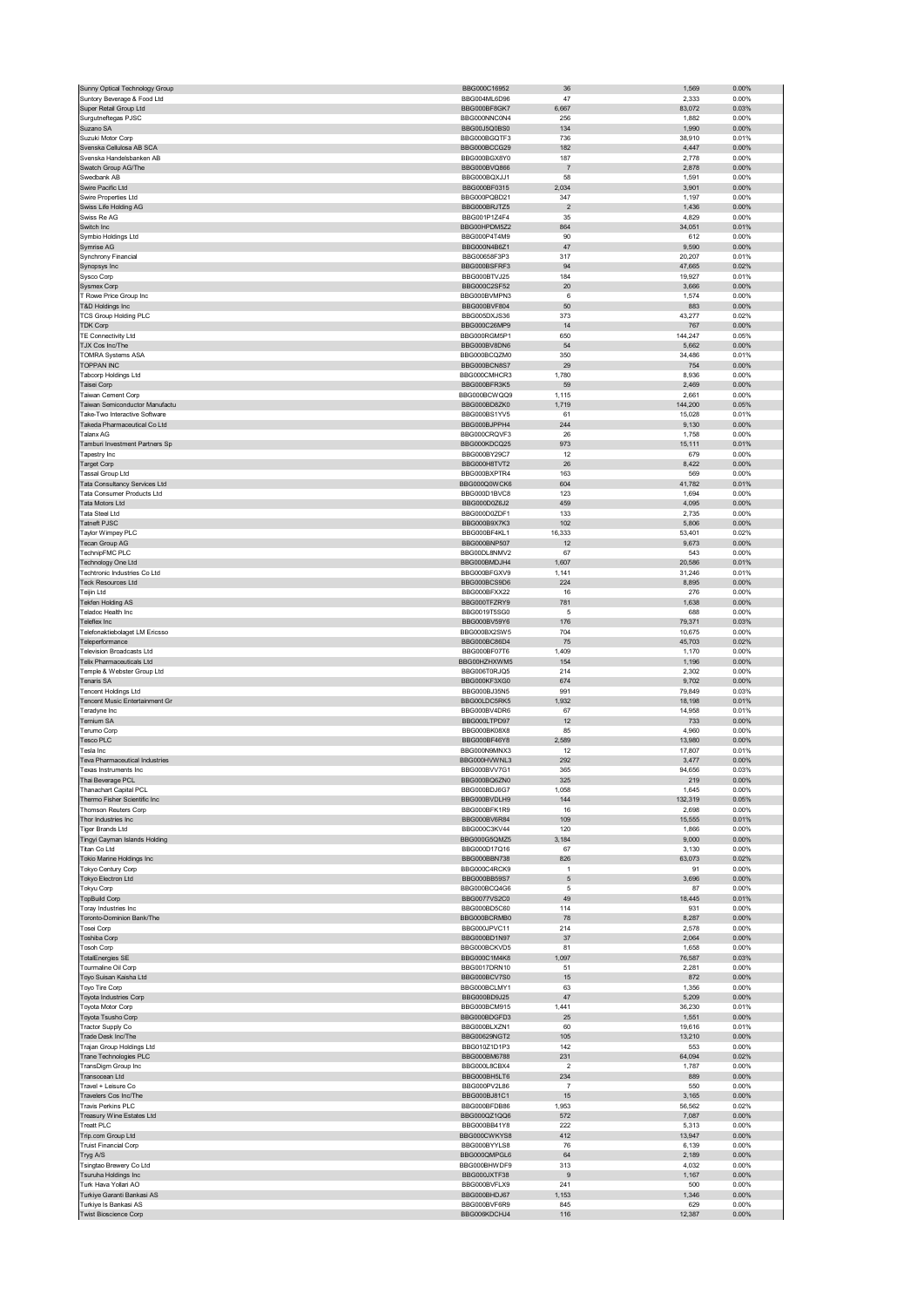| Twitter Inc                                              | BBG000H6HNW3                                 | 11                            | 647                      | 0.00%                   |
|----------------------------------------------------------|----------------------------------------------|-------------------------------|--------------------------|-------------------------|
| Tyro Payments Ltd<br>Tyson Foods Inc                     | BBG0062RX132<br>BBG000DKCC19                 | 6,709<br>32                   | 19,188<br>3,868          | 0.01%<br>0.00%          |
| <b>UBS Group AG</b>                                      | BBG007936GV2                                 | 181                           | 4,482                    | 0.00%                   |
| <b>UCB SA</b>                                            | BBG000BD8CR4                                 | 76                            | 11,955                   | 0.00%                   |
| <b>UOL Group Ltd</b><br><b>UPL Ltd</b>                   | BBG000BFDYK2<br>BBG000JN6ZM0                 | 109<br>143                    | 788<br>1,979             | 0.00%<br>0.00%          |
| UPM-Kymmene Oyj                                          | BBG000GM9CH9                                 | 343                           | 17,954                   | 0.01%                   |
| US Bancorp                                               | BBG000FFDM15<br>BBG00C6H6D40                 | 110<br>$\overline{7}$         | 8,492<br>326             | 0.00%<br>0.00%          |
| US Foods Holding Corp<br>Uber Technologies Inc           | BBG002B04MT8                                 | 83                            | 4,775                    | 0.00%                   |
| Ulta Beauty Inc                                          | BBG00FWQ4VD6                                 | $\overline{1}$                | 386                      | 0.00%                   |
| UltraTech Cement Ltd<br><b>Umicore SA</b>                | BBG000PZ2JC7<br>BBG000BN6FD2                 | 19<br>45                      | 2,630<br>2,526           | 0.00%<br>0.00%          |
| Uni-President Enterprises Corp                           | BBG000BF1ZZ6                                 | 225                           | 768                      | 0.00%                   |
| UniCredit SpA                                            | BBG000BN0LC6                                 | 252                           | 5,335                    | 0.00%                   |
| Unicharm Corp<br>Unilever Indonesia Tbk PT               | BBG000BDJH37<br>BBG000BFGJG7                 | 73<br>1,162                   | 4,348<br>461             | 0.00%<br>0.00%          |
| Unilever PLC                                             | BBG000C0M8X7                                 | 1,031                         | 75,886                   | 0.03%                   |
| Union Pacific Corp                                       | BBG000BW3299                                 | 379                           | 131,379                  | 0.05%                   |
| Uniper SE<br>Unipol Gruppo SpA                           | BBG007NDF7H0<br>BBG000BGHKH0                 | 12<br>397                     | 770<br>2,965             | 0.00%<br>0.00%          |
| UnipolSai Assicurazioni SpA                              | BBG000BCR6X1                                 | 219                           | 849                      | 0.00%                   |
| United Airlines Holdings Inc                             | BBG000M65M61                                 | 28                            | 1,674                    | 0.00%                   |
| United Co RUSAL International<br>United Malt Grp Ltd     | BBG000W4XX79<br>BBG00RMVY241                 | 613<br>213                    | 816<br>927               | 0.00%<br>0.00%          |
| United Microelectronics Corp                             | BBG000BCWT65                                 | 261                           | 842                      | 0.00%                   |
| United Overseas Bank Ltd<br>United Parcel Service Inc    | BBG000BFDWJ8<br>BBG000L9CV04                 | 60<br>33                      | 1,644                    | 0.00%<br>0.00%          |
| United Rentals Inc                                       | BBG000BXMFC3                                 | 32                            | 9,734<br>14,591          | 0.01%                   |
| <b>United Spirits Ltd</b>                                | BBG000KGJM66                                 | 84                            | 1,400                    | 0.00%                   |
| United Therapeutics Corp                                 | BBG000BV4XJ1<br>BBG000CH5208                 | $\overline{1}$<br>205         | 202<br>141,487           | 0.00%<br>0.05%          |
| UnitedHealth Group Inc<br>Unity Software Inc             | BBG0056JW5G6                                 | 61                            | 11,912                   | 0.00%                   |
| Universal Music Group NV                                 | BBG012J967J2                                 | 1,070                         | 41,490                   | 0.01%                   |
| <b>Unum Group</b><br>VF Corp                             | BBG000BW2QX0<br>BBG000BWCKB6                 | 29<br>$\overline{7}$          | 972<br>710               | 0.00%<br>0.00%          |
| VK Co Ltd                                                | BBG00178PGX3                                 | 60                            | 955                      | 0.00%                   |
| VMware Inc                                               | BBG000BC9938                                 | 13                            | 2,052                    | 0.00%                   |
| Vale SA<br>Valeo                                         | BBG000BHNR86<br>BBG000BCGYJ8                 | 1,017<br>24                   | 19,577<br>1,001          | 0.01%<br>0.00%          |
| Valero Energy Corp                                       | BBG000BBGGQ1                                 | 65                            | 6,690                    | 0.00%                   |
| Valmet Oyj                                               | BBG005PTLS84                                 | 33                            | 1,956                    | 0.00%                   |
| VanEck Gold Miners ETF/USA<br>Vedanta Ltd                | BBG000PLNQN7<br>BBG000CZG8N8                 | 295<br>240                    | 13,018                   | 0.00%<br>0.00%          |
| Veeco Instruments Inc                                    | BBG000BDCB28                                 | 18                            | 1,516<br>707             | 0.00%                   |
| Veeva Systems Inc                                        | BBG001CGB489                                 | 4                             | 1,435                    | 0.00%                   |
| Venator Materials PLC                                    | BBG00GNHP3Y0                                 | 127                           | 445                      | 0.00%                   |
| Ventia Services Group Pty Ltd<br>VeriSign Inc            | BBG00R6VRJV0<br>BBG000BGKHZ3                 | 19,030<br>$\overline{4}$      | 38,060<br>1,426          | 0.01%<br>0.00%          |
| Verisk Analytics Inc                                     | BBG000BCZL41                                 | 5                             | 1,499                    | 0.00%                   |
| Vertex Pharmaceuticals Inc                               | BBG000C1S2X2                                 | 10                            | 2,878                    | 0.00%                   |
| Vestas Wind Systems A/S<br>Via S/A                       | BBG000BJBK53<br>BBG000BWXYF9                 | 258<br>1,267                  | 10,867<br>1,643          | 0.00%<br>0.00%          |
| Viatris Inc                                              | BBG00Y4RQNH4                                 | 17                            | 316                      | 0.00%                   |
| Vibra Energia SA                                         | BBG00JC2B374                                 | 944                           | 4,989                    | 0.00%                   |
| Victoria's Secret & Co<br>Vienna Insurance Group AG Wien | BBG01103B471<br>BBG000BJKZH7                 | 8<br>19                       | 589<br>732               | 0.00%<br>0.00%          |
| Vinci SA                                                 | BBG000BDXBJ7                                 | 17                            | 2,524                    | 0.00%                   |
| Vipshop Holdings Ltd                                     | BBG002NLDLV8                                 | 327                           | 3,777                    | 0.00%                   |
| Virgin Money UK PLC<br>Visa Inc                          | BBG00BNHGK82<br>BBG000PSKYX7                 | 1,008<br>305                  | 3,325<br>90,854          | 0.00%<br>0.03%          |
| Vistra Corp                                              | BBG00DXDL6Q1                                 | 126                           | 3,941                    | 0.00%                   |
| Viva Energy Group Ltd                                    | BBG00L7QFD67                                 | 20,302                        | 47,710                   | 0.02%                   |
| Vivendi SE<br>Volkswagen AG                              | BBG000BC0R46<br>BBG000BCH458                 | 92<br>480                     | 1,718<br>138,834         | 0.00%<br>0.05%          |
| Volvo AB                                                 | BBG000BCH2F1                                 | 117                           | 3,732                    | 0.00%                   |
| Vonovia SE                                               | BBG000BT0ZM1                                 | 1,213                         | 92,019                   | 0.03%                   |
| Voya Financial Inc<br>Vulcan Energy Resources Ltd        | BBG000BCWKD6<br>BBG00KXSP9N5                 | 12<br>105                     | 1,055<br>1,094           | 0.00%<br>0.00%          |
| /ulcan Materials Co                                      | <b>BRG000BWGYES</b>                          | 1 Qr                          | 54,271                   | 0.02%                   |
| W R Berkley Corp                                         | BBG000BD1HP2                                 | 6                             | 671                      | 0.00%                   |
| WEG SA<br>WH Group Ltd                                   | BBG000BV7KG9<br>BBG00699M8Q7                 | 863<br>1,773                  | 7,031<br>1,530           | 0.00%<br>0.00%          |
| WPP PLC                                                  | BBG000BF6B57                                 | 80                            | 1,671                    | 0.00%                   |
| WW Grainger Inc                                          | BBG000BKR1D6<br>BBG000C6GMF0                 | $\overline{4}$<br>87          | 2,930                    | 0.00%                   |
| Wacker Neuson SE<br>Wal-Mart de Mexico SAB de CV         | BBG000BRQ507                                 | 10,573                        | 3,453<br>54,068          | 0.00%<br>0.02%          |
| Walgreens Boots Alliance Inc                             | BBG000BWLMJ4                                 | 106                           | 7,611                    | 0.00%                   |
| Walmart Inc<br>Walt Disney Co/The                        | BBG000BWXBC2<br>BBG000BH4R78                 | 167<br>98                     | 33,159<br>20,773         | 0.01%<br>0.01%          |
| Wan Hai Lines Ltd                                        | BBG000GQF9B6                                 | 82                            | 806                      | 0.00%                   |
| Wanhua Chemical Group Co Ltd                             | BBG00709HM07                                 | 50                            | 1,100                    | 0.00%                   |
| Want Want China Holdings Ltd<br>Warrior Met Coal Inc     | BBG000R588R3<br>BBG00GD1JMV4                 | 388<br>46                     | 490<br>1,621             | 0.00%<br>0.00%          |
| Wartsila OYJ Abp                                         | BBG000BS65Q9                                 | 78                            | 1,500                    | 0.00%                   |
| Waste Connections Inc                                    | BBG000DZ8BC1                                 | 85                            | 15,890                   | 0.01%                   |
| Waste Management Inc<br><b>Waters Corp</b>               | BBG000BWVSR1<br>BBG000FQRVM3                 | 79<br>6                       | 18,172<br>3,139          | 0.01%<br>0.00%          |
| Webjet Ltd                                               | BBG000C93BF2                                 | 284                           | 1,468                    | 0.00%                   |
| Weichai Power Co Ltd                                     | BBG000L8BY83                                 | 803                           | 2,161                    | 0.00%                   |
| Wells Fargo & Co<br>Wesfarmers Ltd                       | BBG000BWQFY7                                 |                               | 69,812                   | 0.02%<br>0.02%          |
| West African Resources Ltd                               |                                              | 1,058                         |                          |                         |
| West Fraser Timber Co Ltd                                | BBG000BFJYW3<br>BBG000R17C94                 | 1,169<br>734                  | 69,315<br>969            | 0.00%                   |
| West Japan Railway Co                                    | BBG000BD1GP4                                 | 138                           | 18,081                   | 0.01%                   |
|                                                          | BBG000H5XXL7                                 | 1,491                         | 85,687                   | 0.03%                   |
| West Pharmaceutical Services I<br>Western Areas Ltd      | BBG000BX24N8<br>BBG000BWRT03                 | 3<br>447                      | 2,195<br>1,533           | 0.00%<br>0.00%          |
| Western Digital Corp                                     | BBG000BWNFZ9                                 | 47                            | 4,204                    | 0.00%                   |
| Western Union Co/The                                     | BBG000BB5373                                 | 118                           | 2,905                    | 0.00%                   |
| Westgold Resources Ltd<br><b>Westlake Corp</b>           | BBG000BG27F7<br>BBG000PXZFW2                 | 859<br>$\overline{4}$         | 1,752<br>546             | 0.00%<br>0.00%          |
| Westpac Banking Corp                                     | BBG000D0JD23                                 | 12,770                        | 272,647                  | 0.09%                   |
| Westrock Co                                              | BBG008NXC572                                 | 299                           | 18,213                   | 0.01%                   |
| Wharf Holdings Ltd/The<br>Wharf Real Estate Investment C | BBG000BD5H69<br>BBG00J76TKS1                 | 279<br>614                    | 1,180<br>4,289           | 0.00%<br>0.00%          |
| Wheaton Precious Metals Corp                             | BBG000BJCC41                                 | 66                            | 3,917                    | 0.00%                   |
| <b>Whirlpool Corp</b>                                    | BBG000BWSV34                                 | $\overline{7}$                | 2,230                    | 0.00%                   |
| Wickes Group PLC<br>Williams-Sonoma Inc                  | BBG00ZVX07Y2<br>BBG000FSMWC3                 | 1,759<br>5                    | 7,765<br>1,267           | 0.00%<br>0.00%          |
| Willis Towers Watson PLC                                 | BBG000DB3KT1                                 | 288                           | 93,991                   | 0.03%                   |
| Wilmar International Ltd                                 | BBG000BM10Z8                                 | 261                           | 1,101                    | 0.00%                   |
| WiseTech Global Ltd<br>Wix.com Ltd<br>Wolters Kluwer NV  | BBG00CJZ0G09<br>BBG005CM7J89<br>BBG000BCHRW7 | 1,883<br>$\overline{4}$<br>97 | 110,282<br>855<br>15,668 | 0.04%<br>0.00%<br>0.01% |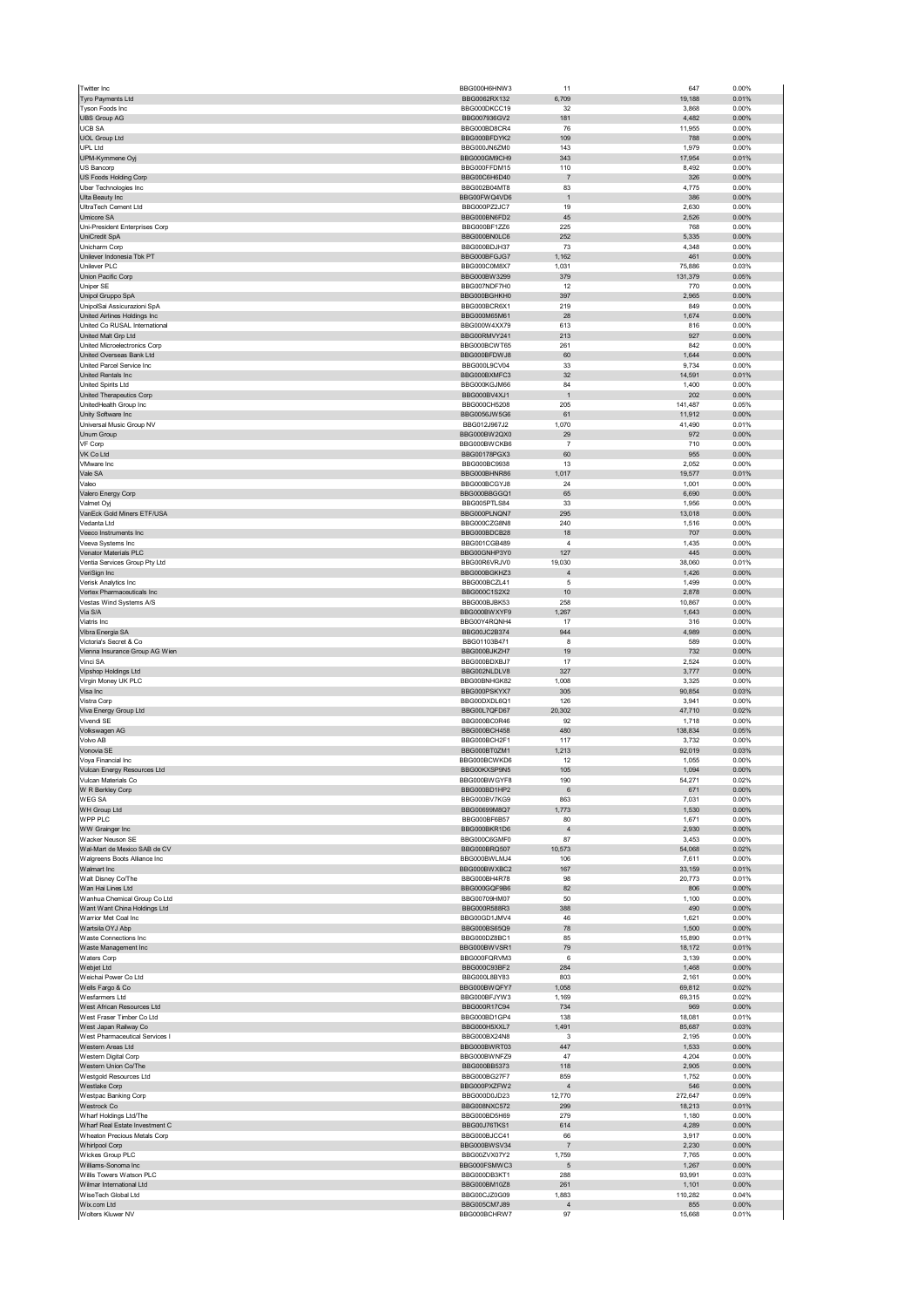| Woodside Petroleum Ltd         | BBG000B9XBS6 | 5,408          | 118,587    | 0.04%  |
|--------------------------------|--------------|----------------|------------|--------|
| Woolworths Group Ltd           | BBG000BF9Z06 | 2,848          | 108,261    | 0.04%  |
| Woori Financial Group Inc      | BBG00LLPTRV9 | 74             | 1,093      | 0.00%  |
| Worldline SA/France            | BBG006N9S3T3 | 21             | 1,630      | 0.00%  |
| Worley Ltd                     | BBG000F1Q350 | 4,523          | 48,077     | 0.02%  |
| Wuestenrot & Wuerttembergische | BBG000C23MM5 | 42             | 1,162      | 0.00%  |
| Wuliangye Yibin Co Ltd         | BBG00DY65RX9 | 38             | 1,836      | 0.00%  |
| Wuxi Biologics Cayman Inc      | BBG00GTY47H0 | 133            | 2,167      | 0.00%  |
| X5 Retail Group NV             | BBG000DSM6V1 | 180            | 6,544      | 0.00%  |
| XP Inc                         | BBG012PQXTR0 | 10             | 401        | 0.00%  |
| XPO Logistics Inc              | BBG000L5CJF3 | 3              | 290        | 0.00%  |
| Xero Ltd                       | BBG003LRCPZ3 | 1,324          | 187,317    | 0.07%  |
| Xerox Holdings Corp            | BBG00NNG2ZJ8 | 35             | 1,105      | 0.00%  |
| Xiaomi Corp                    | BBG00KVTBY91 | 875            | 2,918      | 0.00%  |
| Xinyi Glass Holdings Ltd       | BBG000LG6G08 | 299            | 1,030      | 0.00%  |
| Yakult Honsha Co Ltd           | BBG000BCSQK0 | 22             | 1,610      | 0.00%  |
| Yamada Holdings Co Ltd         | BBG000BL6414 | 372            | 1,746      | 0.00%  |
| Yamaha Motor Co Ltd            | BBG000BDDSG5 | 29             | 949        | 0.00%  |
| Yamazaki Baking Co Ltd         | BBG000BCSDX5 | 16             | 286        | 0.00%  |
| Yandex NV                      | BBG001NVJ6W4 | 243            | 20,228     | 0.01%  |
| Yang Ming Marine Transport Cor | BBG000BJR7Y3 | 231            | 1,392      | 0.00%  |
| Yankuang Energy Group Co Ltd   | BBG000BKZ1H3 | 558            | 1,526      | 0.00%  |
| Yapi ve Kredi Bankasi AS       | BBG000BVFT99 | 1,454          | 509        | 0.00%  |
| Yara International ASA         | BBG000KDG7R6 | 32             | 2,235      | 0.00%  |
| Yihai International Holding Lt | BBG00D7FS688 | 75             | 476        | 0.00%  |
| Yue Yuen Industrial Holdings L | BBG000BG82F2 | 203            | 467        | 0.00%  |
| Yuhan Corp                     | BBG000BDQQP5 | 47             | 3,410      | 0.00%  |
| Yum China Holdings Inc         | BBG00B8N0HG1 | 462            | 31,660     | 0.01%  |
| Yum! Brands Inc                | BBG000BH3GZ2 | 93             | 17,807     | 0.01%  |
| ZTE Corp                       | BBG000FK8474 | 246            | 928        | 0.00%  |
| ZTO Express Cayman Inc         | BBG00DY7QWH1 | 41             | 1,585      | 0.00%  |
| Zalando SE                     | BBG001XVXHF2 | 5              | 542        | 0.00%  |
| Zebra Technologies Corp        | BBG000CC7LQ7 | 19             | 15,277     | 0.01%  |
|                                |              | 46             |            |        |
| Zenkoku Hosho Co Ltd           | BBG000C0PPJ2 | 735            | 2,750      | 0.00%  |
| Zijin Mining Group Co Ltd      | BBG000DCTP29 |                | 1,203      | 0.00%  |
| Zillow Group Inc               | BBG009NRSWJ4 | 12             | 1,016      | 0.00%  |
| Zimmer Biomet Holdings Inc     | BBG000BKPL53 | $\overline{2}$ | 307        | 0.00%  |
| Zions Bancorp NA               | BBG000BX9WL1 | 177            | 15,352     | 0.01%  |
| Zip Co Ltd                     | BBG000PX4996 | 359            | 1,555      | 0.00%  |
| Zoetis Inc                     | BBG0039320N9 | 178            | 59,903     | 0.02%  |
| ZoomInfo Technologies Inc      | BBG00S1HJ3M8 | 146            | 12,920     | 0.00%  |
| Zurich Insurance Group AG      | BBG000DM6PM0 | 273            | 165,145    | 0.06%  |
| a2 Milk Co Ltd/The             | BBG0089XM0W0 | 4,398          | 24,013     | 0.01%  |
| abrdn plc                      | BBG000N2C023 | 225            | 1,012      | 0.00%  |
| adidas AG                      | BBG000FR1Q22 | 34             | 13,383     | 0.00%  |
| carsales.com Ltd               | BBG000CJYVC5 | 2,997          | 75,204     | 0.03%  |
| eBay Inc                       | BBG000C43RR5 | 118            | 10,828     | 0.00%  |
| iA Financial Corp Inc          | BBG00K6988R4 | 8              | 644        | 0.00%  |
| iHeartMedia Inc                | BBG00P2FSNZ9 | $\mathbf{0}$   | 9          | 0.00%  |
| ioneer Ltd                     | BBG000TS1VS6 | 1,768          | 1,415      | 0.00%  |
| nib holdings Ltd/Australia     | BBG000TS8052 | 7,384          | 51,761     | 0.02%  |
| oOh!media Ltd                  | BBG007N467L5 | 462            | 780        | 0.00%  |
| salesforce.com Inc             | BBG000BN2DC2 | 195            | 68,196     | 0.02%  |
| thyssenkrupp AG                | BBG000BHPST9 | 17             | 250        | 0.00%  |
| voestalpine AG                 | BBG000FJH743 | 226            | 11,311     | 0.00%  |
| <b>Total</b>                   |              |                | 34,139,369 | 11.86% |
|                                |              |                |            |        |
| <b>UNLISTED EQUITY</b>         |              |                |            |        |

| Investment in non-associated entities:                                |             |               |
|-----------------------------------------------------------------------|-------------|---------------|
| Held directly or by associated entities or by PSTs                    |             |               |
| <b>Externally managed</b>                                             |             |               |
| Name of Fund Manager                                                  | Value (AUD) | Weighting (%) |
| Doosan Heavy Industries & Construction Co Ltd                         | 6           | 0.00%         |
| <b>HollyFrontier Corp</b>                                             | 491         | 0.00%         |
| Afterpay Touch Group Ltd                                              | 191.422     | 0.07%         |
| Class Ltd                                                             | 150         | 0.00%         |
| Nedbank Group Ltd                                                     | 157         | 0.00%         |
| Royal Dutch Shell PLC                                                 | 38,392      | 0.01%         |
| Surfstitch Group Ltd                                                  | 0           | 0.00%         |
| <b>MMC Norilsk Nickel PJSC</b>                                        | 5.305       | 0.00%         |
| Santander Consumer USA Holdings Inc                                   | 1.495       | 0.00%         |
| Xilinx Inc                                                            | 16,007      | 0.01%         |
| <b>BHP Billiton PLC</b>                                               | 24,283      | 0.01%         |
| Schroder International Selection Fund - Asian Equity Yield            | 180,478     | 0.06%         |
| ICA Gruppen AB                                                        | 2,526       | 0.00%         |
| Lendi Pty Ltd                                                         | 24,378      | 0.01%         |
| Sberbank of Russia PJSC                                               | 1.799       | 0.00%         |
| Schroder ISF Global Equity                                            | 636,086     | 0.22%         |
| Schroder International Selection Fund - Emerging Markets Equity Alpha | 232,774     | 0.08%         |
| <b>IHS Markit Ltd</b>                                                 | 2,364       | 0.00%         |
| Cordiant Digital Infrastructure Ltd                                   | 12,498      | 0.00%         |
| Schroder ISF QEP Global ESG                                           | 137,818     | 0.05%         |
| McAfee Corp                                                           | 531         | 0.00%         |
| Athene Holding Ltd                                                    | 1,014       | 0.00%         |
| CIT Group Inc                                                         | 625         | 0.00%         |
| <b>Total</b>                                                          | 1,510,600   | 0.52%         |

| <b>LISTED PROPERTY</b>               |                            |                   |             |               |
|--------------------------------------|----------------------------|-------------------|-------------|---------------|
| Name/kind of investment item         | <b>Security Identifier</b> | <b>Units held</b> | Value (AUD) | Weighting (%) |
| Abacus Property Group                | BBG000BSY5T5               | 322               | 1.219       | 0.00%         |
| Alexandria Real Estate Equitie       | BBG000BC33T9               | 363               | 111.224     | 0.04%         |
| American Campus Communities In       | BBG000M9KP89               | 690               | 54,345      | 0.02%         |
| American Tower Corp                  | BBG000B9XYV2               | 318               | 127,890     | 0.04%         |
| Arena REIT                           | BBG004K7CX70               | 688               | 3.392       | 0.00%         |
| Assura PLC                           | BBG000CPPKR9               | 33,318            | 43.324      | 0.02%         |
| AvalonBay Communities Inc            | BBG000BLPBL5               | 12                | 4.240       | 0.00%         |
| <b>BBGI Global Infrastructure SA</b> | BBG002B287V0               | 11,415            | 37,342      | 0.01%         |
| <b>BWP Trust</b>                     | BBG000C5PJD1               | 983               | 4,079       | 0.00%         |
| <b>Big Yellow Group PLC</b>          | BBG000BJYJG9               | 2,239             | 71,190      | 0.02%         |
| Bluefield Solar Income Fund Lt       | BBG004RV8H70               | 10,007            | 23,173      | 0.01%         |
| <b>Boston Properties Inc</b>         | BBG000BS5CM9               | 18                | 2.844       | 0.00%         |
| British Land Co PLC/The              | BBG000BD7DW7               | 16                | 157         | 0.00%         |
| Camden Property Trust                | BBG000BB0V03               | 287               | 70.447      | 0.02%         |
| Canadian Apartment Properties        | BBG000BGHJ83               | 1.203             | 78.511      | 0.03%         |
| CapitaLand Integrated Commerci       | BBG000HR2RM5               | 981               | 2,041       | 0.00%         |
| Centuria Capital Group               | BBG00DZQQRX1               | 1.171             | 4.097       | 0.00%         |
| Centuria Industrial REIT             | BBG003Q1QNZ5               | 448               | 1.878       | 0.00%         |
| Centuria Office REIT                 | BBG007HVZ954               | 346               | 810         | 0.00%         |
| <b>Charter Hall Group</b>            | BBG000FJ5657               | 368               | 7.566       | 0.00%         |
| Charter Hall Long Wale REIT          | BBG00DY7NVH6               | 495               | 2.500       | 0.00%         |
| Charter Hall Retail REIT             | BBG000KWGX79               | 420               | 1.791       | 0.00%         |
| Charter Hall Social Infrastruc       | BBG000PRQLD3               | 712               | 2,942       | 0.00%         |
| Cofinimmo SA                         | BBG000DXV7K0               | 239               | 52,516      | 0.02%         |
| Covivio                              | BBG000BJ2HD1               | 4                 | 429         | 0.00%         |
| <b>Cromwell Property Group</b>       | BBG000BYDS97               | 1.081             | 941         | 0.00%         |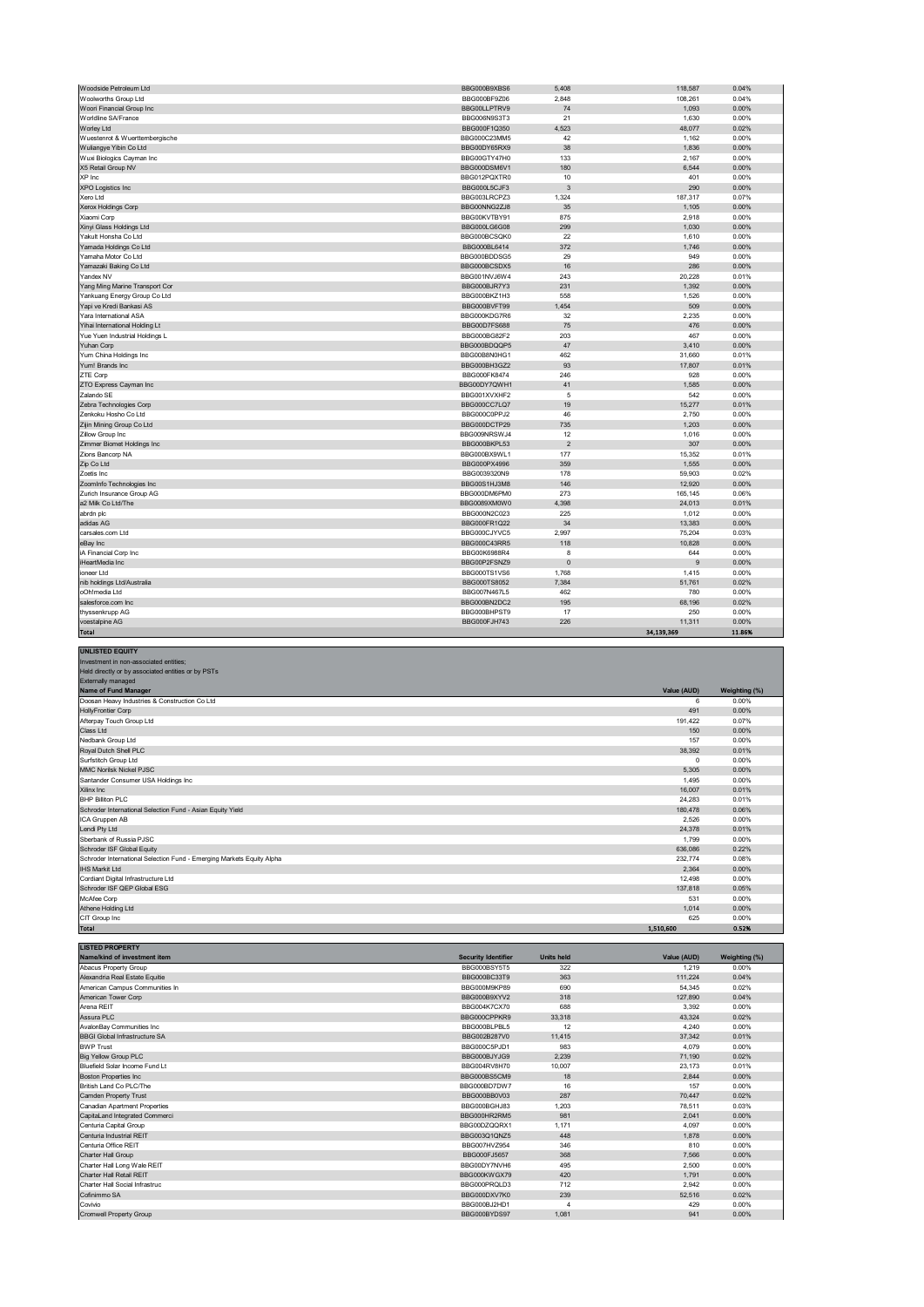| Crown Castle International Cor        | BBG000FV1Z23        | 369          | 105,829   | 0.04% |
|---------------------------------------|---------------------|--------------|-----------|-------|
| CubeSmart                             | BBG000HF28Q9        | 1,477        | 115,646   | 0.04% |
| CyrusOne Inc                          | BBG0038V5TX1        | 85           | 10,475    | 0.00% |
| Daiwa House REIT Investment Co        | BBG000DD3HR6        | $\mathbf{0}$ | 1,275     | 0.00% |
| Derwent London PLC                    | BBG000BDFV58        | 1,064        | 67,666    | 0.02% |
|                                       |                     |              |           |       |
| Dexus                                 | <b>BBG011KHG482</b> | 861          | 9,570     | 0.00% |
| Dexus Convenience Retail REIT         | BBG00H1LLJ27        | 146          | 524       | 0.00% |
| Dexus Industria REIT                  | BBG005KPLPB9        | 174          | 610       | 0.00% |
| Digital Realty Trust Inc              | BBG000Q57RM7        | 20           | 4,802     | 0.00% |
|                                       | BBG000BHD8S7        | 33           | 2,949     | 0.00% |
| Duke Realty Corp                      |                     |              |           |       |
| Elanor Commercial Property Fun        | BBG00QT8WBP6        | 308          | 339       | 0.00% |
| Equinix Inc                           | BBG000MBDGM6        | 221          | 257,469   | 0.09% |
| Equity LifeStyle Properties In        | BBG000BB7SX7        | 706          | 85,083    | 0.03% |
|                                       | BBG000BG8M31        | 1,052        |           | 0.05% |
| <b>Equity Residential</b>             |                     |              | 130,947   |       |
| Essex Property Trust Inc              | BBG000CGJMB9        | 385          | 186,319   | 0.06% |
| Extra Space Storage Inc               | BBG000PV27K3        | 10           | 2,971     | 0.00% |
| Federal Realty Investment Trus        | BBG000BJVN28        | 507          | 95,048    | 0.03% |
|                                       |                     |              |           |       |
| Fibra Uno Administracion SA de        | BBG001F4V2C0        | 169          | 246       | 0.00% |
| GCP Infrastructure Investments        | BBG000BL2KX7        | 39,270       | 79,303    | 0.03% |
| <b>GDI Property Group</b>             | BBG001J2N6K1        | 798          | 882       | 0.00% |
| GPT Group/The                         | BBG000BBTG05        | 1,525        | 8,266     | 0.00% |
|                                       |                     |              |           |       |
| Gecina SA                             | BBG000BC2R35        | 3            | 505       | 0.00% |
| Goodman Group                         | BBG000QT5K61        | 1,350        | 35,780    | 0.01% |
| Greencoat UK Wind PLC/Funds           | BBG0043PV6Q6        | 89,914       | 235,511   | 0.08% |
| <b>Growthpoint Properties Austral</b> | BBG000NM50P2        | 238          | 1,039     | 0.00% |
|                                       |                     |              |           |       |
| Healthcare Trust of America In        | BBG000PRJCX9        | 604          | 27,738    | 0.01% |
| <b>Healthpeak Properties Inc</b>      | BBG000BKYDP9        | 2,180        | 108,229   | 0.04% |
| Home Consortium Ltd                   | BBG013KLVRC6        | 475          | 3,773     | 0.00% |
| HomeCo Daily Needs REIT               | BBG00XVDH1K1        | 395          | 630       | 0.00% |
|                                       |                     |              |           |       |
| Host Hotels & Resorts Inc             | BBG000BL8804        | 3,471        | 83,033    | 0.03% |
| <b>Hotel Property Investments</b>     | BBG000PWTZX6        | 154          | 577       | 0.00% |
| Ingenia Communities Group             | BBG000BJ32Z9        | 683          | 4,249     | 0.00% |
|                                       |                     |              |           |       |
| Inmobiliaria Colonial Socimi S        | BBG000BR8552        | 186          | 2,396     | 0.00% |
| Invitation Homes Inc                  | BBG00FQH6BS9        | 3,750        | 233,841   | 0.08% |
| Iron Mountain Inc.                    | BBG000KCZPC3        | 41           | 2,953     | 0.00% |
| Irongate Group                        | BBG00P2JPR94        | 371          | 642       | 0.00% |
|                                       |                     |              |           |       |
| Japan Metropolitan Fund Invest        | BBG000BLFT55        | $\mathbf{1}$ | 709       | 0.00% |
| Kilroy Realty Corp                    | BBG000BLMXN8        | 1,089        | 99,565    | 0.03% |
| Kimco Realty Corp                     | BBG000CN3S73        | 5,505        | 186,656   | 0.06% |
| Klepierre SA                          | BBG000BDX939        | 1,774        | 57,848    | 0.02% |
|                                       |                     |              |           |       |
| Land Securities Group PLC             | BBG000BDPHS3        | 125          | 1,811     | 0.00% |
| Link REIT                             | BBG000P9D267        | 8,539        | 103,418   | 0.04% |
| Macerich Co/The                       | BBG000BL9C59        | 25           | 594       | 0.00% |
| Medical Properties Trust Inc          | BBG000BGRB25        | 35           | 1,128     | 0.00% |
|                                       |                     |              |           |       |
| Mid-America Apartment Communit        | BBG000BLMY92        | 11           | 3,437     | 0.00% |
| Mirvac Group                          | BBG000BK3JL4        | 19,912       | 57,944    | 0.02% |
| National Storage REIT                 | BBG005M8TBY3        | 11,427       | 30,397    | 0.01% |
|                                       |                     |              |           |       |
| Nippon Building Fund Inc              | BBG000HG80M2        | $\pmb{0}$    | 980       | 0.00% |
| Nippon Prologis REIT Inc              | BBG003TFHQK0        | 16           | 78,577    | 0.03% |
| Nomura Real Estate Master Fund        | BBG009XZY7T2        | $\mathbf 0$  | 737       | 0.00% |
| Prologis Inc                          | BBG000B9Z0J8        | 1,594        | 369,047   | 0.13% |
|                                       |                     |              |           |       |
| Public Storage                        | BBG000BPPN67        | 137          | 70,366    | 0.02% |
| RAM Essential Services Propert        | BBG012NNBB29        | 498          | 503       | 0.00% |
| Rayonier Inc                          | BBG000BG7L34        | 749          | 41,581    | 0.01% |
| Realty Income Corp                    | BBG000DHPN63        | 44           | 4,351     | 0.00% |
|                                       |                     |              |           |       |
| Regency Centers Corp                  | BBG000BL46Q4        | 20           | 2,046     | 0.00% |
| Rexford Industrial Realty Inc         | BBG004MB82R0        | 1,208        | 134,732   | 0.05% |
| Rural Funds Group                     | BBG005ZQ5M44        | 298          | 944       | 0.00% |
| SBA Communications Corp               | BBG000D2M0Z7        | 9            | 4,851     | 0.00% |
|                                       |                     |              |           |       |
| SL Green Realty Corp                  | BBG000BVP5P2        | 83           | 8,234     | 0.00% |
| Scentre Group                         | BBG0064P2D05        | 32,119       | 101,497   | 0.04% |
| Segro PLC                             | BBG000BF1HY7        | 3,043        | 81,438    | 0.03% |
| Shaftesbury PLC                       | BBG000BF1332        | 9,172        | 105,079   | 0.04% |
|                                       | BBG003GQCDD2        | 892          |           | 0.00% |
| Shopping Centres Australasia P        |                     |              | 2,649     |       |
| Simon Property Group Inc              | BBG000BJ2D31        | 36           | 7,813     | 0.00% |
| Stockland                             | BBG000BC24D5        | 5,434        | 23,042    | 0.01% |
| Sun Communities Inc                   | BBG000BLJWF3        | 10           | 2,752     | 0.00% |
| Terreno Realty Corp                   | BBG000PV3J62        | 186          | 21,850    | 0.01% |
|                                       |                     |              |           |       |
| UDR Inc                               | BBG000C41023        | 22           | 1,853     | 0.00% |
| UNITE Group PLC/The                   | BBG000BWQ5J6        | 1,532        | 31,685    | 0.01% |
| Unibail-Rodamco-Westfield             | BBG00L16FN29        | 18,670       | 90,733    | 0.03% |
| Urban Edge Properties                 | BBG006BFYQN0        | 2,415        |           | 0.02% |
|                                       |                     |              | 63,124    |       |
| Urban Logistics REIT PLC              | BBG00CJT80V6        | 11,686       | 40,709    | 0.01% |
| VICI Properties Inc                   | BBG00HVVB499        | 87           | 3,614     | 0.00% |
| Ventas Inc                            | BBG000FRVHB9        | 43           | 3,036     | 0.00% |
|                                       | BBG000HH1RP5        | 12,253       | 20,707    | 0.01% |
| <b>Vicinity Centres</b>               |                     |              |           |       |
| Vornado Realty Trust                  | BBG000BWHD54        | 30           | 1,744     | 0.00% |
| WP Carey Inc                          | BBG000BCQM58        | 16           | 1,767     | 0.00% |
| Warehouses De Pauw CVA                | BBG000BXFW61        | 959          | 63,266    | 0.02% |
|                                       |                     |              |           |       |
| Waypoint REIT Ltd                     | BBG00D9Z8FS2        | 1,344        | 3,803     | 0.00% |
| Welltower Inc                         | BBG000BKY1G5        | 1,605        | 189,371   | 0.07% |
| Weyerhaeuser Co                       |                     |              |           |       |
|                                       | BBG000BX3BL3        | 88           | 5,012     | 0.00% |
|                                       |                     |              |           |       |
| Total                                 |                     |              | 4,745,000 | 1.65% |
| <b>UNLISTED PROPERTY</b>              |                     |              |           |       |

| Held directly or by associated entities or by PSTs |             |               |
|----------------------------------------------------|-------------|---------------|
| <b>Externally managed</b>                          |             |               |
| Name of Fund Manager                               | Value (AUD) | Weighting (%) |
| AMP                                                | 3.171.848   | 1.10%         |
| Vicinity                                           | 3,055,626   | 1.06%         |
| APN Development Fund 2                             | 58.838      | 0.02%         |
| Aventus Retail Property Fund Ltd                   | 1,235       | 0.00%         |
| Barwon                                             | 1.660.444   | 0.58%         |
| <b>Total</b>                                       | 7,947,991   | 2.76%         |
|                                                    |             |               |

**LISTED INFRASTRUCTURE**

| ILIƏ I ED INFRAƏ IRUC I URE    |                            |                   |             |               |
|--------------------------------|----------------------------|-------------------|-------------|---------------|
| Name/kind of investment item   | <b>Security Identifier</b> | <b>Units held</b> | Value (AUD) | Weighting (%) |
| A2A SpA                        | BBG000BFQXY5               | 31,108            | 83,689      | 0.03%         |
| <b>AGL Energy Ltd</b>          | BBG000KB8C89               | 503               | 3,087       | 0.00%         |
| APA Group                      | BBG000BC42W6               | 6,425             | 64,639      | 0.02%         |
| AT&T Inc                       | BBG000BSJK37               | 686               | 23,221      | 0.01%         |
| Acciona SA                     | BBG000BMJCK9               | $\overline{2}$    | 619         | 0.00%         |
| Adani Ports & Special Economic | BBG000L4ZG49               | 205               | 2,775       | 0.00%         |
| Adani Total Gas Ltd            | BBG005MVWTN1               | 129               | 4.115       | 0.00%         |
| Adani Transmission Ltd         | BBG008396QB3               | 110               | 3,546       | 0.00%         |
| Advanced Info Service PCL      | BBG000BL8TQ0               | 735               | 6,963       | 0.00%         |
| Aena SME SA                    | BBG003T4Y470               | 166               | 35,978      | 0.01%         |
| Algonquin Power & Utilities Co | BBG000BLZFL5               | 81                | 1.607       | 0.00%         |
| Alliant Energy Corp            | BBG000DW4Q75               | 31                | 2.608       | 0.00%         |
| Ameren Corp                    | BBG000B9X8C0               | 22                | 2,704       | 0.00%         |
| America Movil SAB de CV        | BBG000CYPVX9               | 11,805            | 18,870      | 0.01%         |
| American Electric Power Co Inc | BBG000BB9KF2               | 179               | 21,893      | 0.01%         |
| American Water Works Co Inc    | BBG000TRJ294               | 80                | 20,717      | 0.01%         |
| Atlantia SpA                   | BBG000PW1303               | 110               | 3.000       | 0.00%         |
|                                |                            |                   |             |               |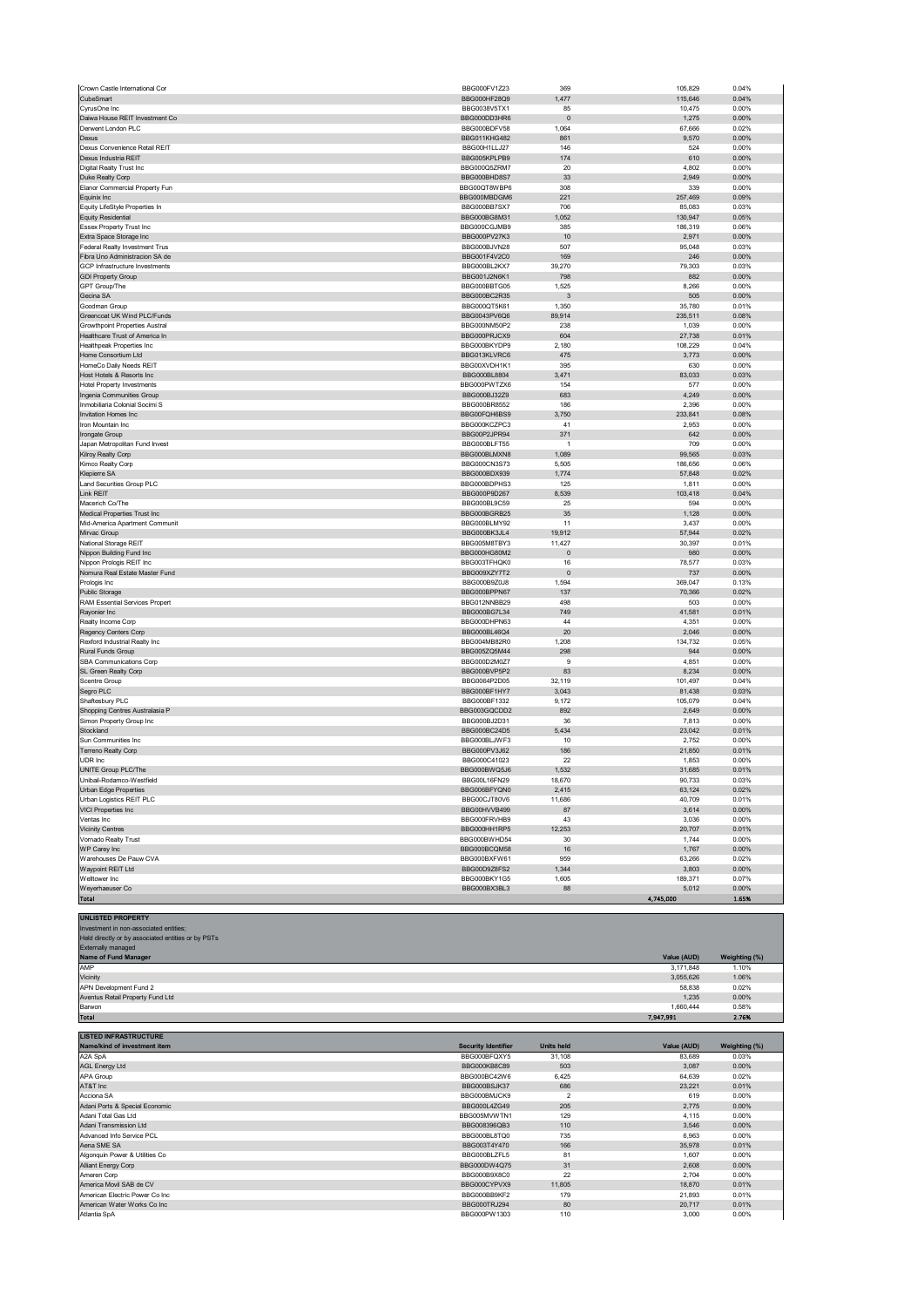| Atlas Arteria Ltd                                     | BBG000BCT4P3                 | 6,823         | 47,213           | 0.02%          |
|-------------------------------------------------------|------------------------------|---------------|------------------|----------------|
| Atmos Energy Corp                                     | BBG000BRNGM2                 | 130           | 18,731           | 0.01%          |
| Auckland International Airport                        | BBG000K0S531                 | 189           | 1,362            | 0.00%          |
| Aussie Broadband Ltd                                  | BBG001Y03WG8                 | 276           | 1,310            | 0.00%          |
| Avangrid Inc                                          | BBG00B8NWRF5                 | 1,368         | 93,838           | 0.03%          |
| Axiata Group Bhd                                      | BBG000NXP8K4                 | 134           | 184              | 0.00%          |
| BCE Inc                                               | BBG000DQ7170                 | 57            | 4,055            | 0.00%          |
| <b>BT Group PLC</b>                                   | BBG000C05R82                 | 2,613         | 8,255            | 0.00%          |
| <b>Bharti Airtel Ltd</b><br>CCR SA                    | BBG000DX1FT6<br>BBG000LVGQW7 | 1,115<br>699  | 14,111<br>2,000  | 0.00%<br>0.00% |
| CK Infrastructure Holdings Ltd                        | BBG000H3CDH4                 | 391           | 3,428            | 0.00%          |
| <b>CLP Holdings Ltd</b>                               | BBG000BDV566                 | 755           | 10,496           | 0.00%          |
| CMS Energy Corp                                       | BBG000BFVXX0                 | 34            | 3,058            | 0.00%          |
| COSCO SHIPPING Energy Transpor                        | BBG000BLPS92                 | 885           | 464              | 0.00%          |
| CPFL Energia SA                                       | BBG000Q99216                 | 217           | 1,438            | 0.00%          |
| Canadian Utilities Ltd                                | BBG000BYDP11                 | 18            | 715              | 0.00%          |
| Cellnex Telecom SA                                    | BBG008G74Z89                 | 826           | 66,112           | 0.02%          |
| CenterPoint Energy Inc                                | BBG000FDBX90                 | 67            | 2,574            | 0.00%          |
| Centrais Eletricas Brasileiras                        | BBG000BDG493                 | 66            | 545              | 0.00%          |
| Centrica PLC                                          | BBG000BPFPZ1                 | 3,926         | 5,229            | 0.00%          |
| Cheniere Energy Inc                                   | BBG000C3HSR0                 | 601           | 83,811           | 0.03%          |
| China Gas Holdings Ltd                                | BBG000C2ZS65                 | 538           | 1,537            | 0.00%          |
| China Merchants Port Holdings                         | BBG000BGBQC8                 | 239           | 600              | 0.00%          |
| China Mobile Ltd                                      | BBG000BZWNT2                 | 404           | 3,337            | 0.00%          |
| China Resources Gas Group Ltd                         | BBG000DP29N2                 | 218           | 1,693            | 0.00%          |
| China Suntien Green Energy Cor                        | BBG001657YZ9                 | 946           | 1,015            | 0.00%          |
| China Telecom Corp Ltd                                | BBG000BL05Q0                 | 1,647         | 756              | 0.00%          |
| China Tower Corp Ltd                                  | BBG00LD1QR26                 | 5,663         | 859              | 0.00%          |
| China Unicom Hong Kong Ltd                            | BBG000DZ05Z7                 | 3,631         | 2,498            | 0.00%          |
| Chorus Ltd                                            | BBG00282P8M3                 | 705           | 4,724            | 0.00%          |
| Chubu Electric Power Co Inc                           | BBG000BNBHR7                 | 515           | 7,449            | 0.00%          |
| Chugoku Electric Power Co Inc/                        | BBG000BNC5C8                 | 23            | 257              | 0.00%          |
| Chunghwa Telecom Co Ltd                               | BBG000D2FM87                 | 2,254         | 13,053           | 0.00%          |
| Consolidated Edison Inc                               | BBG000BHLYS1                 | 829           | 97,333           | 0.03%          |
| Contact Energy Ltd                                    | BBG00B2W76N6                 | 610           | 4,693            | 0.00%          |
| DHT Holdings Inc                                      | BBG000G3RXX7                 | 893           | 6,372            | 0.00%          |
| DT Midstream Inc                                      | BBG0112Z58J3                 | 5             | 318              | 0.00%          |
| DTE Energy Co                                         | BBG000BB29X4<br>BBG00Y52L2Q9 | 22<br>194     | 3,602<br>393     | 0.00%<br>0.00% |
| Dalrymple Bay Infrastructure L<br>Deutsche Telekom AG | BBG000HJTKL0                 | 382           | 9,750            | 0.00%          |
|                                                       |                              |               |                  |                |
| Dialog Axiata PLC<br>Dominion Energy Inc              | BBG000QMQF55<br>BBG000BGVW60 | 29,109<br>79  | 2,152<br>8,517   | 0.00%<br>0.00% |
| Duke Energy Corp                                      | BBG000BHGDH5                 | 717           | 103,441          | 0.04%          |
| E.ON SE                                               | BBG000BR7M47                 | 5,507         | 105,027          | 0.04%          |
| EDP - Energias de Portugal SA                         | BBG000BPCKW8                 | 1,234         | 9,326            | 0.00%          |
| <b>ENN Energy Holdings Ltd</b>                        | BBG000N6X3L4                 | 104           | 2,697            | 0.00%          |
| Edison International                                  | BBG000D7RKJ5                 | 44            | 4,103            | 0.00%          |
| Electricite de France SA                              | BBG000BJNCV9                 | 91            | 1,478            | 0.00%          |
| Emera Inc                                             | BBG000BJJ834                 | 42            | 2,903            | 0.00%          |
| Emirates Telecommunications Gr                        | BBG000C0ZM17                 | 46            | 550              | 0.00%          |
| Enagas SA                                             | BBG000BD5B99                 | 2,877         | 91,797           | 0.03%          |
| Enbridge Inc                                          | BBG000C7P7N2                 | 175           | 9,430            | 0.00%          |
| Endesa SA                                             | BBG000C1Q594                 | 3,012         | 95,156           | 0.03%          |
| Enel Americas SA                                      | BBG000BKWZS9                 | 5,008         | 752              | 0.00%          |
| Enel SpA                                              | BBG000BK43F5                 | 1,195         | 13,169           | 0.00%          |
| Engie SA                                              | BBG000BJNPL1                 | 370           | 7,541            | 0.00%          |
| <b>Entergy Corp</b>                                   | BBG000C1FQS9                 | 25            | 3,823            | 0.00%          |
| Equitrans Midstream Corp                              | BBG00K53L394                 | 51            | 726              | 0.00%          |
| <b>Essential Utilities Inc</b>                        | BBG000BRMJN6                 | 31            | 2,312            | 0.00%          |
| Estia Health Ltd                                      | BBG005PCNG03                 | 225           | 517              | 0.00%          |
| Evergy Inc                                            | BBG00H433CR2                 | 29            | 2,698            | 0.00%          |
| <b>Eversource Energy</b>                              | BBG000BQ87N0                 | 879           | 109,949          | 0.04%          |
| Exelon Corp                                           | BBG000J6XT05                 | 313           | 24,861           | 0.01%          |
| <b>FLEX LNG Ltd</b>                                   | BBG000R4RKQ9                 | 81            | 2,497            | 0.00%          |
| Far EasTone Telecommunications                        | BBG000CK1XH9                 | 1,048         | 3,366            | 0.00%          |
| <b>FirstEnergy Corp</b>                               | BBG000BB6M98                 | 74            | 4,238            | 0.00%          |
| Fortis Inc/Canada                                     | BBG000BYTHG6                 | 66            | 4,398            | 0.00%          |
| Fortum Ovi                                            | BBG000CKYDQ7                 | 17            | 732              | 0.00%          |
| G8 Education Ltd                                      | BBG000TR7900                 | 20,201        | 22,423           | 0.01%          |
| GAIL India Ltd                                        | BBG000B9Y2W0                 | 673           | 1,608            | 0.00%          |
| ietlink S⊢                                            | <b>RRGOOD I AMADAR</b>       | כס ו          | 3,756            | <b>U.UU%</b>   |
| Global Ports Investments PLC                          | BBG001QSKQG0                 | 1,111         | 5,716            | 0.00%          |
| Globe Telecom Inc                                     | BBG000BFXK57                 | 76            | 6,798            | 0.00%          |
| Golar LNG Ltd                                         | BBG000K14TT5                 | 112           | 1,901            | 0.00%          |
| Grupo Aeroportuario del Pacifi                        | BBG000BLDJX8                 | 179           | 3,389            | 0.00%          |
| Grupo Aeroportuario del Surest                        | BBG000C98YD9                 | 169           | 4,803            | 0.00%          |
| Guangdong Investment Ltd                              | BBG000BDW8M1                 | 966           | 1,690            | 0.00%          |
| HCA Healthcare Inc                                    | BBG000QW7VC1                 | 20            | 6,908            | 0.00%          |
| HK Electric Investments & HK E<br>HKT Trust & HKT Ltd | BBG005Q0XWK0<br>BBG00226B1T3 | 153<br>340    | 207<br>629       | 0.00%<br>0.00% |
| Hafnia Ltd                                            | BBG00N2XW7Z5                 |               |                  | 0.00%          |
| Hawaiian Electric Industries I                        | BBG000BL0P40                 | 1,683         | 4,563<br>90,644  | 0.03%          |
| <b>Helios Towers PLC</b>                              |                              |               |                  | 0.00%          |
| Hera SpA                                              |                              | 1,588         |                  |                |
| Hong Kong & China Gas Co Ltd                          | BBG00K7MFFV5<br>BBG000J8JWT9 | 535<br>15,923 | 1,714<br>91,180  | 0.03%          |
| Hydro One Ltd                                         | BBG000BDWT45                 |               | 9,231            | 0.00%          |
|                                                       | BBG00B0VKL16                 | 4,310<br>99   | 3,537            | 0.00%          |
| IDP Education Ltd                                     | BBG00BF0ZND5                 | 1,114         | 38,601           | 0.01%          |
| Iberdrola SA                                          | BBG000BC49N1                 | 643           | 10,466           | 0.00%          |
| Indosat Tbk PT                                        | BBG000DL53H8                 | 1,567         | 937              | 0.00%          |
| Indraprastha Gas Ltd                                  | BBG000BZWF19                 | 152           | 1,326            | 0.00%          |
| Indus Towers Ltd                                      | BBG000TDKBZ4                 | 291           | 1,335            | 0.00%          |
| Infrastrutture Wireless Italia                        | BBG0099WFQ42                 | 5,971         | 99,740           | 0.03%          |
| International Seaways Inc                             | BBG003MN93C9                 | 141           | 2,837            | 0.00%          |
| KDDI Corp                                             | BBG000BJ7JH8                 | 243           | 9,745            | 0.00%          |
| KT Corp                                               | BBG000BMQ2T4                 | 92            | 3,269            | 0.00%          |
| Kansai Electric Power Co Inc/T                        | BBG000BNBVX9                 | 503           | 6,451            | 0.00%          |
| Keypath Education Internationa                        | BBG010Z1TJY7                 | 6,724         | 15,802           | 0.01%          |
| Kinder Morgan Inc                                     | BBG0019JZ882                 | 341           | 7,438            | 0.00%          |
| Koninklijke KPN NV                                    | BBG000BBDX14                 | 502           | 2,143            | 0.00%          |
| Korea Gas Corp                                        | BBG000C4WJ73                 | 34            | 1,538            | 0.00%          |
| Kunlun Energy Co Ltd                                  | BBG000BDW4H6                 | 1,513         | 1,951            | 0.00%          |
| Kyushu Electric Power Co Inc                          | BBG000BND3H7                 | 54            | 557              | 0.00%          |
| <b>LG Uplus Corp</b>                                  | BBG000F8XL84                 | 56            | 885              | 0.00%          |
| Laureate Education Inc                                | BBG00B4Z2YX0                 | 358           | 6,034            | 0.00%          |
| Liberty Global PLC                                    | BBG000BXWBN9                 | 1,540         | 58,830           | 0.02%          |
| Liberty Latin America Ltd                             | BBG00JHP6GP5                 | 126           | 1,990            | 0.00%          |
| Lumen Technologies Inc                                | BBG000BGLRN3                 | 290           | 5,011            | 0.00%          |
| MD Medical Group Investments P                        | BBG003GTN5S5                 | 208           | 3,026            | 0.00%          |
| MTN Group Ltd                                         | BBG000C4S5Y8                 | 1,029         | 15,137           | 0.01%          |
| Millicom International Cellula                        | BBG000BZV950                 | 36            | 1,396            | 0.00%          |
| Mobile TeleSystems PJSC                               | BBG000CSZKR2                 | 506           | 5,538            | 0.00%          |
| Monash IVF Group Ltd                                  | BBG006KY3513<br>BBG000D8RG11 | 389<br>102    | 411              | 0.00%<br>0.00% |
| NRG Energy Inc<br>National Grid PLC                   | BBG000FV67Q4                 | 5,789         | 6,072<br>114,303 | 0.04%          |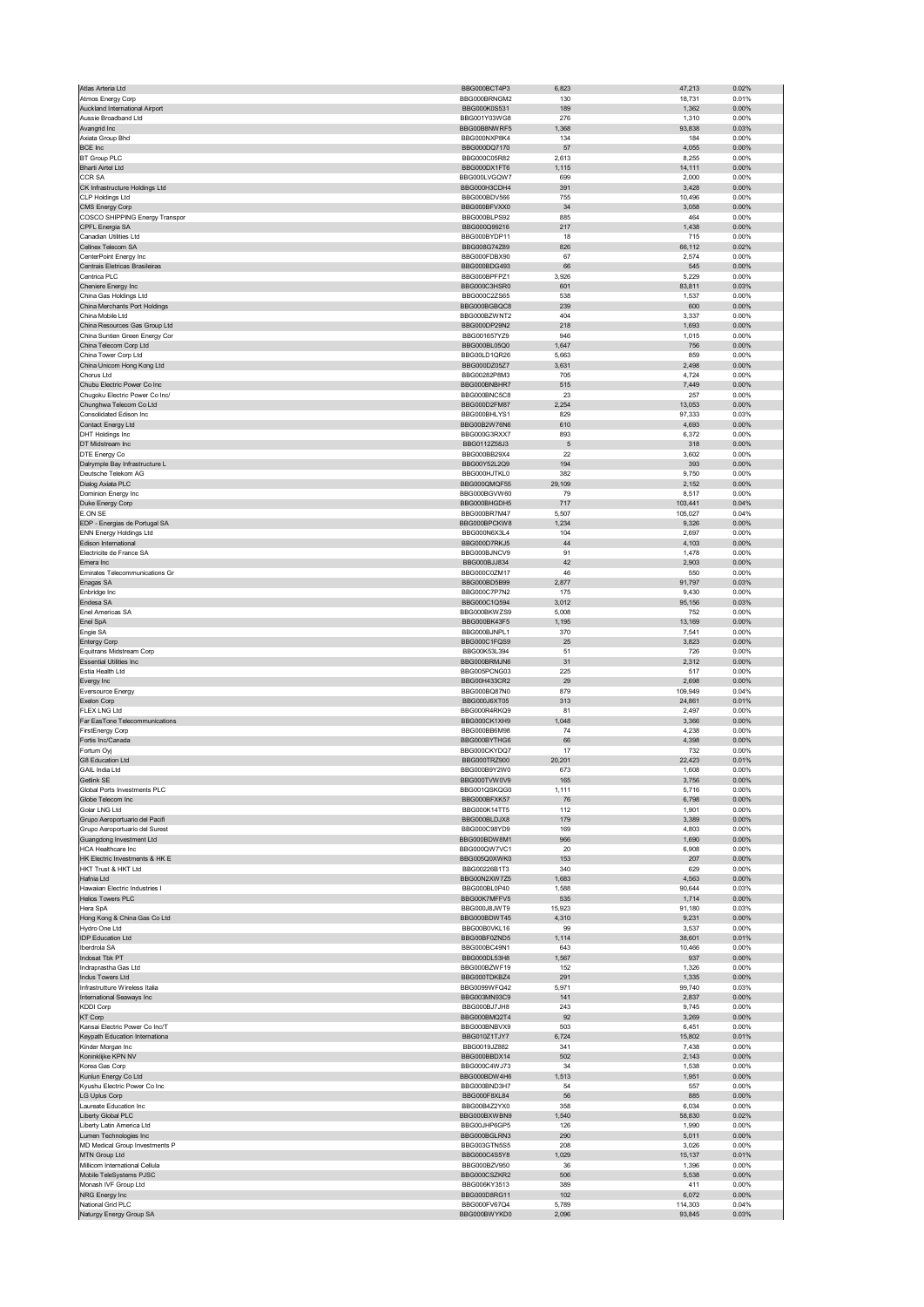| NextEra Energy Inc                                         | BBG000BJSBJ0                 | 152                     | 19,483             | 0.01%                  |
|------------------------------------------------------------|------------------------------|-------------------------|--------------------|------------------------|
| NiSource Inc.<br>Nippon Telegraph & Telephone C            | BBG000BPZBB6<br>BBG000BHBZL6 | 47<br>273               | 1,802<br>10,286    | 0.00%<br>0.00%         |
| NorthWestern Corp                                          | BBG000Q1NMJ4                 | 1,140                   | 89,643             | 0.03%                  |
| ONE Gas Inc                                                | BBG004WQKD07                 | 147                     | 15,688             | 0.01%                  |
| ONEOK Inc                                                  | BBG000BQHGR6                 | 63                      | 5,097              | 0.00%                  |
| Orange SA                                                  | BBG000DQSHL6<br>BBG000C3W502 | 404<br>30,473           | 5,941<br>159,679   | 0.00%<br>0.06%         |
| Origin Energy Ltd<br>Orsted AS                             | BBG00B2HPN16                 | 354                     | 62,092             | 0.02%                  |
| Osaka Gas Co Ltd                                           | BBG000BH2Y84                 | 4,264                   | 96,827             | 0.03%                  |
| PCCW Ltd                                                   | BBG000MDQKJ3                 | 415                     | 289                | 0.00%                  |
| PG&E Corp                                                  | BBG000BQWPC5                 | 105                     | 1,750              | 0.00%                  |
| PGE Polska Grupa Energetyczna<br>PLDT Inc                  | BBG000BP0PD1<br>BBG000BFF220 | 450<br>12               | 1,239<br>567       | 0.00%<br>0.00%         |
| PPL Corp                                                   | BBG000BRJL00                 | 2,346                   | 96,995             | 0.03%                  |
| Pembina Pipeline Corp                                      | BBG000BS6M19                 | 64                      | 2,690              | 0.00%                  |
| Pennon Group PLC                                           | BBG000BZT2X7                 | 4,104                   | 89,228             | 0.03%                  |
| Petronet LNG Ltd                                           | BBG000F53YT2                 | 236                     | 946                | 0.00%                  |
| Pinnacle West Capital Corp                                 | BBG000BRDSX5                 | 1,020                   | 99,077             | 0.03%                  |
| Power Assets Holdings Ltd<br>Power Grid Corp of India Ltd  | BBG000BDWNL9<br>BBG000CZ35Q5 | 731<br>1,422            | 6,271<br>5,379     | 0.00%<br>0.00%         |
| Proximus SADP                                              | BBG000H72BJ8                 | 10                      | 277                | 0.00%                  |
| Public Service Enterprise Grou                             | BBG000BQZMH4                 | 379                     | 34,774             | 0.01%                  |
| Qube Holdings Ltd                                          | BBG000QG5CW8                 | 1,526                   | 4,837              | 0.00%                  |
| RWE AG<br>Ramsay Health Care Ltd                           | BBG000BBQ012<br>BBG000BB3TB3 | 1,404<br>1,399          | 78,419<br>100,032  | 0.03%<br>0.03%         |
| Red Electrica Corp SA                                      | BBG000C2V319                 | 3,164                   | 94,155             | 0.03%                  |
| Rogers Communications Inc                                  | BBG000BCG226                 | 220                     | 14,456             | 0.01%                  |
| Rostelecom PJSC                                            | BBG000NNBY79                 | $17$                    | 164                | 0.00%                  |
| SK Telecom Co Ltd                                          | BBG000BG79W9                 | 18                      | 999                | 0.00%                  |
| SSE PLC                                                    | BBG000C03056                 | 3,055                   | 93,863             | 0.03%                  |
| Scorpio Tankers Inc<br>Sempra Energy                       | BBG000Q1TVZ0<br>BBG000C2ZCH8 | 173<br>30               | 3,043<br>5,503     | 0.00%<br>0.00%         |
| Singapore Telecommunications L                             | BBG000BKXVZ9                 | 288                     | 681                | 0.00%                  |
| Sistema PJSFC                                              | BBG000G7B4C2                 | 374                     | 3,187              | 0.00%                  |
| SmarTone Telecommunications Ho                             | BBG000BLHZR5                 | 3,018                   | 2,210              | 0.00%                  |
| Snam SpA                                                   | BBG000FBNMF8                 | 11,440                  | 94,836             | 0.03%                  |
| SoftBank Corp<br>SoftBank Group Corp                       | BBG00MJLWHH3<br>BBG000CLY2D3 | 297<br>134              | 5,155<br>8,703     | 0.00%<br>0.00%         |
| Southern Co/The                                            | BBG000BT9DW0                 | 117                     | 11,017             | 0.00%                  |
| Spark New Zealand Ltd                                      | BBG000CCF4G7                 | 191                     | 818                | 0.00%                  |
| Swisscom AG                                                | BBG000CWDCF8                 | $\overline{1}$          | 804                | 0.00%                  |
| T-Mobile US Inc                                            | BBG000NDV1D4                 | 11                      | 1,776              | 0.00%                  |
| TC Energy Corp<br><b>TELUS Corp</b>                        | BBG000D07ZQ1<br>BBG000BZYZB2 | 71                      | 4,574              | 0.00%                  |
| TIM SA/Brazil                                              | BBG000BMG9B9                 | 113<br>137              | 3,655<br>444       | 0.00%<br>0.00%         |
| TIME dotCom Bhd                                            | BBG000CXR4D1                 | 896                     | 1,361              | 0.00%                  |
| TPG Telecom Ltd                                            | BBG001BRJMN1                 | 7,618                   | 44,867             | 0.02%                  |
| Taiwan Mobile Co Ltd                                       | BBG000BM2K92                 | 1,128                   | 5,608              | 0.00%                  |
| Targa Resources Corp                                       | BBG0015XMW40                 | 14                      | 1,027              | 0.00%                  |
| Tata Power Co Ltd/The<br>Tele2 AB                          | BBG000D0ZK56<br>BBG000ND1YG2 | 343<br>201              | 1,403<br>3,939     | 0.00%<br>0.00%         |
| Telecom Italia SpA/Milano                                  | BBG000BC91H0                 | 4,355                   | 2,958              | 0.00%                  |
| Telefonica Brasil SA                                       | BBG000C9BDQ7                 | 150                     | 1,786              | 0.00%                  |
| Telefonica Deutschland Holding                             | BBG003G4DHL2                 | 240                     | 914                | 0.00%                  |
| Telefonica SA                                              | BBG000C20331<br>BBG000FDL9D7 | 1,336                   | 8,050              | 0.00%<br>0.00%         |
| Telekom Austria AG<br>Telenor ASA                          | BBG000BBPV51                 | 40<br>221               | 480<br>4,777       | 0.00%                  |
| Telephone and Data Systems Inc                             | BBG000BV0VK7                 | 12                      | 321                | 0.00%                  |
| Telia Co AB                                                | BBG000M3HZX6                 | 1,246                   | 6,703              | 0.00%                  |
| Telkom Indonesia Persero Tbk P                             | BBG000BSZXP7                 | 2,194                   | 856                | 0.00%                  |
| Telstra Corp Ltd<br>Tenaga Nasional Bhd                    | BBG000BTKG69<br>BBG000BBBLC0 | 37,876<br>271           | 158,324<br>837     | 0.05%<br>0.00%         |
| Tenet Healthcare Corp                                      | BBG000CPHYL4                 | 18                      | 2,010              | 0.00%                  |
| Terna - Rete Elettrica Naziona                             | BBG000BBM454                 | 8,627                   | 95,999             | 0.03%                  |
| Tohoku Electric Power Co Inc                               | BBG000BNCLQ8                 |                         |                    |                        |
|                                                            |                              | 77                      | 746                | 0.00%                  |
| Tokyo Electric Power Co Holdin                             | BBG000BKJW74                 | 1,400                   | 4,967              | 0.00%                  |
| Tokyo Gas Co Ltd                                           | BBG000BNDP42                 | 3,960                   | 97,536             | 0.03%                  |
| Transurban Group                                           | BBG000BW7HG4                 | 12,420                  | 171,643            | 0.06%                  |
| Turk Telekomunikasyon AS<br>Turkcell Iletisim Hizmetleri A | BBG000BR8WS8<br>BBG000F101G0 | 2,814<br>195            | 2,807<br>372       | 0.00%<br>0.00%         |
| UGI Corp                                                   | BBG000BVYN55                 | 29                      | 1,803              | 0.00%                  |
| Ultrapar Participacoes SA                                  | BBG000C2XTR2                 | 359                     | 1,288              | 0.00%                  |
| United Internet AG                                         | BBG000F45Y40                 | 5                       | 285                | 0.00%                  |
| United Utilities Group PLC                                 | BBG000BBFLV5                 | 4,637                   | 94,081             | 0.03%                  |
| Uniti Group Ltd<br>Universal Health Services Inc           | BBG00GBPC2M4<br>BBG000CB8Q50 | 1,085<br>$\overline{7}$ | 4,829              | 0.00%<br>0.00%         |
| <b>VEON Ltd</b>                                            | BBG000QCW561                 | 1,837                   | 1,310<br>4,320     | 0.00%                  |
| Veolia Environnement SA                                    | BBG000CSHJP7                 | 109                     | 5,498              | 0.00%                  |
| Verizon Communications Inc                                 | BBG000HS77T5                 | 262                     | 18,747             | 0.01%                  |
| Virtus Health Ltd                                          | BBG001XG1XP4                 | 5,168                   | 35,399             | 0.01%                  |
| Vodacom Group Ltd<br>Vodafone Group PLC                    | BBG000BD5GF1<br>BBG000C4R6H6 | 428<br>5,221            | 4,965<br>46,165    | 0.00%<br>0.02%         |
| Vodafone Idea Ltd                                          | BBG000FR5515                 | 8,386                   | 2,382              | 0.00%                  |
| <b>WEC Energy Group Inc</b>                                | BBG000BWP7D9                 | 27                      | 3,635              | 0.00%                  |
| Williams Cos Inc/The                                       | BBG000BWVCP8                 | 186                     | 6,673              | 0.00%                  |
| Xcel Energy Inc                                            | BBG000BCTQ65                 | 58                      | 5,416              | 0.00%                  |
| d'Amico International Shipping                             | BBG000Q2KQ15                 | 12,211                  | 1,805              | 0.00%                  |
| Total<br><b>UNLISTED INFRASTRUCTURE</b>                    |                              |                         | 4,509,115          | 1.57%                  |
| Investment in non-associated entities;                     |                              |                         |                    |                        |
| Held directly or by associated entities or by PSTs         |                              |                         |                    |                        |
| Externally managed                                         |                              |                         |                    |                        |
| Name of Fund Manager<br>Suez                               |                              |                         | Value (AUD)<br>950 | Weighting (%)<br>0.00% |
| Patrizia                                                   |                              |                         | 7,935,831          | 2.76%                  |
| <b>AusNet Services</b>                                     |                              |                         | 4,037              | 0.00%                  |
| Sydney Airport                                             |                              |                         | 18,634             | 0.01%                  |
| Total                                                      |                              |                         | 7,959,452          | 2.76%                  |
| <b>LISTED ALTERNATIVES</b>                                 |                              |                         |                    |                        |
| Name/kind of investment item                               | <b>Security Identifier</b>   | <b>Units held</b>       | Value (AUD)        | Weighting (%)          |
| UBS ETF CMCI Composite SF UCIT                             | BBG005NCMN74                 | 2,229                   | 266,935            | 0.09%                  |
| WisdomTree Carbon                                          | BBG012G076F9                 | 1,745                   | 74,414             | 0.03%                  |
| WisdomTree Copper<br>WisdomTree WTI Crude Oil              | BBG000BL3W79<br>BBG000BL4FN7 | 2,783<br>22,804         | 149,781<br>224,888 | 0.05%<br>0.08%         |
| iShares Physical Silver ETC                                | BBG001M8F4G3                 | 1,554                   | 47,392             | 0.02%                  |
| <b>Total</b>                                               |                              |                         | 763,411            | 0.27%                  |
| <b>UNLISTED ALTERNATIVES</b>                               |                              |                         |                    |                        |

NetLink NBN Trust BBG00H1NYR49 84,501 86,210 0.03%

**UNLISTED ALTERNATIVES** Investment in non-associated entities; Held directly or by associated entities or by PSTs Externally managed